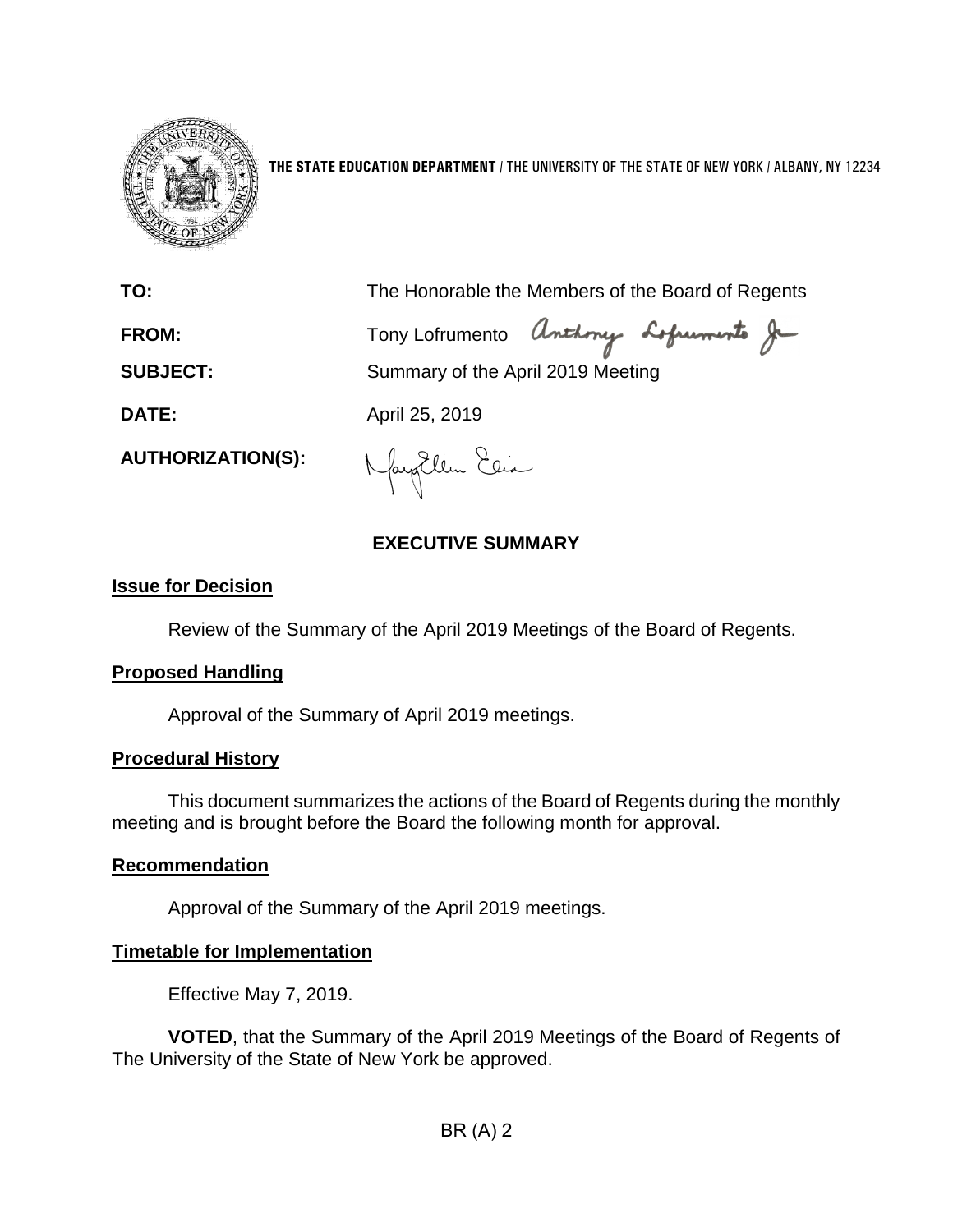

#### *SUMMARY OF THE APRIL 2019 MEETING*

#### *OF THE BOARD OF REGENTS*

*OF*

#### *THE UNIVERSITY OF THE STATE OF NEW YORK*

*Held at the State Education Building Albany, New York*

*April 8 and 9, 2019*

*Anthony Lofrumento, Secretary Board of Regents*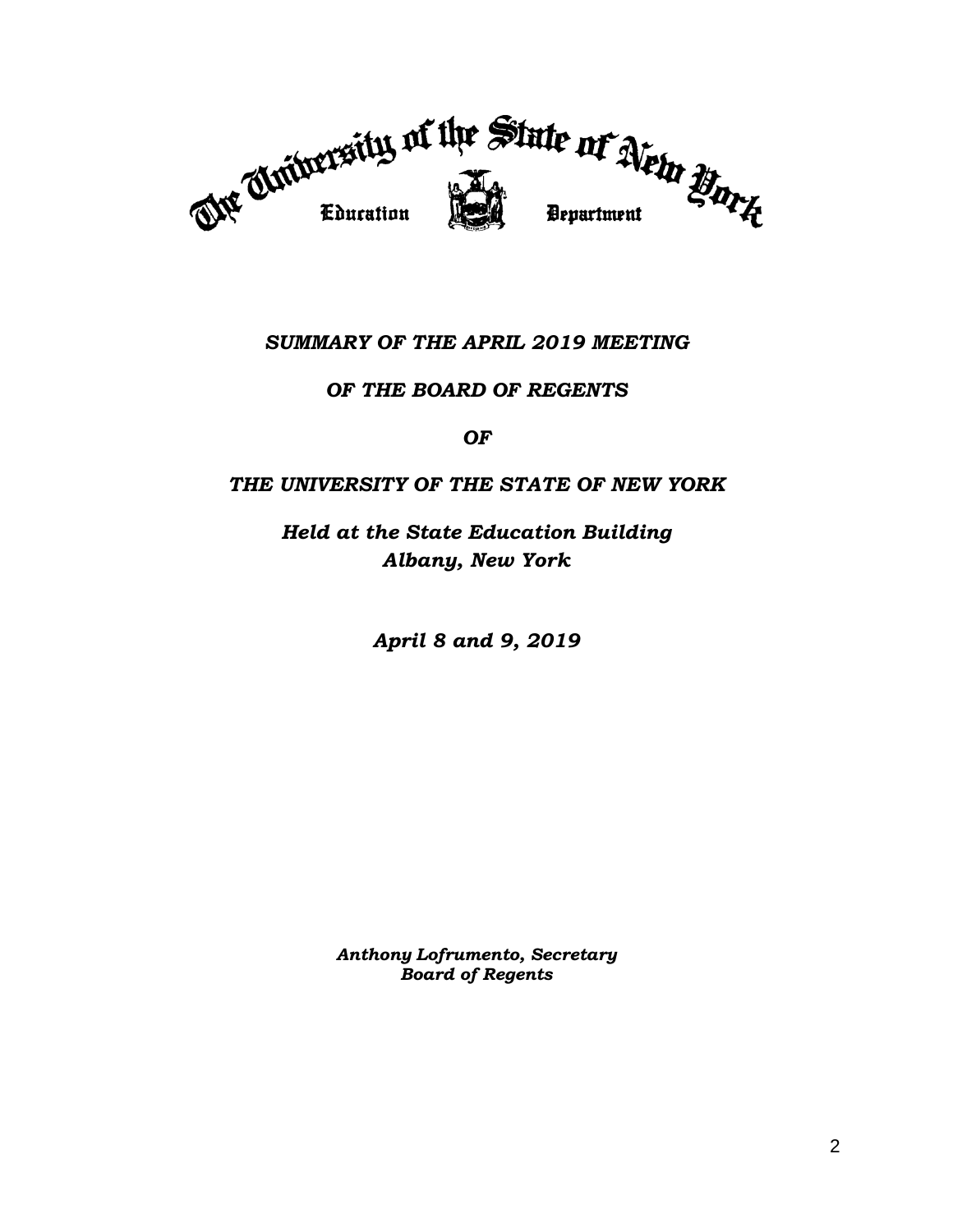#### *THE BOARD OF REGENTS*

The Board of Regents of The University of the State of New York held a public session on Monday, April 8, 2019 at 9:00 a.m. pursuant to a call to duty sent to each Regent.

#### **MEETING OF THE FULL BOARD, Monday, April 8th at 9:00 a.m.**

#### **Board Members in Attendance:**

Betty A. Rosa, *Chancellor* T. Andrew Brown, *Vice Chancellor* Roger Tilles Lester W. Young, Jr. Christine D. Cea Wade S. Norwood Kathleen M. Cashin James E. Cottrell Josephine Victoria Finn Judith Chin Catherine Collins Judith Johnson Nan Eileen Mead Elizabeth S. Hakanson Luis O. Reyes Susan W. Mittler

Also present were Commissioner of Education, MaryEllen Elia, Executive Deputy Commissioner, Elizabeth Berlin, Counsel and Deputy Commissioner for Legal Affairs, Alison B. Bianchi, and the Secretary, Board of Regents, Anthony Lofrumento. Regent Beverly L. Ouderkirk was absent and excused.

Chancellor Rosa recognized Assistant Principals, sharing the Board's appreciation Assistant Principals across the State.

Regent Beverly L. Ouderkirk provided words of reflection by video link to open the meeting.

Chancellor Rosa introduced the *Focus of Our Work Video*: Tech Valley High School, Dr. Gladys Cruz, District Superintendent of Questar III BOCES, Anita Murphy, District Superintendent of Capital District BOCES and James Niedermeier, Principal & Chief Academic Officer, Tech Valley High School.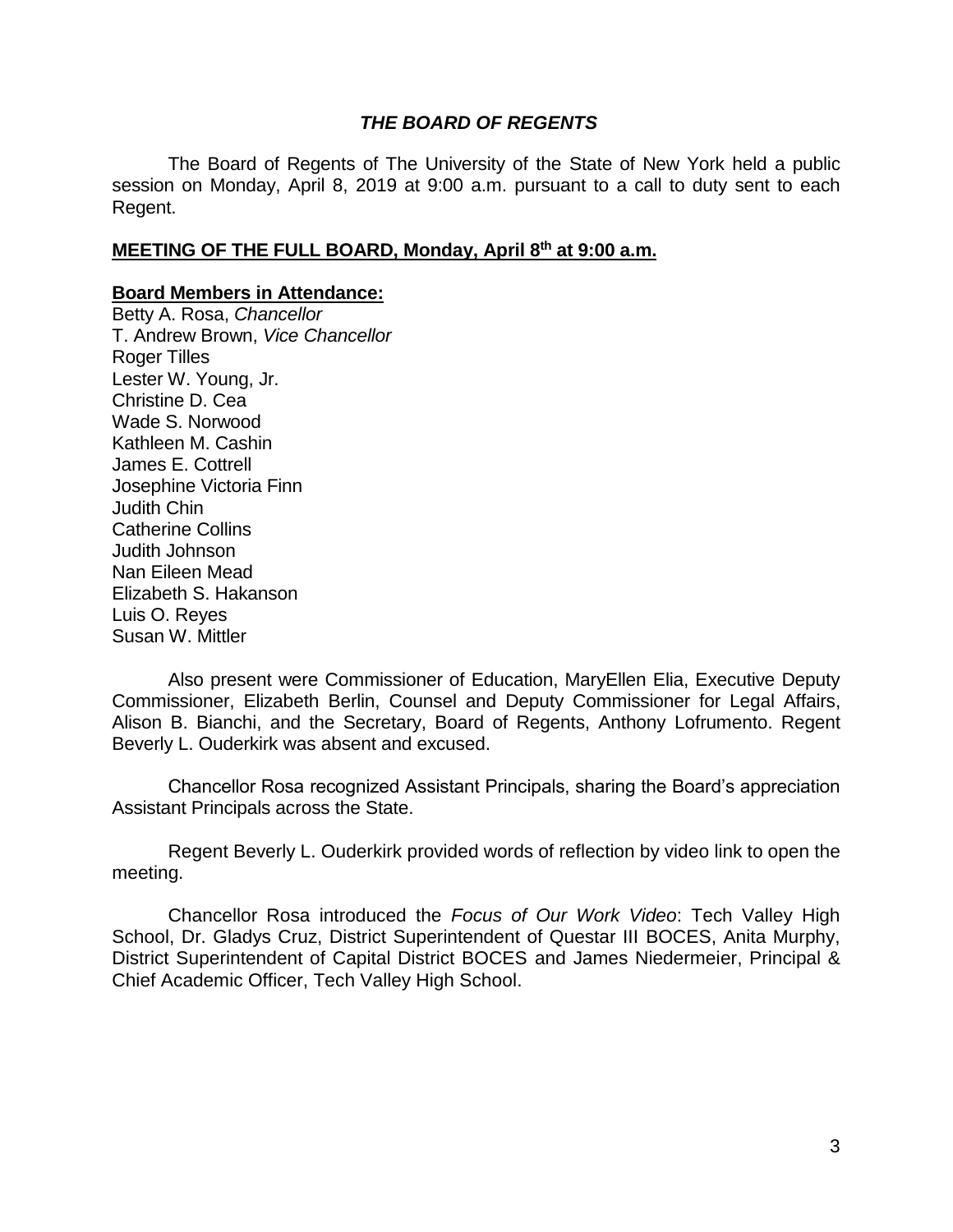#### **ACTION ITEM**

#### **Executive Session Motion**

**MOVED,** that the Board of Regents convene in executive session on Monday, April 8<sup>th</sup> at 4:50 p.m. to discuss personnel and litigation matters.

| <b>Motion by:</b> | Vice Chancellor T. Andrew Brown |
|-------------------|---------------------------------|
| Seconded by:      | Regent Susan W. Mittler         |
| <b>Action:</b>    | Motion carried unanimously.     |

#### **DISCUSSION ITEM**

#### **Every Student Succeeds Act (ESSA) – Update on Implementation**

Commissioner Elia, Angélica Infante-Green and Ira Schwartz provided an update on the ESSA implementation. (Attachment I).

Chancellor Betty A. Rosa adjourned the meeting.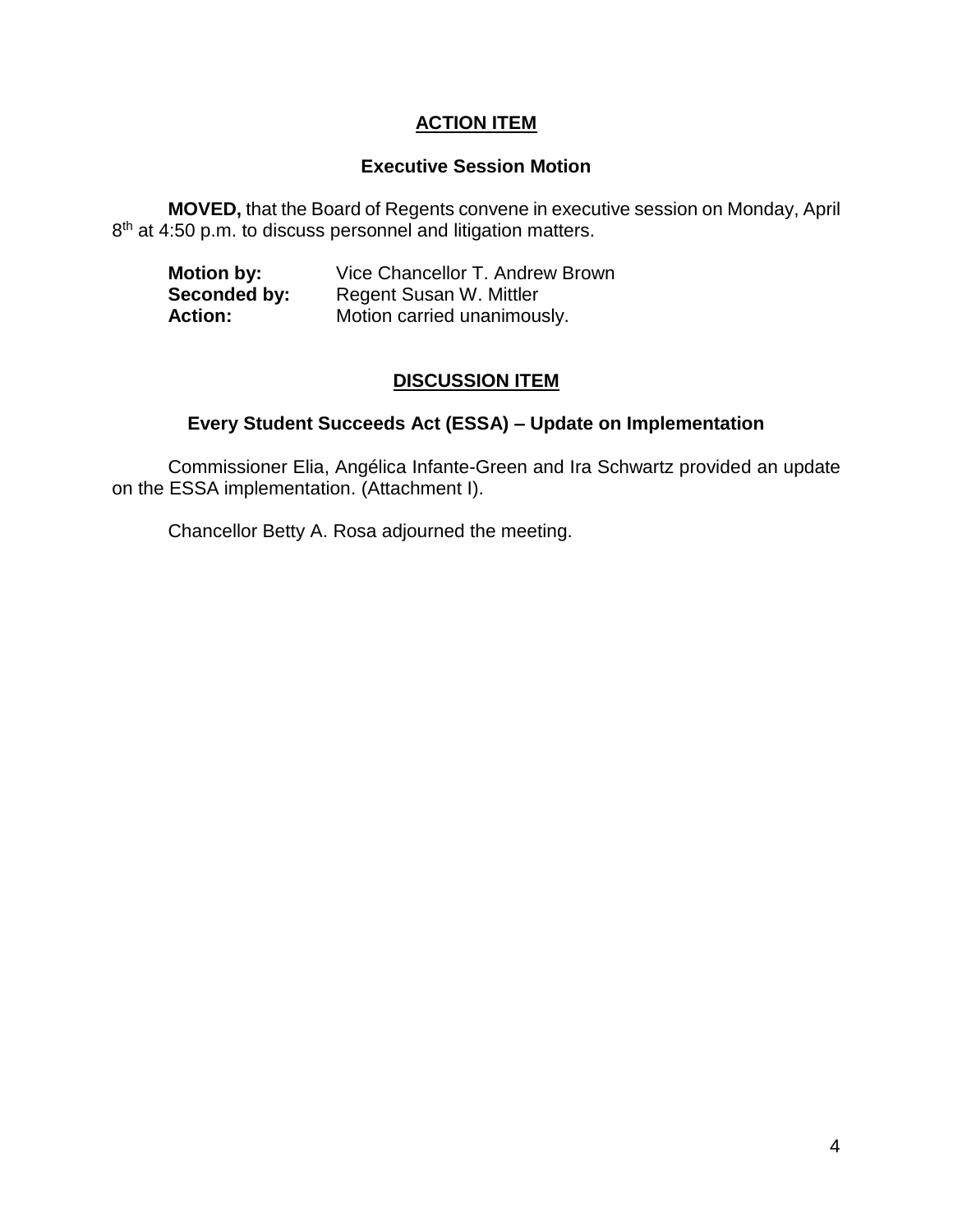#### **MEETING OF THE FULL BOARD, Tuesday, April 9th at 10:50 a.m.**

#### **Board Members in Attendance:**

Betty A. Rosa, *Chancellor* T. Andrew Brown, *Vice Chancellor* Roger Tilles Christine D. Cea Wade S. Norwood Kathleen M. Cashin James E. Cottrell Judith Chin Catherine Collins Judith Johnson Nan Eileen Mead Elizabeth S. Hakanson Luis O. Reyes Susan W. Mittler

Also present were Commissioner of Education, MaryEllen Elia, Executive Deputy Commissioner, Elizabeth Berlin, Counsel and Deputy Commissioner for Legal Affairs, Alison B. Bianchi, and the Secretary, Board of Regents, Anthony Lofrumento. Regents Lester W. Young, Jr., Josephine Victoria Finn and Beverly L. Ouderkirk were absent and excused.

Chancellor Rosa recognized Library Workers Day and expressed appreciation for Library Workers in the New York State Library and in all libraries across the State.

Regent Catherine Collins provided thoughts for a moment of reflection.

#### **ACTION ITEMS**

#### **Charter Applications BR (A) 1**

**MOVED,** that the Board of Regents approve each application in accordance with the recommendations contained in the summary table (see Appendix I.)

#### **Summary of the March 2019 Meeting of the Board of Regents BR (A) 2**

**MOVED,** that the Summary of the March 2019 Meeting of the Board of Regents of The University of the State of New York be approved.

| <b>Motion by:</b> | <b>Regent Roger Tilles</b>  |  |
|-------------------|-----------------------------|--|
| Seconded by:      | Regent Christine D. Cea     |  |
| <b>Action:</b>    | Motion carried unanimously. |  |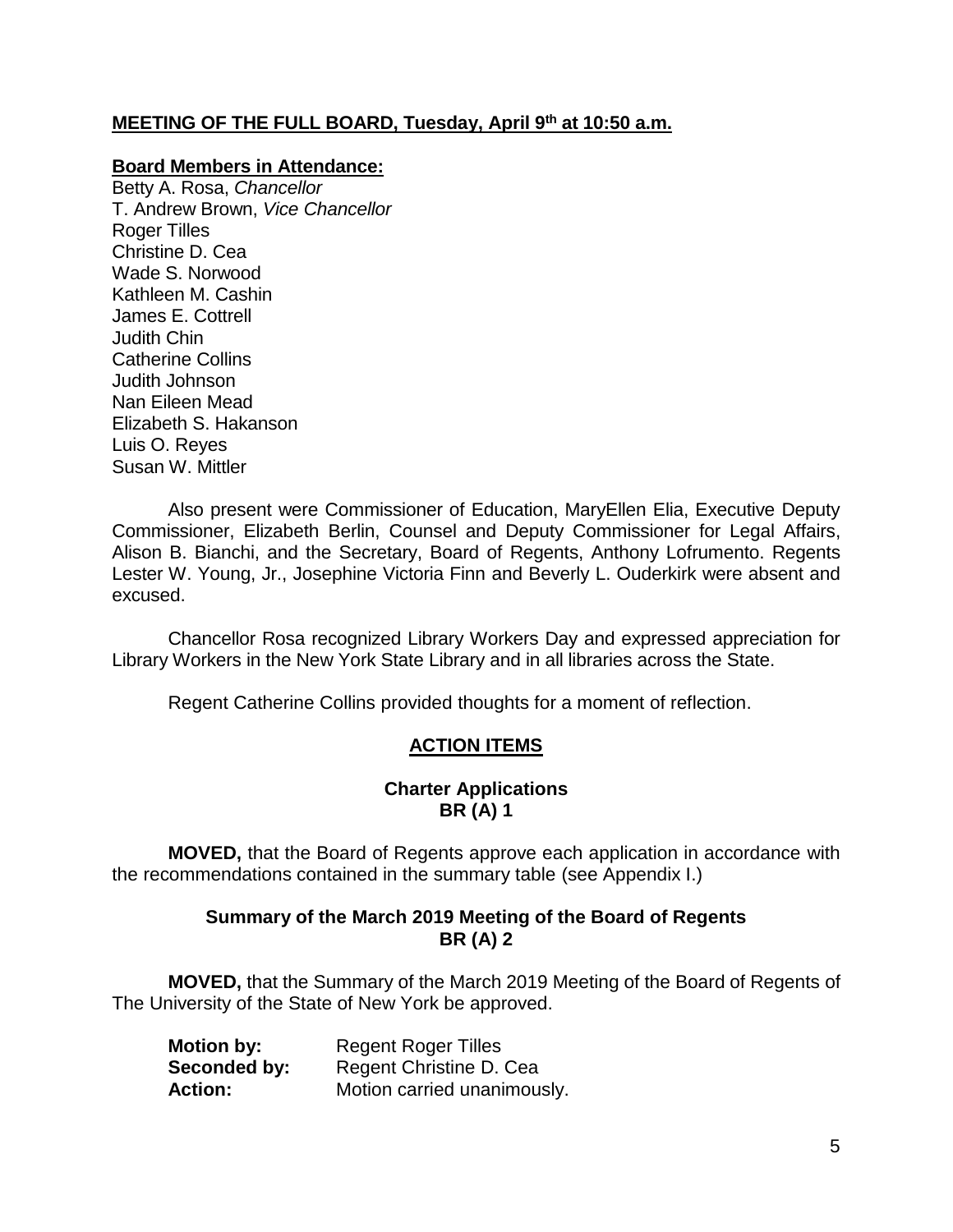#### **PROGRAM AREA CONSENT ITEMS**

#### **Higher Education**

#### **Appointments and Reappointments to the New York State Teachers' Retirement System Board BR (CA) 1**

**MOVED**, that the Board of Regents reappoint Daniel J. Hogarty, Jr. to the NYS Teachers' Retirement System Board pursuant to Section 504(2)(a) of the Education Law for an additional three-year term commencing May 1, 2019 and expiring May 1, 2022; and

**MOVED**, that the Board of Regents appoint Jennifer Longtin to the NYS Teachers' Retirement System Board pursuant to Section 504(2)(b) of the Education Law to a three-year term commencing June 30, 2019 and expiring June 30, 2022; and

**MOVED**, that the Board of Regents appoint Christopher Morin to the NYS Teachers' Retirement System Board pursuant to Section 504(2)(b) of the Education Law to a three-year term commencing June 30, 2019 and expiring June 30, 2022 to the New York State Teachers' Retirement System Board.

#### **Professional Practice**

#### **(Re)Appointments of Members to the State Boards for the Professions and (Re)Appointments of Extended Members to the State Boards for the Professions for Service on Licensure Disciplinary and/or Licensure Restoration and Moral Character Panels BR (CA) 2**

**MOVED**, that the Board of Regents should approve the proposed (re)appointments.

#### **Report of the Committee on the Professions Regarding Licensing Petitions BR (CA) 3**

**MOVED**, that the Regents approve the recommendations of the Committee on the Professions regarding the licensing petition and degree conferrals.

#### **City University of New York Herbert H. Lehman College (CUNY Lehman College): Authorization to Award the Doctor of Nursing Practice (D.N.P.) Degree BR (CA) 4**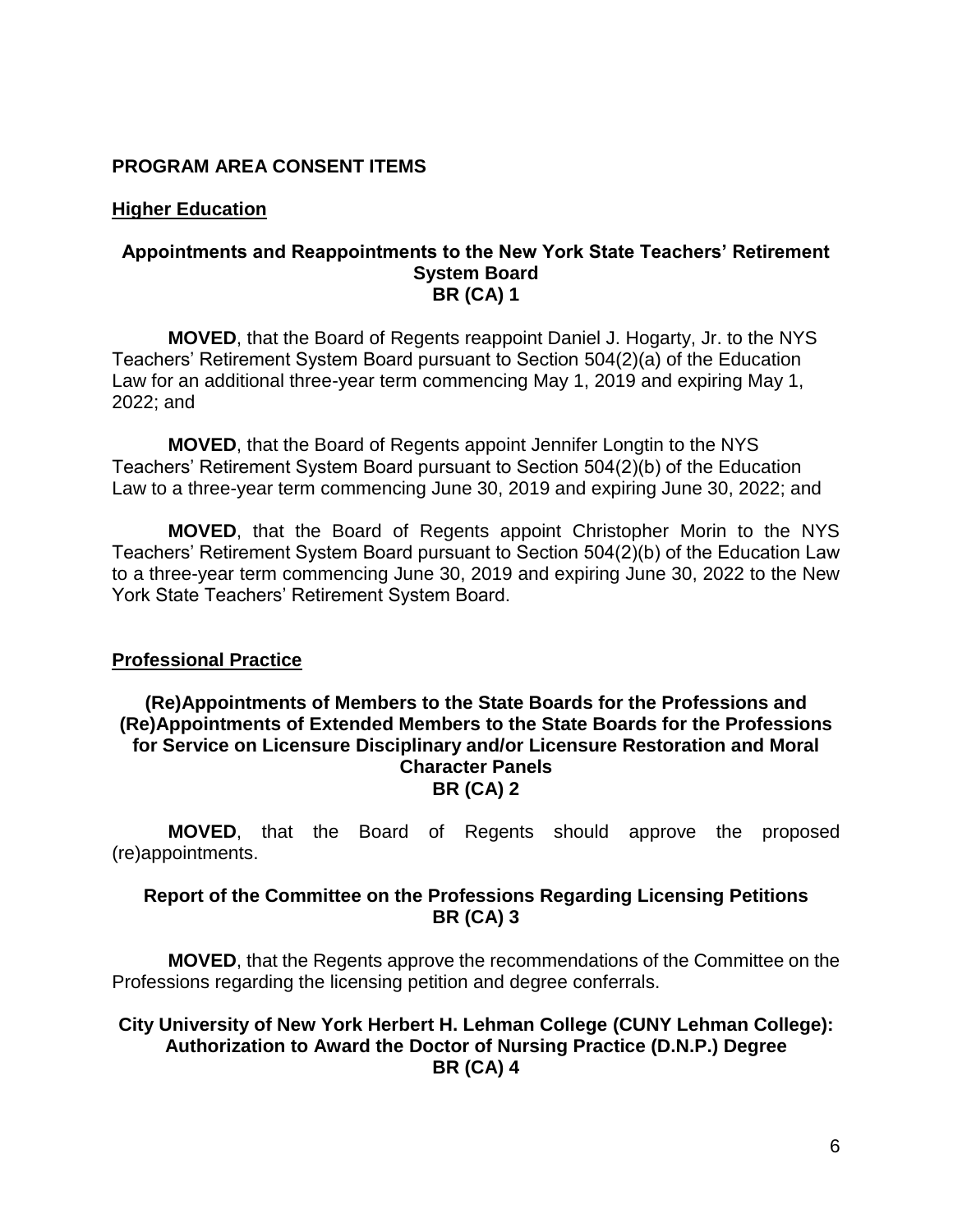**MOVED**, that the Board of Regents authorize the CUNY Board of Trustees to award the D.N.P. degree on duly qualified students successfully completing the D.N.P. programs at CUNY Lehman College effective April 10, 2019.

#### **Master Plan Amendment: City University of New York Herbert H. Lehman College (CUNY Lehman College), Doctor of Nursing Practice (D.N.P.) Programs in Family Nurse Practitioner (FNP) and Pediatric Nurse Practitioner (PNP) BR (CA) 5**

**MOVED**, that the Board of Regents approve an amendment to the master plan of CUNY Lehman College to authorize the college to offer the D.N.P. program in FNP and PNP. If the Board of Regents approves the master plan amendment, the Department will transmit it to the Governor with a recommendation for favorable action. Following gubernatorial approval, the program will be registered.

#### **Master Plan Amendment: The State University of New York Health Science Center at Brooklyn (SUNY Downstate Medical Center), M.S. Program in Applied Behavior Analysis BR (CA) 6**

**MOVED**, that the Board of Regents approve the amendment to the master plan of the State University of New York authorizing SUNY Downstate Medical Center to offer its first master's level program in the social sciences disciplinary area, an M.S. program in Applied Behavior Analysis. If the Board of Regents approves the master plan amendment, the Department will transmit it to the Governor with a recommendation for favorable action. Following gubernatorial approval, the program will be registered.

#### **Proposed Amendment to Sections 63.4 and 63.9 of the Regulations of the Commissioner of Education Relating to Administration of Vaccinations by Pharmacy Interns BR (CA) 7 – REVISED**

**MOVED**, that subdivision (d) of section 63.4 of the Regulations of the Commissioner of Education be added, as submitted, effective April 15, 2019, and section 63.9 be amended, as submitted, effective April 15, 2019 as an emergency action upon a finding by the Board of Regents that such action is necessary for the preservation of the public health and general welfare to conform the Regulations of the Commissioner of Education to the requirements of Chapter 359 of the Laws of 2018, which authorizes the administration of immunizations by a pharmacy intern, certified to administer immunizations, after completing required training, under the immediate and personal supervision of a licensed pharmacist certified to administer immunizations.

#### **State University of New York Health Science Center at Brooklyn (SUNY Downstate Medical Center): Authorization to Award the Doctor of Nursing Practice (D.N.P.)**

**Degree BR (CA) 8**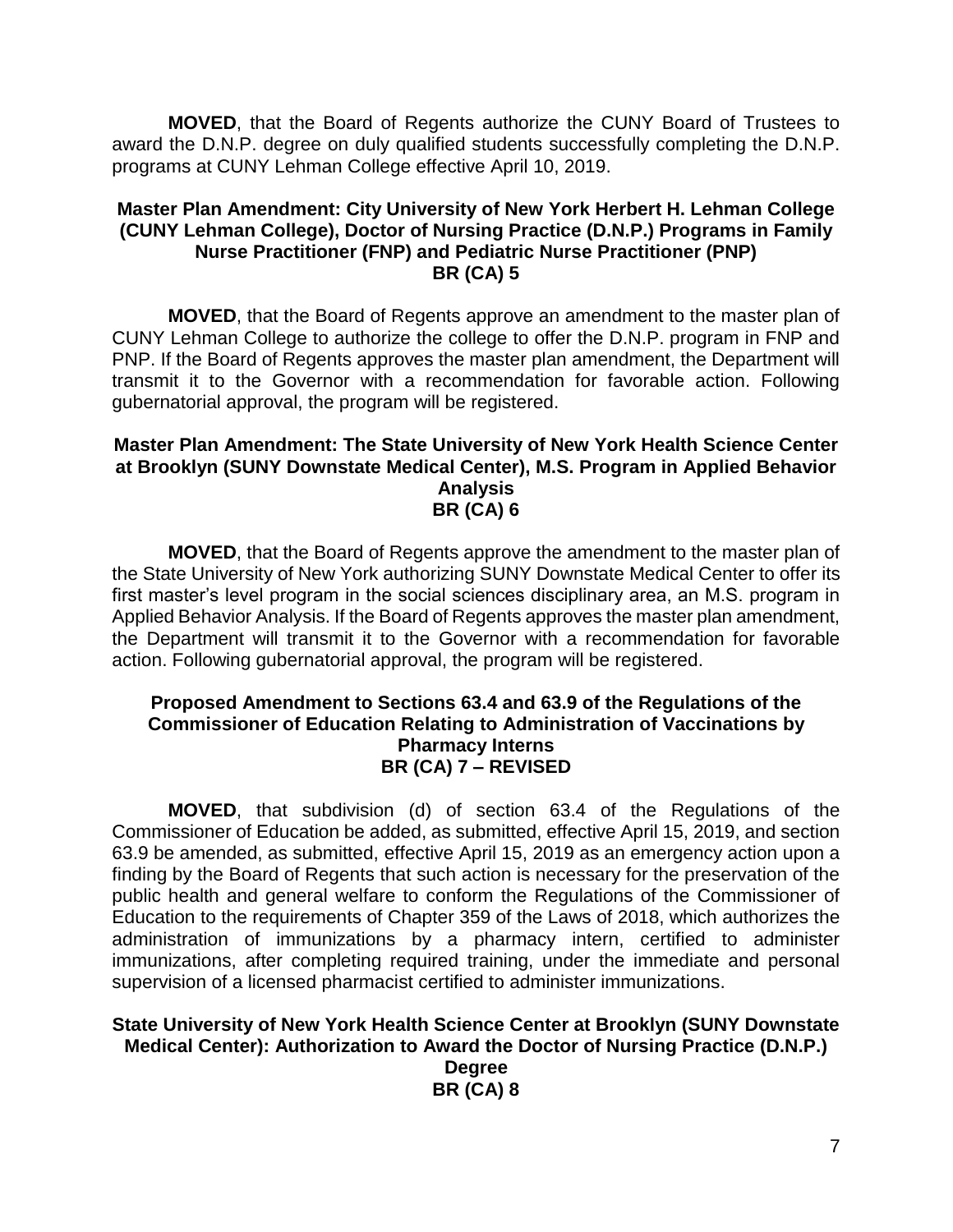**MOVED**, that the Board of Regents authorize the SUNY Board of Trustees to award the D.N.P. degree on duly qualified students successfully completing the D.N.P. program at SUNY Downstate Medical Center effective April 9, 2019.

#### **P-12 Education**

#### **Petition of the City School District of the City Oswego for Consent to Exceed the Constitutional Debt Limit BR (CA) 9**

**MOVED**, that the Board of Regents hereby gives consent to the issuance of bonds and/or bond anticipation notes by the Board of Education of the City School District of the City of Oswego in the amount not to exceed \$57,200,000 for the reconstruction, improvement, rehabilitation, repair, furnishing and equipping of Oswego High School, Oswego Middle School, Fitzhugh Park Elementary School, Kingsford Park Elementary School, Riley Elementary School, Leighton Elementary School and Minetto Elementary School, in excess of the constitutional debt limit of said school district.

#### **Petition of the City School District of the City of Utica for Consent to Exceed the Constitutional Debt Limit BR (CA) 10**

**MOVED**, that the Board of Regents hereby gives consent to the issuance of bonds and/or bond anticipation notes by the Board of Education of the City School District of the City of Utica in the total amount not to exceed \$14,975,000 for the reconstruction, improvement and additional improvements of the Proctor High School, John F. Kennedy Middle School, and Donovan Middle School athletic facilities, in excess of the constitutional debt limit of said school district.

#### **Revision to a Charter Authorized by the Board of Regents BR (CA) 12**

**MOVED**, that the Board of Regents finds that: (1) the charter school meets the requirements set out in Article 56 of the Education Law, and all other applicable laws, rules and regulations; (2) the charter school can demonstrate the ability to operate in an educationally and fiscally sound manner; (3) granting the request to amend the charter is likely to improve student learning and achievement and materially further the purposes set out in subdivision two of section twenty-eight hundred fifty of Article 56 of the Education Law; and (4) granting the request to amend the charter will have a significant educational benefit to the students expected to attend the charter school, and the Board of Regents therefore approves the charter revision for Rosalyn Yalow Charter School and amends the provisional charter accordingly.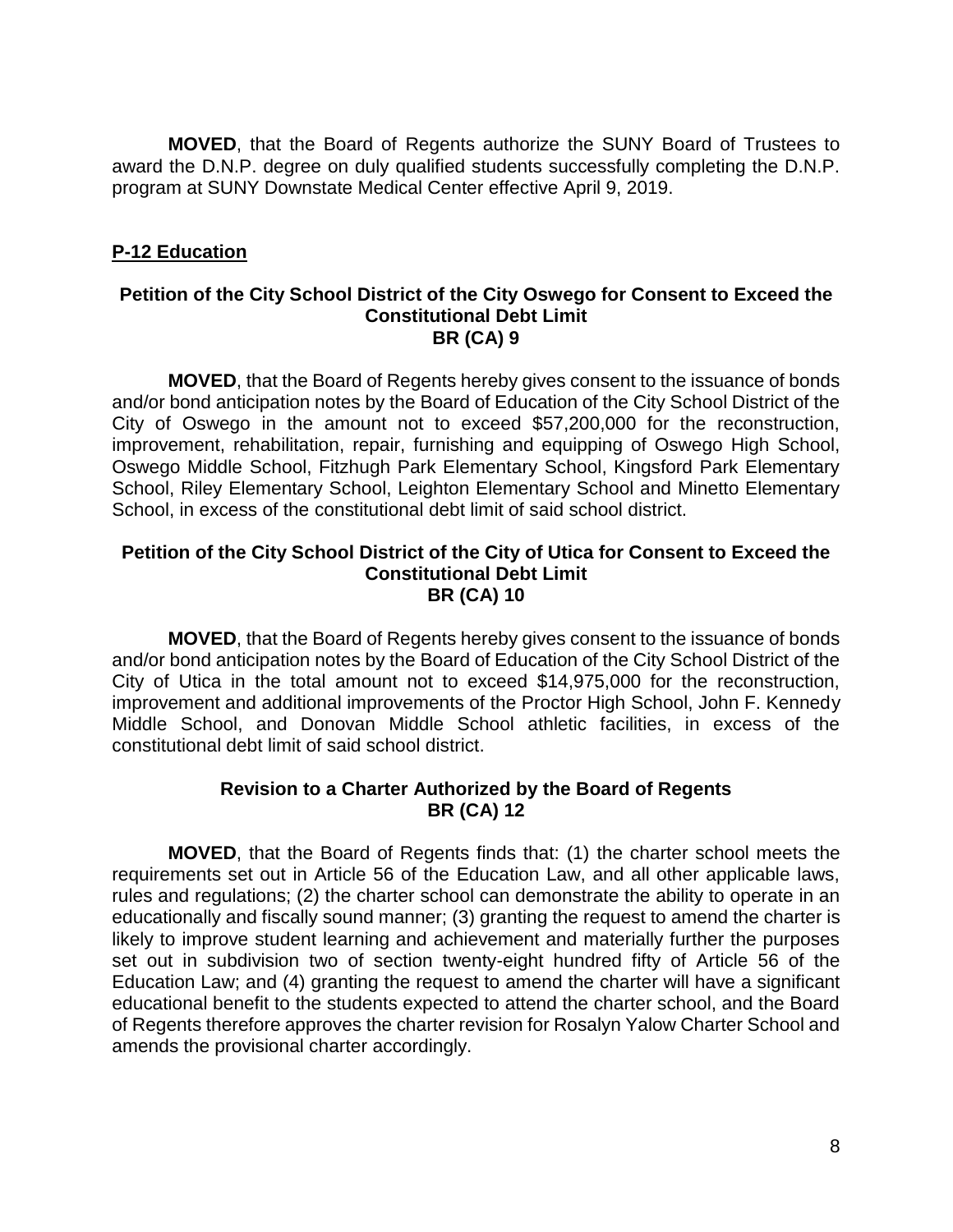**MOVED**, that the Regents approve the consent agenda items.

| <b>Motion by:</b> | Regent Kathleen M. Cashin    |
|-------------------|------------------------------|
| Seconded by:      | Regent Elizabeth S. Hakanson |
| <b>Action:</b>    | Motion passed unanimously.   |

#### **STANDING COMMITTEE REPORTS**

#### **ADULT CAREER AND CONTINUING EDUCATION SERVICES (ACCES)**

Your Adult Career and Continuing Education Services (ACCES) Committee held a meeting on April 8, 2019. All members were present, except for Regent Ouderkirk, who was excused.

#### **MATTERS NOT REQUIRING BOARD ACTION**

New York State Rehabilitation Council – The Committee was provided with a panel presentation on the State Rehabilitation Council (SRC) which included an update on the 2017-18 activities and recommendations and the 2018-19 council priorities. The SRC was established to fulfill the requirements of the federal Rehabilitation Act of 1973, as amended and to advise the department on the provisions of vocational rehabilitation services. The council is comprised of twenty-one voting members and several non-voting members. They convene quarterly in-person meetings of the full Council in addition to monthly committee conference calls. As an advisory body, the SRC works collaboratively with ACCES-VR making recommendations that support the goals outlined in the New York State Plan required by the Workforce Innovation and Opportunity Act.

#### **AUDITS/BUDGET AND FINANCE**

Your Committee on Audits/Budget and Finance had its scheduled meeting on April 8, 2019. Regent Josephine Finn, Chair of the Audits/Budget and Finance Committee, submitted the following written report. In attendance were committee members: Regent Finn, Chair, Regents Collins, Cottrell, Hakanson, Mead, Tilles and Young. In addition to Audits/Budget Committee Members, in attendance were: Chancellor Rosa and Regents Cashin, Mittler and Norwood as well as, Commissioner Elia and Executive Deputy Commissioner Beth Berlin.

#### **ITEMS FOR DISCUSSION**

Chair's Remarks: Regent Finn welcomed everyone. She introduced Sharon Cates-Williams, Deputy Commissioner, to present the Board of Regents Oversight of Financial Accountability Report and then Phyllis Morris, Chief Financial Officer, to present the March 2019 Fiscal Report.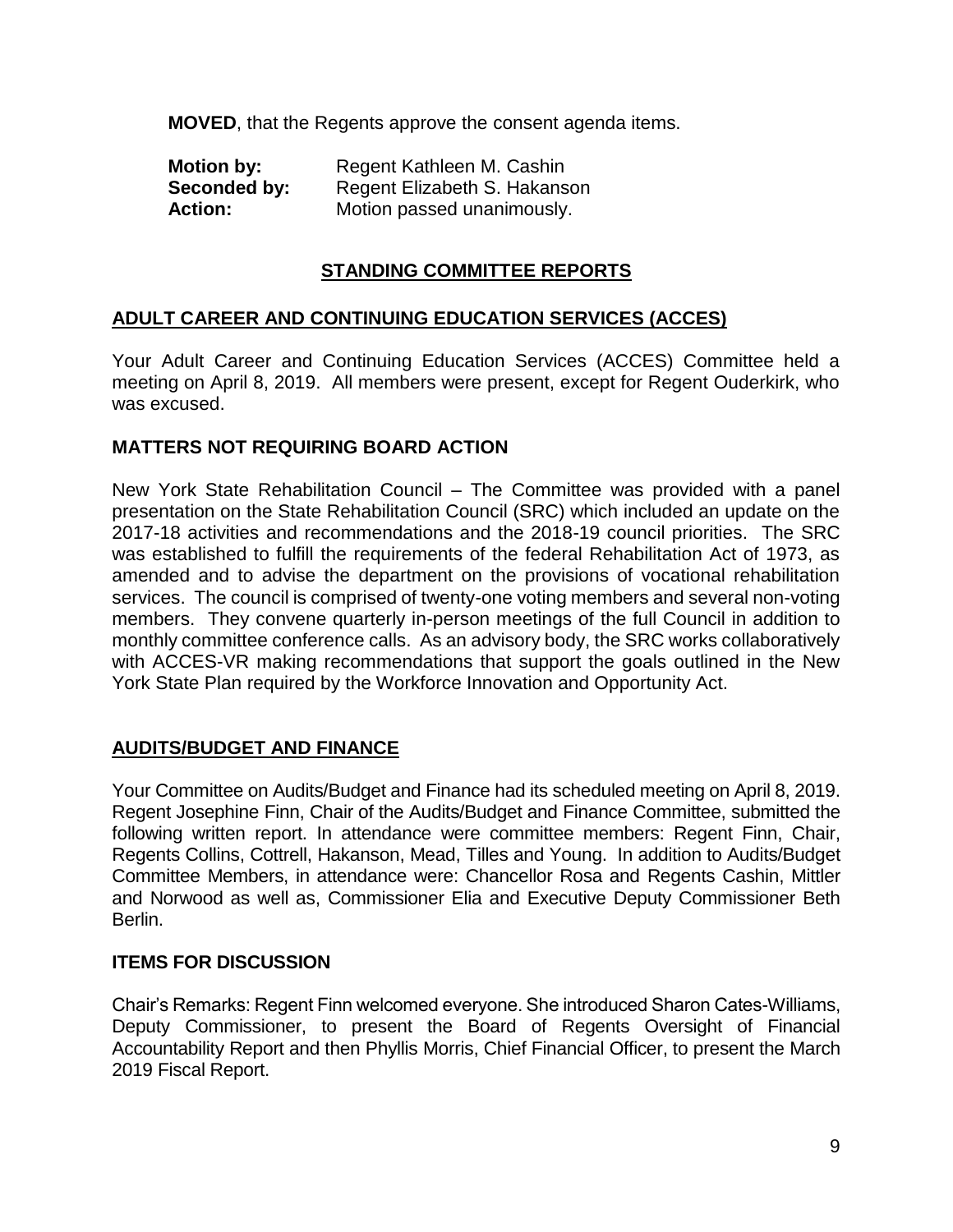#### **Completed Audits**

This month the Board is being presented with seven audits, which were conducted by the Office of the New York State Comptroller (OSC). Six audits were of school districts and one was of a special education service provider. The findings were in the areas of budgeting/financial reporting, extra-classroom activities, payroll and leave accruals, energy management, and Reimbursable Cost Manual compliance.

#### **Fiscal Report**

The Chief Financial Officer, Phyllis Morris, provided the Members with the March 2019 fiscal report that reflects actual expenditures through March 31, 2019 and projected expenditures through the lapse period ending June 30, 2019. Extensive spending controls continue for all funds. General Fund spending plans reflect the amounts appropriated in the 2018-19 enacted budget. General Fund accounts are in structural balance. Special Revenue accounts are all in structural balance on a current year basis and the accumulated negative balance in the Cultural Education Account is projected to end the fiscal year a negative \$2.2 million. Federal Funds reflect current year plans for two-year grant awards.

#### **HIGHER EDUCATION**

Your Higher Education Committee held its scheduled meeting on April 9, 2019. All members were present with the exception of Regents Finn and Young.

#### **Action Items**

#### **MOTION FOR ACTION BY FULL BOARD**

Madam Chancellor and Colleagues: Your Higher Education Committee recommends, and we move, that the Board of Regents act affirmatively upon each recommendation in the written report of the Committee's deliberations at its meeting on April 9, 2019, copies of which have been distributed to each member of the Board of Regents.

#### **Matters Not Requiring Board Action:**

**Proposed Amendment to §80-1.5 Related to the Extension of the Library Specialist edTPA Safety Net** - Your Committee reviewed and discussed a proposed regulatory amendment to extend the Library Specialist edTPA safety net expiration date to December 28, 2020 to give school library programs and candidates time to transition to the updated Library Specialist edTPA. Following the 60-day public comment period required under the State Administrative Procedure Act, it is anticipated that the proposed amendment will be presented to the Board of Regents for adoption at its July 2019 meeting. If adopted at the July 2019 meeting, the proposed amendment will become effective on July 31, 2019.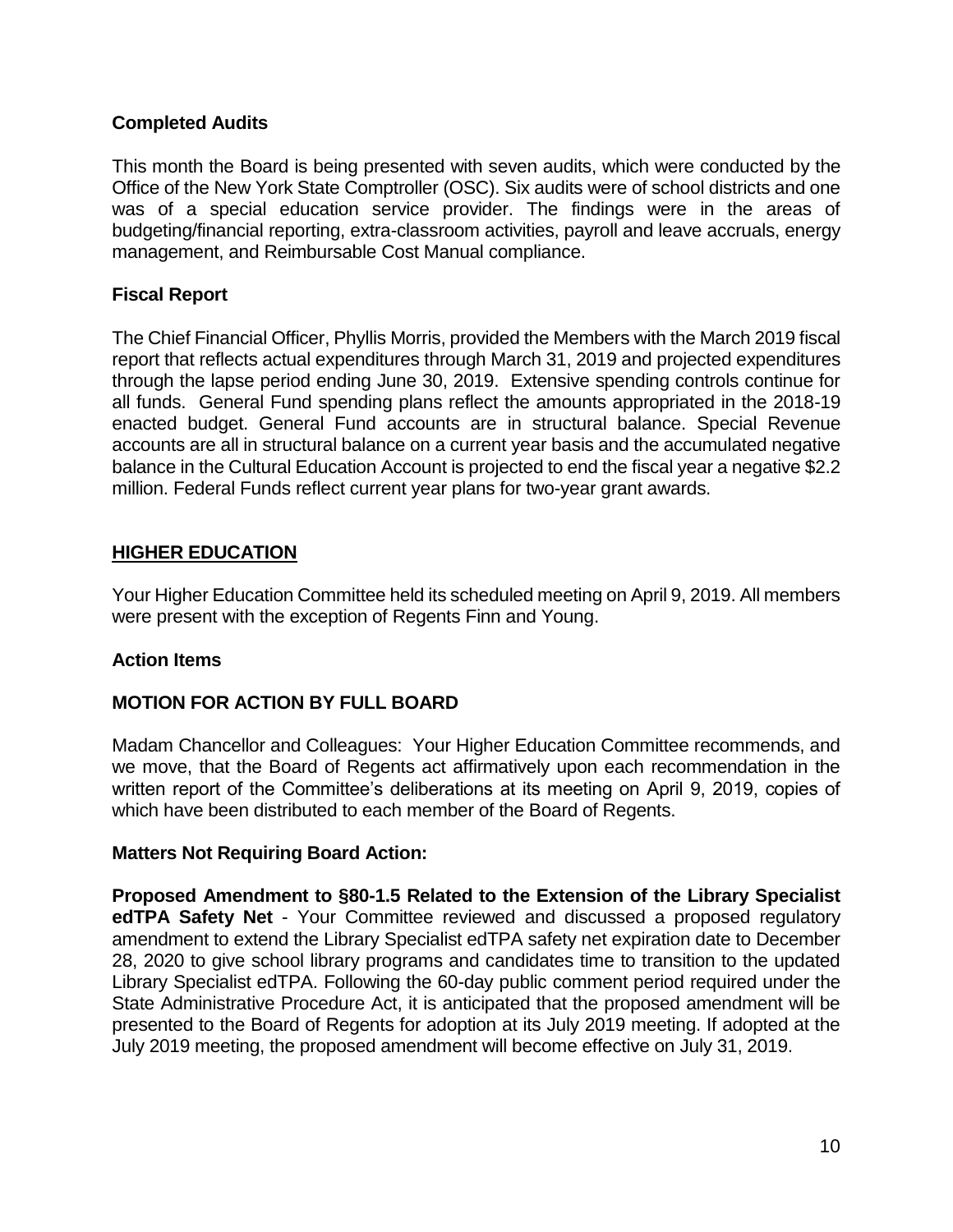**Proposed Amendments to §52.21 and §80-2.1 Related to Certification Requirements for School Counselors and Program Registration Requirements for School Counseling Preparation Programs** - Your Committee discussed proposed regulatory amendments concerning the certification requirements for school counselors and the program registration requirements for school counseling preparation programs; including a one-year extension of the time period for institutions of higher education to meet the program registration requirements. Following the 60-day public comment period required under the State Administrative Procedure Act, it is anticipated that the proposed amendment will be presented to the Board of Regents for adoption at its July 2019 meeting. If adopted at the July 2019 meeting, the proposed amendment will become effective on July 31, 2019.

**Proposed Amendments to Sections 52.21, 57-2, 75.8, 80-1, 80-2, 80-3, 80-5, 80-6, 90.18, 100.2, 100.13, 100.15, 100.17, 100.19, 151-1, 154-2, and 200.2 of the Regulations of the Commissioner of Education and 30-1, 30-2, and 30-3 of the Rules of the Board of Regents Relating to Professional Development Plans and Other Related Requirements for School Districts and BOCES** - Your Committee discussed proposed amendments related to professional development requirements discussed at the September Board meeting in response to public comments. Based on these public comments, further changes are being made to the proposed amendments. As a result, a Notice of Revised Rulemaking will be published in the State Register on April 24, 2019. In accordance with the 30-day public comment period required under the State Administrative Procedure Act for revised rule makings, public comment will be received until May 24, 2019. Following the 30-day public comment period required under the State Administrative Procedure Act, it is anticipated that the proposed amendments will be presented to the Board of Regents for adoption at its July 2019 meeting. If adopted at the July 2019 meeting, the proposed amendments will become effective on July 31, 2019.

#### **Matters Requiring Board Action:**

**Proposed Amendments to Sections 52.21 and 80-3.7 of the Regulations of the Commissioner of Education Relating to Student Teaching Requirements for Teacher Certification and the Registration of Teacher Preparation Programs** - Your Committee discussed whether the Board of Regents should approve the amendments to the Commissioner's Regulations relating to student teaching requirements for teacher certification and registration of teacher preparation programs and VOTED: that the Board of Regents approve the amendments to the Commissioner's Regulations relating to student teaching requirements for teacher certification and registration of teacher preparation programs. The proposed amendments will become effective on April 24, 2019.

**Proposed Amendment to Section 80-1.5 Related to the Extension of the Educational Technology Specialist Content Specialty Test Safety Net** - Your Committee discussed whether the Board of Regents should approve, as an emergency action, a proposed regulatory amendment to extend the Educational Technology Specialist Content Specialty Test (CST) safety net expiration date to until six months after the redeveloped Educational Technology Specialist CST is operational, and VOTED: that Section 80-1.5 of the Regulations of the Commissioner of Education be adopted, as an emergency action,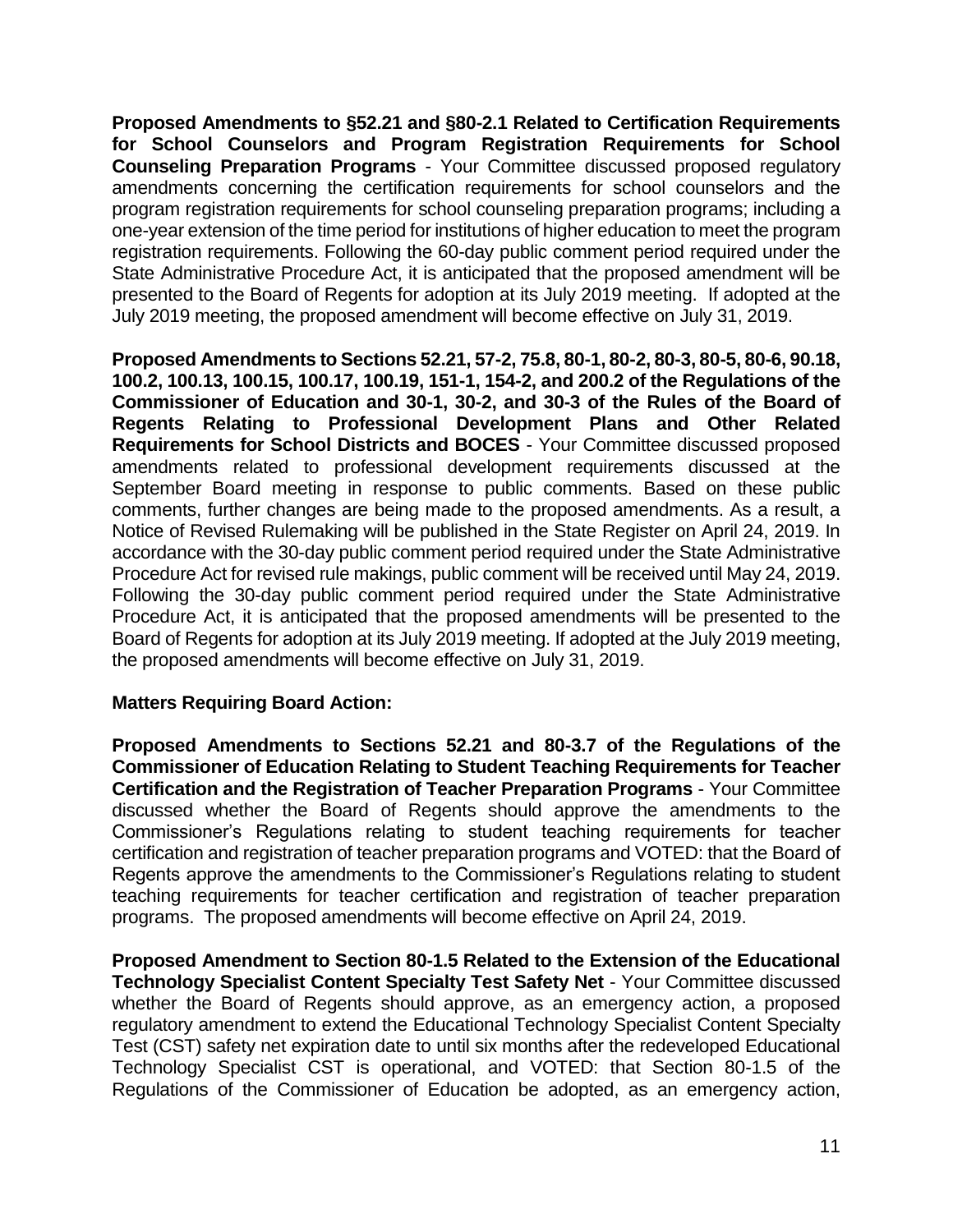effective July 1, 2019, to ensure that the safety net becomes effective immediately, so candidates can be held harmless during the Department's redevelopment of the Educational Technology Specialist Content Specialty Test and while any necessary changes are made to such examination.

#### **Consent Agenda**

The Board of Regents acted on the following consent agenda item at the April 2019 meeting.

• Teacher's Retirement System (TRS) Appointments. The Board of Regents approved the reappointment of Daniel J. Hogarty, Jr. to the NYS Teachers' Retirement System Board for an additional three-year term commencing May 1, 2019 and expiring May 1, 2022; and approved the appointments of Jennifer Longtin and Christopher Morin to the NYS Teachers' Retirement System Board for a three-year term commencing June 30, 2019 and expiring June 30, 2022.

#### **P-12 EDUCATION**

Your P-12 Education Committee held its scheduled meeting on April 8, 2019. All members were present.

#### **ACTION ITEMS**

#### **Renewal Recommendations for Charter Schools Authorized by the Board of Regents** [P-12 (A) 1]

Your Committee recommends that the Board of Regents finds that, the Bronx Charter School for Children: (1) meets the requirements set out in Article 56 of the Education Law, and all other applicable laws, rules and regulations; (2) the applicant can demonstrate the ability to operate the school in an educationally and fiscally sound manner; (3) granting the application is likely to improve student learning and achievement and materially further the purposes set out in subdivision two of section twenty-eight hundred fifty of this article; and (4) granting the application would have a significant educational benefit to the students expected to attend the charter school, and the Board of Regents therefore approves the renewal application of the Bronx Charter School for Children and that a renewal charter be issued, and that its provisional charter be extended for a term up through and including June 30, 2024.

Your Committee recommends that the Board of Regents finds that, the Williamsburg Charter High School: (1) meets the requirements set out in Article 56 of the Education Law, and all other applicable laws, rules and regulations; (2) the applicant can demonstrate the ability to operate the school in an educationally and fiscally sound manner; (3) granting the application is likely to improve student learning and achievement and materially further the purposes set out in subdivision two of section twenty-eight hundred fifty of this article; and (4) granting the application would have a significant educational benefit to the students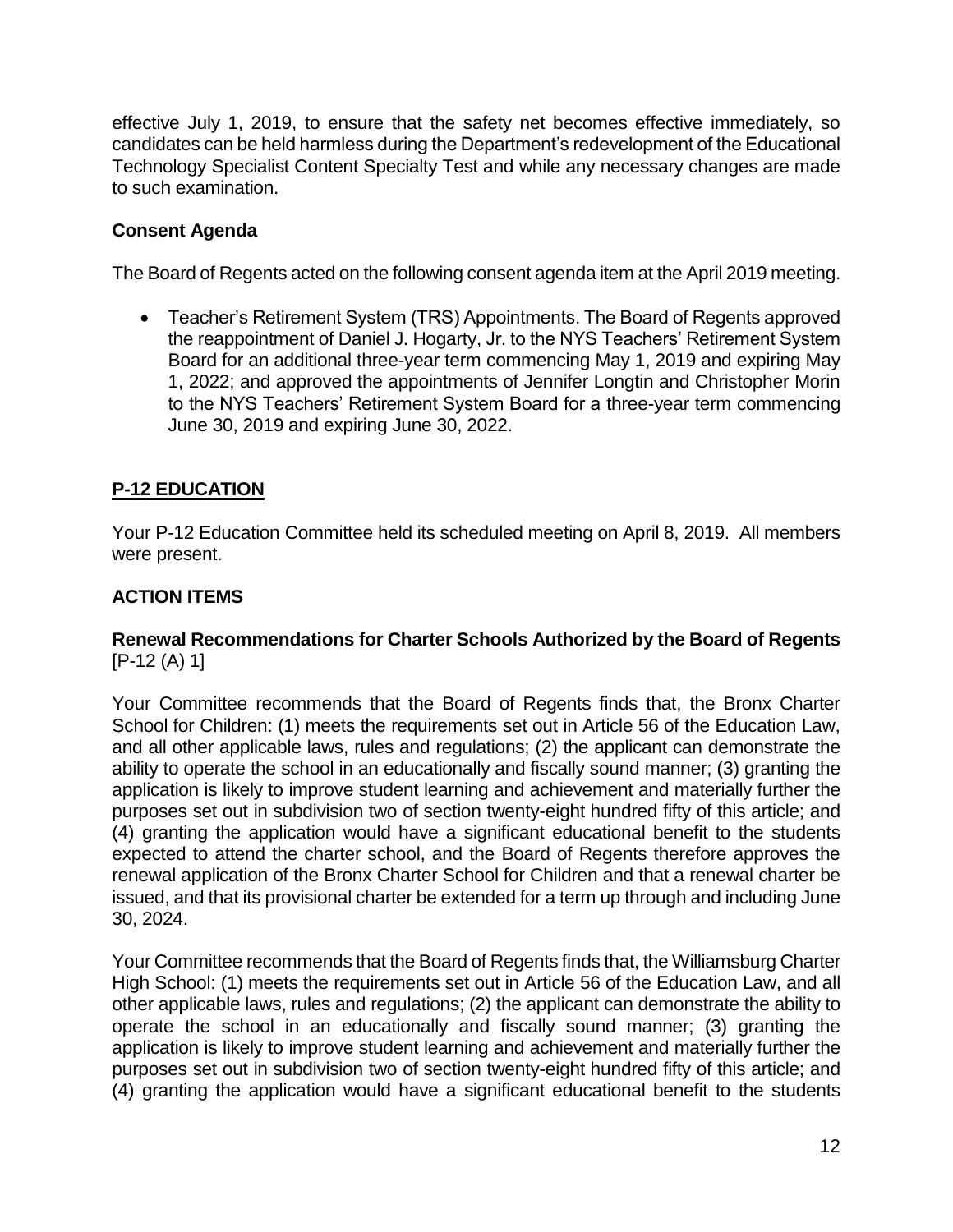expected to attend the charter school, and the Board of Regents therefore approves the renewal application of the Williamsburg Charter High School and that a renewal charter be issued, and that its provisional charter be extended for a term up through and including June 30, 2024.

Your Committee recommends that the Board of Regents finds that, the Amani Public Charter School: (1) meets the requirements set out in Article 56 of the Education Law, and all other applicable laws, rules and regulations; (2) the applicant can demonstrate the ability to operate the school in an educationally and fiscally sound manner; (3) granting the application is likely to improve student learning and achievement and materially further the purposes set out in subdivision two of section twenty-eight hundred fifty of this article; and (4) granting the application would have a significant educational benefit to the students expected to attend the charter school, and the Board of Regents therefore approves the renewal application of the Amani Public Charter School and that a renewal charter be issued, and that its provisional charter be extended for a term up through and including June 30, 2022.

Your Committee recommends that the Board of Regents finds that, the Brooklyn Laboratory Charter School: (1) meets the requirements set out in Article 56 of the Education Law, and all other applicable laws, rules and regulations; (2) the applicant can demonstrate the ability to operate the school in an educationally and fiscally sound manner; (3) granting the application is likely to improve student learning and achievement and materially further the purposes set out in subdivision two of section twenty-eight hundred fifty of this article; and (4) granting the application would have a significant educational benefit to the students expected to attend the charter school, and the Board of Regents therefore approves the renewal application of the Brooklyn Laboratory Charter School and that a renewal charter be issued, and that its provisional charter be extended for a term up through and including June 30, 2022.

Your Committee recommends that the Board of Regents finds that, the Discovery Charter School: (1) meets the requirements set out in Article 56 of the Education Law, and all other applicable laws, rules and regulations; (2) the applicant can demonstrate the ability to operate the school in an educationally and fiscally sound manner; (3) granting the application is likely to improve student learning and achievement and materially further the purposes set out in subdivision two of section twenty-eight hundred fifty of this article; and (4) granting the application would have a significant educational benefit to the students expected to attend the charter school, and the Board of Regents therefore approves the renewal application of the Discovery Charter School and that a renewal charter be issued, and that its provisional charter be extended for a term up through and including June 30, 2021.

Your Committee recommends that the Board of Regents finds that, the Global Community Charter School: (1) meets the requirements set out in Article 56 of the Education Law, and all other applicable laws, rules and regulations; (2) the applicant can demonstrate the ability to operate the school in an educationally and fiscally sound manner; (3) granting the application is likely to improve student learning and achievement and materially further the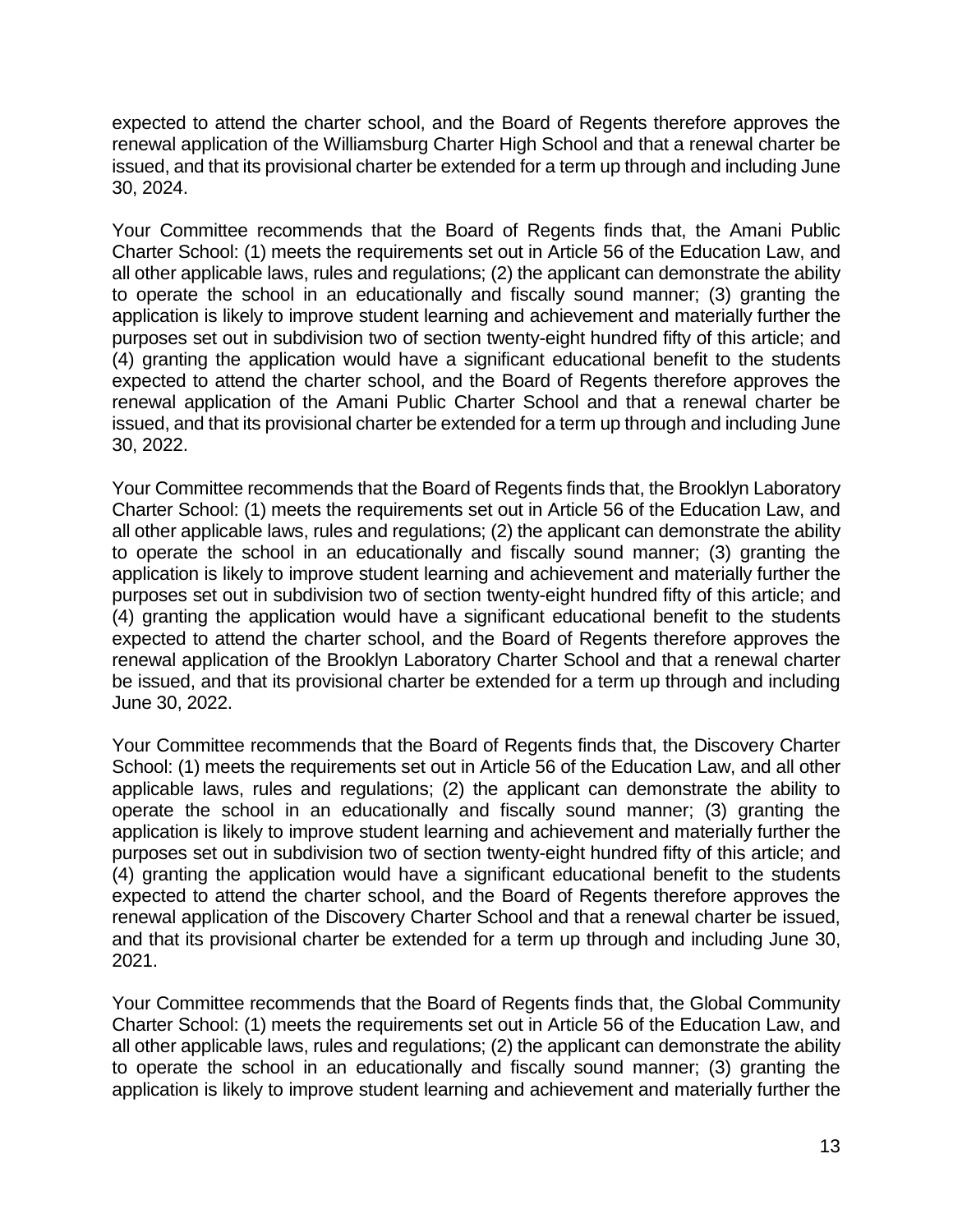purposes set out in subdivision two of section twenty-eight hundred fifty of this article; and (4) granting the application would have a significant educational benefit to the students expected to attend the charter school, and the Board of Regents therefore approves the renewal application of the Global Community Charter School and that a renewal charter be issued, and that its provisional charter be extended for a term up through and including June 30, 2022.

Your Committee recommends that the Board of Regents finds that, the New York City Montessori Charter School: (1) meets the requirements set out in Article 56 of the Education Law, and all other applicable laws, rules and regulations; (2) the applicant can demonstrate the ability to operate the school in an educationally and fiscally sound manner; (3) granting the application is likely to improve student learning and achievement and materially further the purposes set out in subdivision two of section twenty-eight hundred fifty of this article; and (4) granting the application would have a significant educational benefit to the students expected to attend the charter school, and the Board of Regents therefore approves the renewal application of the New York City Montessori Charter School and that a renewal charter be issued, and that its provisional charter be extended for a term up through and including June 30, 2022.

Your Committee recommends that the Board of Regents finds that, the Renaissance Academy Charter School of the Arts: (1) meets the requirements set out in Article 56 of the Education Law, and all other applicable laws, rules and regulations; (2) the applicant can demonstrate the ability to operate the school in an educationally and fiscally sound manner; (3) granting the application is likely to improve student learning and achievement and materially further the purposes set out in subdivision two of section twenty-eight hundred fifty of this article; and (4) granting the application would have a significant educational benefit to the students expected to attend the charter school, and the Board of Regents therefore approves the renewal application of the Renaissance Academy Charter School of the Arts and that a renewal charter be issued, and that its provisional charter be extended for a term up through and including June 30, 2021.

Your Committee recommends that the Board of Regents finds that, the Vertus Charter School: (1) meets the requirements set out in Article 56 of the Education Law, and all other applicable laws, rules and regulations; (2) the applicant can demonstrate the ability to operate the school in an educationally and fiscally sound manner; (3) granting the application is likely to improve student learning and achievement and materially further the purposes set out in subdivision two of section twenty-eight hundred fifty of this article; and (4) granting the application would have a significant educational benefit to the students expected to attend the charter school, and the Board of Regents therefore approves the renewal application of the Vertus Charter School and that a renewal charter be issued, and that its provisional charter be extended for a term up through and including June 30, 2021.

The motion passed. Regents Collins and Mittler abstained from the vote.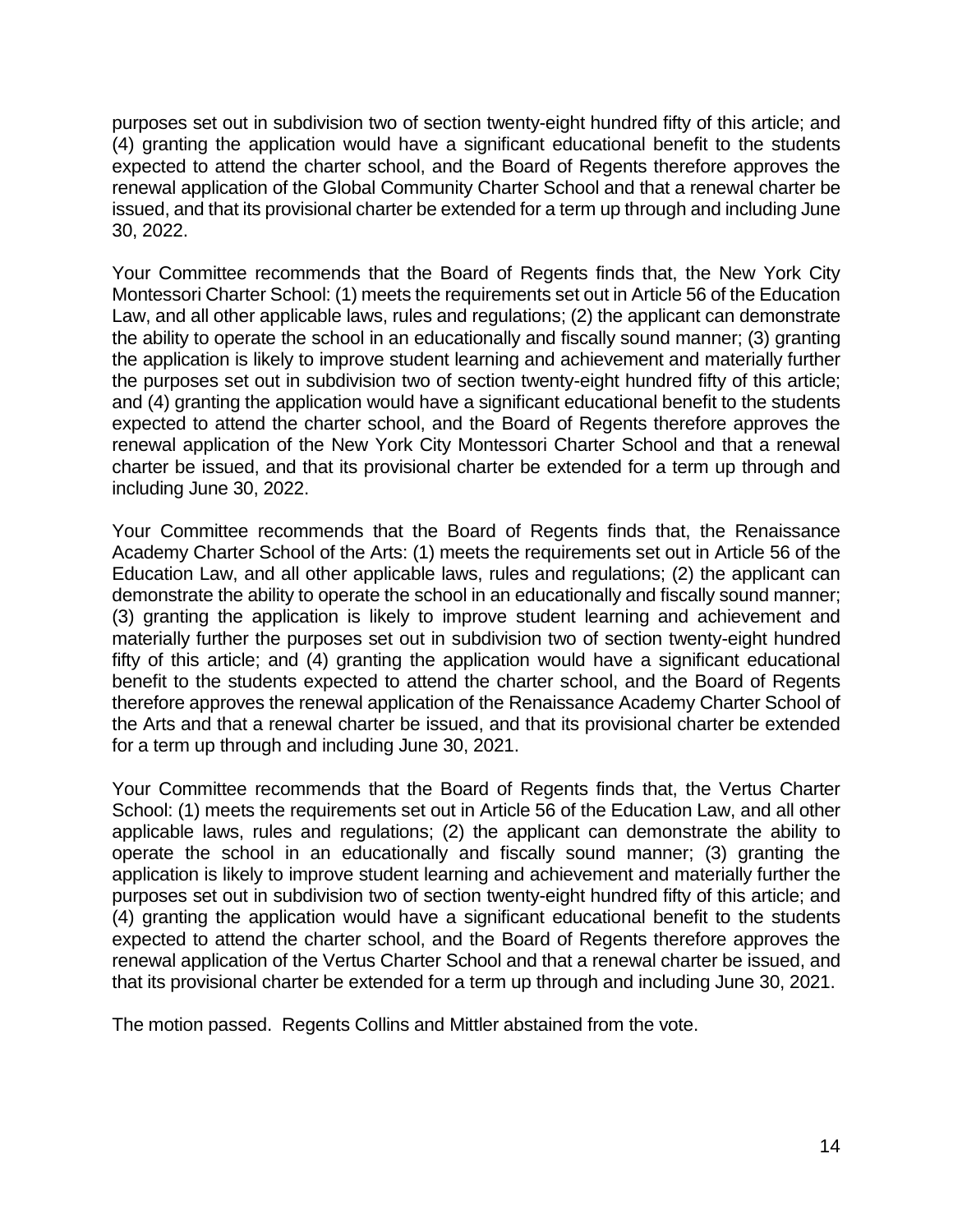#### **Revisions to Charters Authorized by the Board of Regents** [P-12 (A) 3]

Your Committee recommends that the Board of Regents finds that: (1) the charter school meets the requirements set out in Article 56 of the Education Law, and all other applicable laws, rules and regulations; (2) the charter school can demonstrate the ability to operate in an educationally and fiscally sound manner; (3) granting the request to amend the charter is likely to improve student learning and achievement and materially further the purposes set out in subdivision two of section twenty-eight hundred fifty of Article 56 of the Education Law; and (4) granting the request to amend the charter will have a significant educational benefit to the students expected to attend the charter school, and the Board of Regents therefore approves the charter revision for Evergreen Charter School and amends the provisional charter accordingly.

Your Committee recommends that the Board of Regents finds that: (1) the charter school meets the requirements set out in Article 56 of the Education Law, and all other applicable laws, rules and regulations; (2) the charter school can demonstrate the ability to operate in an educationally and fiscally sound manner; (3) granting the request to amend the charter is likely to improve student learning and achievement and materially further the purposes set out in subdivision two of section twenty-eight hundred fifty of Article 56 of the Education Law; and (4) granting the request to amend the charter will have a significant educational benefit to the students expected to attend the charter school, and the Board of Regents therefore approves the charter revision for Neighborhood Charter School of Harlem and amends the provisional charter accordingly.

Your Committee recommends that the Board of Regents finds that: (1) the charter school meets the requirements set out in Article 56 of the Education Law, and all other applicable laws, rules and regulations; (2) the charter school can demonstrate the ability to operate in an educationally and fiscally sound manner; (3) granting the request to amend the charter is likely to improve student learning and achievement and materially further the purposes set out in subdivision two of section twenty-eight hundred fifty of Article 56 of the Education Law; and (4) granting the request to amend the charter will have a significant educational benefit to the students expected to attend the charter school, and the Board of Regents therefore approves the charter revision for the New Visions Charter High School for Advanced Math and Science IV and amends the provisional charter accordingly.

Your Committee recommends that the Board of Regents finds that: (1) the charter school meets the requirements set out in Article 56 of the Education Law, and all other applicable laws, rules and regulations; (2) the charter school can demonstrate the ability to operate in an educationally and fiscally sound manner; (3) granting the request to amend the charter is likely to improve student learning and achievement and materially further the purposes set out in subdivision two of section twenty-eight hundred fifty of Article 56 of the Education Law; and (4) granting the request to amend the charter will have a significant educational benefit to the students expected to attend the charter school, and the Board of Regents therefore approves the charter revision for the New Visions Charter High School for the Humanities IV and amends the provisional charter accordingly.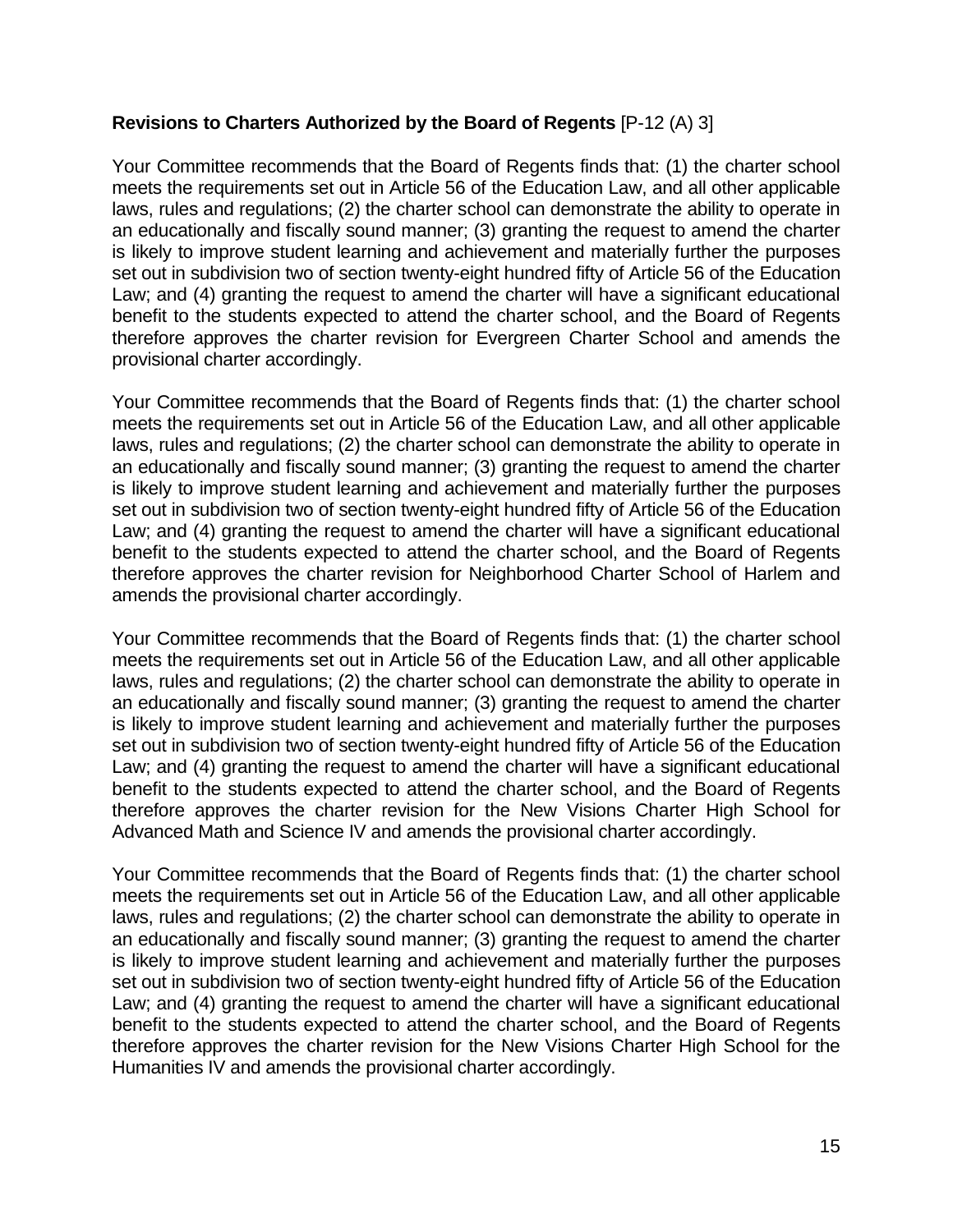Your Committee recommends that the Board of Regents finds that: (1) the charter school meets the requirements set out in Article 56 of the Education Law, and all other applicable laws, rules and regulations; (2) the charter school can demonstrate the ability to operate in an educationally and fiscally sound manner; (3) granting the request to amend the charter is likely to improve student learning and achievement and materially further the purposes set out in subdivision two of section twenty-eight hundred fifty of Article 56 of the Education Law; and (4) granting the request to amend the charter will have a significant educational benefit to the students expected to attend the charter school, and the Board of Regents therefore approves the charter revision for Unity Preparatory Charter School of Brooklyn and amends the provisional charter accordingly.

The motion passed. Regents Collins and Mittler abstained from the vote.

#### **Renewal Recommendations for Charter Schools Authorized by the New York City Department of Education** [P-12 (A) 4]

Your Committee recommends that the Board of Regents finds that the proposed charter school: (1) meets the requirements set out in Article 56 of the Education Law, and all other applicable laws, rules and regulations; (2) will operate in an educationally and fiscally sound manner; (3) is likely to improve student learning and achievement and materially further the purposes set out in subdivision two of section twenty-eight hundred fifty of Article 56 of the Education Law; and (4) will have a significant educational benefit to the students expected to attend the charter school, and the Board of Regents therefore approves and issues the renewal charter of the Imagine Me Leadership Charter School as proposed by the Chancellor of the New York City Department of Education, and that its provisional charter be extended for a term up through and including June 30, 2024.

Your Committee recommends that the Board of Regents finds that the proposed charter school: (1) meets the requirements set out in Article 56 of the Education Law, and all other applicable laws, rules and regulations; (2) will operate in an educationally and fiscally sound manner; (3) is likely to improve student learning and achievement and materially further the purposes set out in subdivision two of section twenty-eight hundred fifty of Article 56 of the Education Law; and (4) will have a significant educational benefit to the students expected to attend the charter school, and the Board of Regents therefore approves and issues the renewal charter of the Renaissance Charter School as proposed by the Chancellor of the New York City Department of Education, and that its provisional charter be extended for a term up through and including June 30, 2024.

Your Committee recommends that the Board of Regents finds that the proposed charter school: (1) meets the requirements set out in Article 56 of the Education Law, and all other applicable laws, rules and regulations; (2) will operate in an educationally and fiscally sound manner; (3) is likely to improve student learning and achievement and materially further the purposes set out in subdivision two of section twenty-eight hundred fifty of Article 56 of the Education Law; and (4) will have a significant educational benefit to the students expected to attend the charter school, and the Board of Regents therefore approves and issues the renewal charter of the Peninsula Preparatory Academy Charter School as proposed by the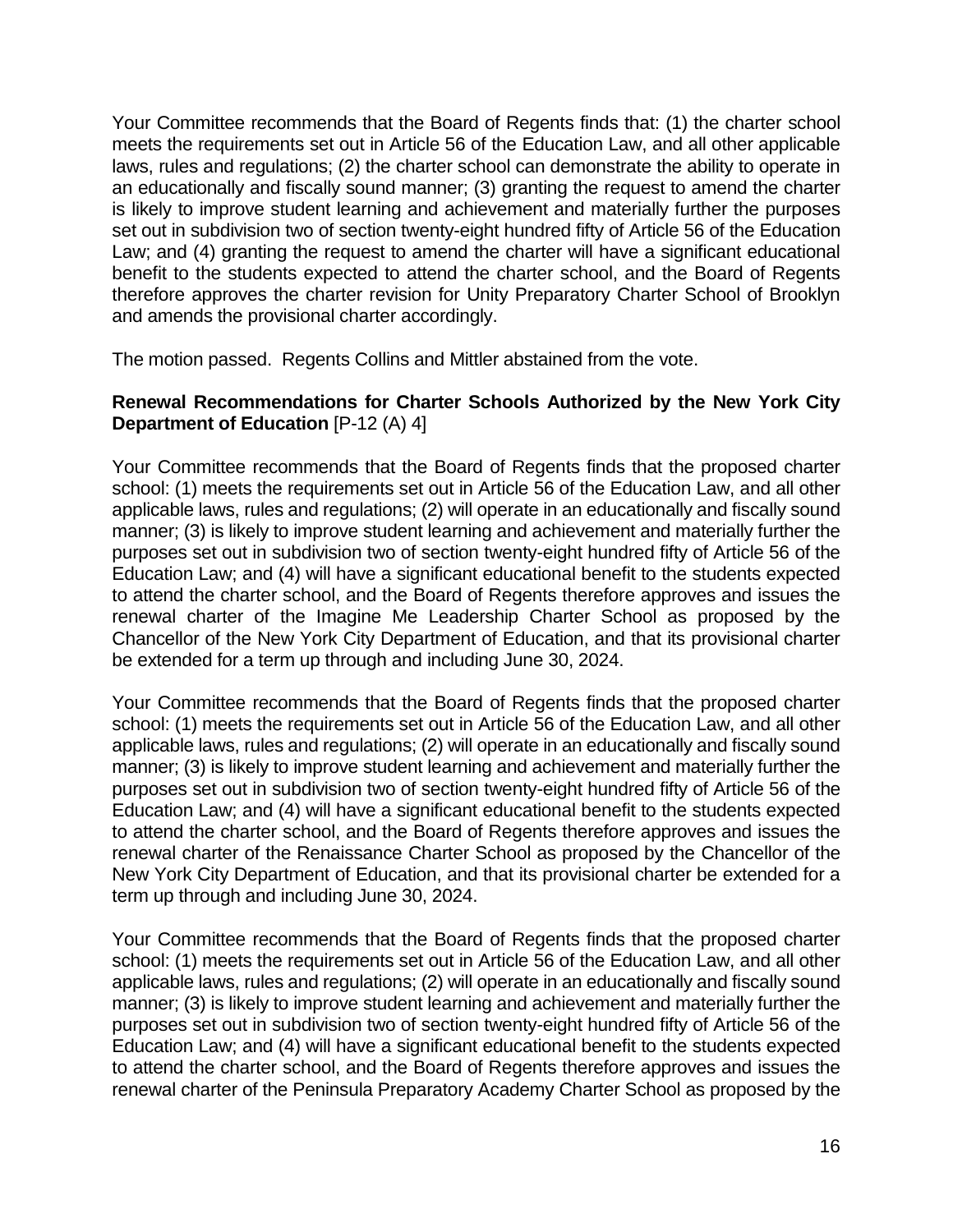Chancellor of the New York City Department of Education, and that its provisional charter be extended for a term up through and including June 30, 2024.

Your Committee recommends that the Board of Regents finds that the proposed charter school: (1) meets the requirements set out in Article 56 of the Education Law, and all other applicable laws, rules and regulations; (2) will operate in an educationally and fiscally sound manner; (3) is likely to improve student learning and achievement and materially further the purposes set out in subdivision two of section twenty-eight hundred fifty of Article 56 of the Education Law; and (4) will have a significant educational benefit to the students expected to attend the charter school, and the Board of Regents therefore approves and issues the renewal charter of the Dr. Richard Izquierdo Health and Science Charter School as proposed by the Chancellor of the New York City Department of Education, and that its provisional charter be extended for a term up through and including June 30, 2022.

Your Committee recommends that the Board of Regents finds that the proposed charter school: (1) meets the requirements set out in Article 56 of the Education Law, and all other applicable laws, rules and regulations; (2) will operate in an educationally and fiscally sound manner; (3) is likely to improve student learning and achievement and materially further the purposes set out in subdivision two of section twenty-eight hundred fifty of Article 56 of the Education Law; and (4) will have a significant educational benefit to the students expected to attend the charter school, and the Board of Regents therefore approves and issues the renewal charter of the Metropolitan Lighthouse Charter School as proposed by the Chancellor of the New York City Department of Education, and that its provisional charter be extended for a term up through and including June 30, 2022.

The motion passed. Regents Collins and Mittler abstained from the vote.

#### **Renewal Recommendations for Charter Schools Authorized by the Buffalo Public Schools Board of Education** [P-12 (A) 6]

Your Committee recommends that the Board of Regents return the proposed charter for the Enterprise Charter School to the Buffalo Public Schools Board of Education for reconsideration with the following comments and recommendations: A charter term no longer than two years should be considered based on insufficient evidence of academic success by the applicant, the school's failure to meet the percentage of students with disabilities and English language learners when compared to the district of location, and failure to meet or exceed other Performance Framework benchmarks.

Your Committee recommends that the Board of Regents return the proposed charter for the Westminster Community Charter School to the Buffalo Public Schools Board of Education for reconsideration with the following comments and recommendations: A charter term no longer than two years should be considered based on insufficient evidence of academic success by the applicant, the school's failure to meet the percentage of students with disabilities and English language learners when compared to the district of location, and failure to meet or exceed other Performance Framework benchmarks.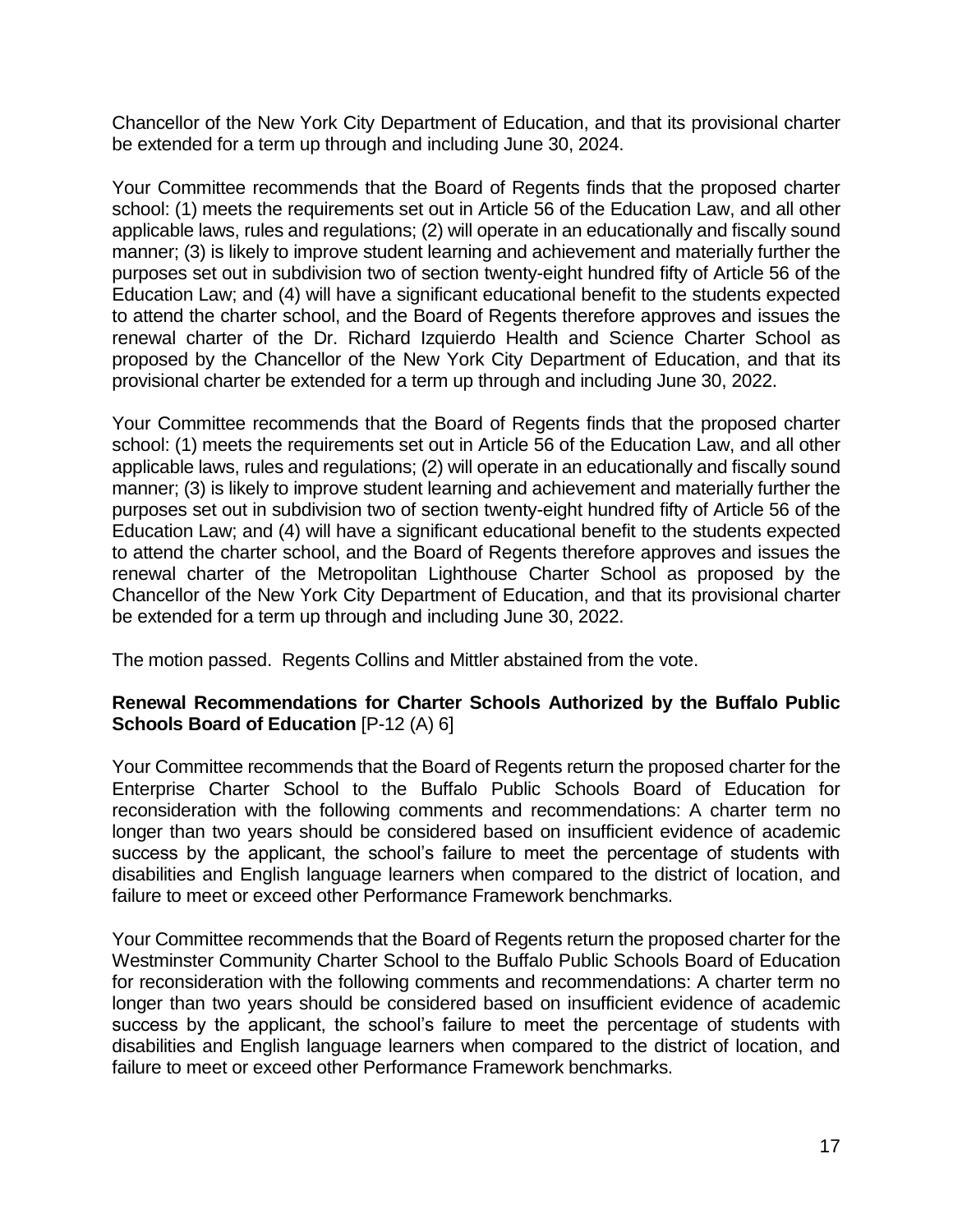The motion passed.

#### **Regulations of the Commissioner of Education Relating to Students with Disabilities** [P-12 (A) 2]

Your Committee recommends that subdivision (oo) of §100.2, subdivision (ppp) of §200.1 and subdivision (n) of §200.15 be added to the Commissioner's regulations and that subdivision (b) of §200.2, subparagraph (vi) of paragraph (2) of subdivision (c) of §200.2, subdivision (e) of §200.3, subparagraph (i) of paragraph (3) of subdivision (e) of §200.4, subdivision (i) of §200.4, paragraph (6) of subdivision (a) of §200.5, subparagraph (iii) of paragraph (1) of subdivision (b) of §200.4, subparagraph (i) of paragraph (3) of subdivision (i) of  $\S200.5$ , paragraph (1) of subdivision (f) of  $\S200.15$ , subdivision (g) of  $\S200.15$ , paragraph 1 of subdivision (c) of §200.16, and paragraph (1) of subdivision (b) of §201.11 of the Regulations of the Commissioner of Education be amended, as submitted, effective April 24, 2019. The motion passed.

#### **Commissioner's Regulations Relating to the Every Student Succeeds Act (ESSA)** [P-12 (A) 5]

Your Committee recommends that sections 100.2(ff), 100.2(m), 100.18, 100.19 and Part 120 of the Commissioner's Regulations be amended and that §100.21 be added to the Commissioner's Regulations, as submitted, effective April 13, 2019 as an emergency action upon a finding by the Board of Regents that such action is necessary for the preservation of general welfare to ensure that the State's USDE approved ESSA plan can be implemented beginning with the 2018-2019 school year, consistent with the requirements set forth by the USDE and to ensure that the emergency rule adopted at the June Regents meeting, and subsequently revised at the September, November and December 2018 Regents meetings and again adopted as an emergency action at the February 2019 meeting, can remain continuously in effect until adopted as a permanent rule; and

Your Committee further recommends that sections 100.2(ff), 100.2(m), 100.18, 100.19 and Part 120 of the Commissioner's Regulations be amended and that §100.21 be added to the Commissioner's Regulations, as submitted, effective April 24, 2019; and

Your Committee further recommends that Department staff is directed to review New York's USDE-approved ESSA plan and to recommend to the Board of Regents any changes to such plan as may be necessary to ensure that the language in the plan reflects the regulations.

The motion passed.

#### **Regulations of the Commissioner Relating to Assessments and Student Official Transcripts and Permanent Records** [P-12 (A) 7]

Your Committee recommends that §104.3 of the Regulations of the Commissioner of Education be amended, as submitted, effective April 15, 2019, as an emergency action upon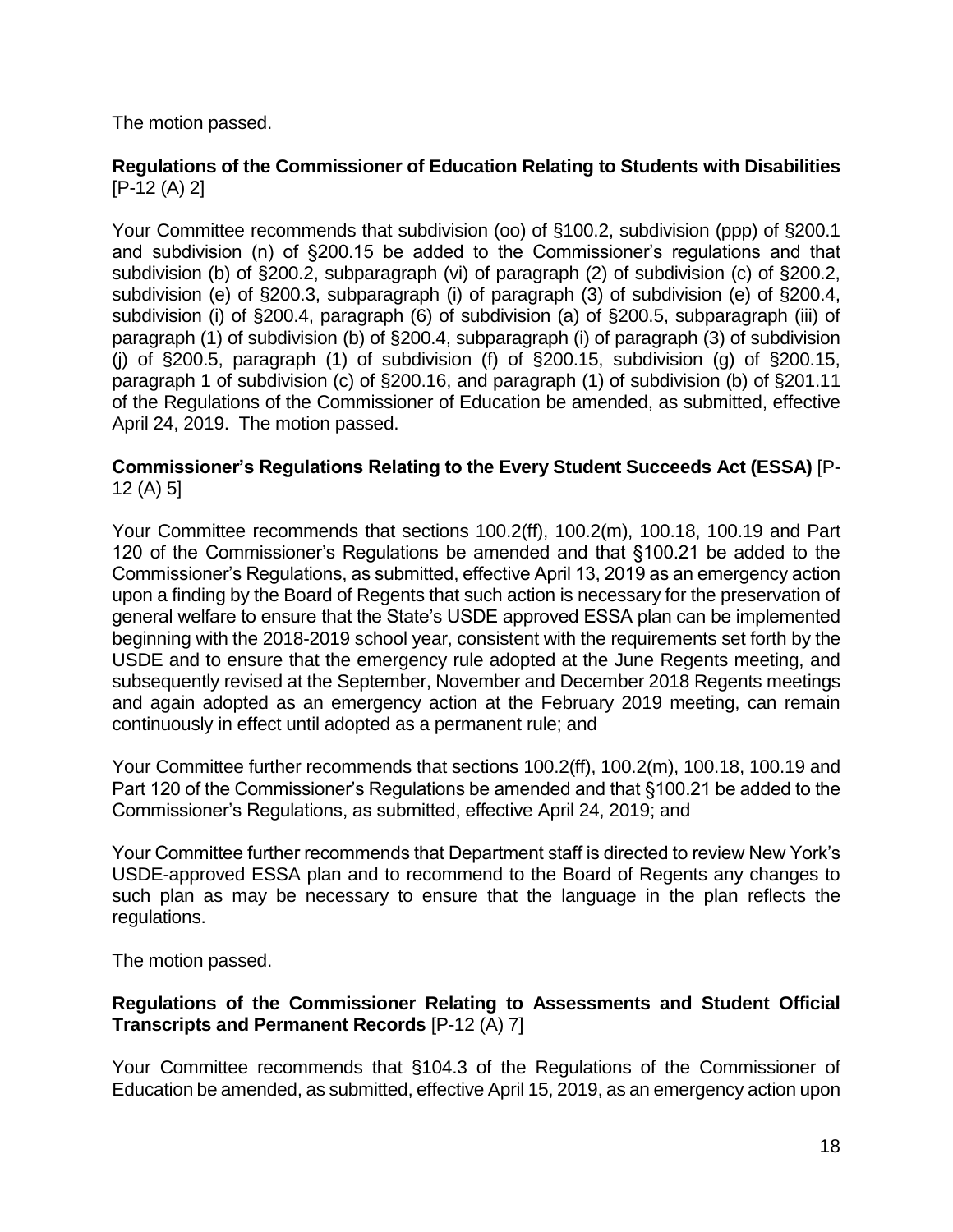a finding by the Board of Regents that such action is necessary for the preservation of the general welfare to ensure that the proposed amendment is revised immediately to 3 timely implement the provisions of Section 30 of Part YYY of the 2019-2020 Enacted State Budget (S.1509-C/A.2009-C). The motion passed.

#### **MOTION FOR ACTION BY FULL BOARD**

Madam Chancellor and Colleagues: Your P-12 Education Committee recommends, and we move, that the Board of Regents act affirmatively upon each recommendation in the written report of the Committee's deliberations at its meeting on April 9, 2019, copies of which have been distributed to each Regent.

#### **MATTERS NOT REQUIRING BOARD ACTION**

**ESSA Financial Transparency Requirement** [P-12 (D) 1] – Your Committee was presented with an overview of the implementation of the Every Student Succeeds Act Financial Transparency Requirement. Over the past twelve months, the Department has undertaken a rigorous approach of outreach to stakeholders to develop a report template and uniform guidance in submitting expenditure data. Preliminary guidance will be published later this spring with a comment period in place for school districts to review and recommend amendments and improvements. Final guidance will be issued following that period, with all reporting expected to be completed by early 2020.

#### **Consent Agenda**

The Board of Regents will take action on the following consent agenda items at their April 9, 2019 meeting.

- BOR Authorized Revision to the Roslyn Yalow Charter School.
- Petition of the City School District of the City Oswego for Consent to Exceed the Constitutional Debt Limit.
- Petition of the City School District of the City of Utica for Consent to Exceed the Constitutional Debt Limit.

#### **P-12 EDUCATION/HIGHER EDUCATION JOINT MEETING**

Your P-12 Education and Higher Education Committees held their scheduled meeting on April 8, 2019. All members were present.

#### **MATTERS NOT REQUIRING BOARD ACTION**

**Perkins V State Plan Development** [P-12/HE (D) 1] – the Committee was provided with an update on the development of New York State's Perkins V Plan as required in the Carl D. Perkins Career and Technical Education Act of 2006 as amended by the Strengthening Career and Technical Education for the 21st Century Act of 2018. Efforts are underway in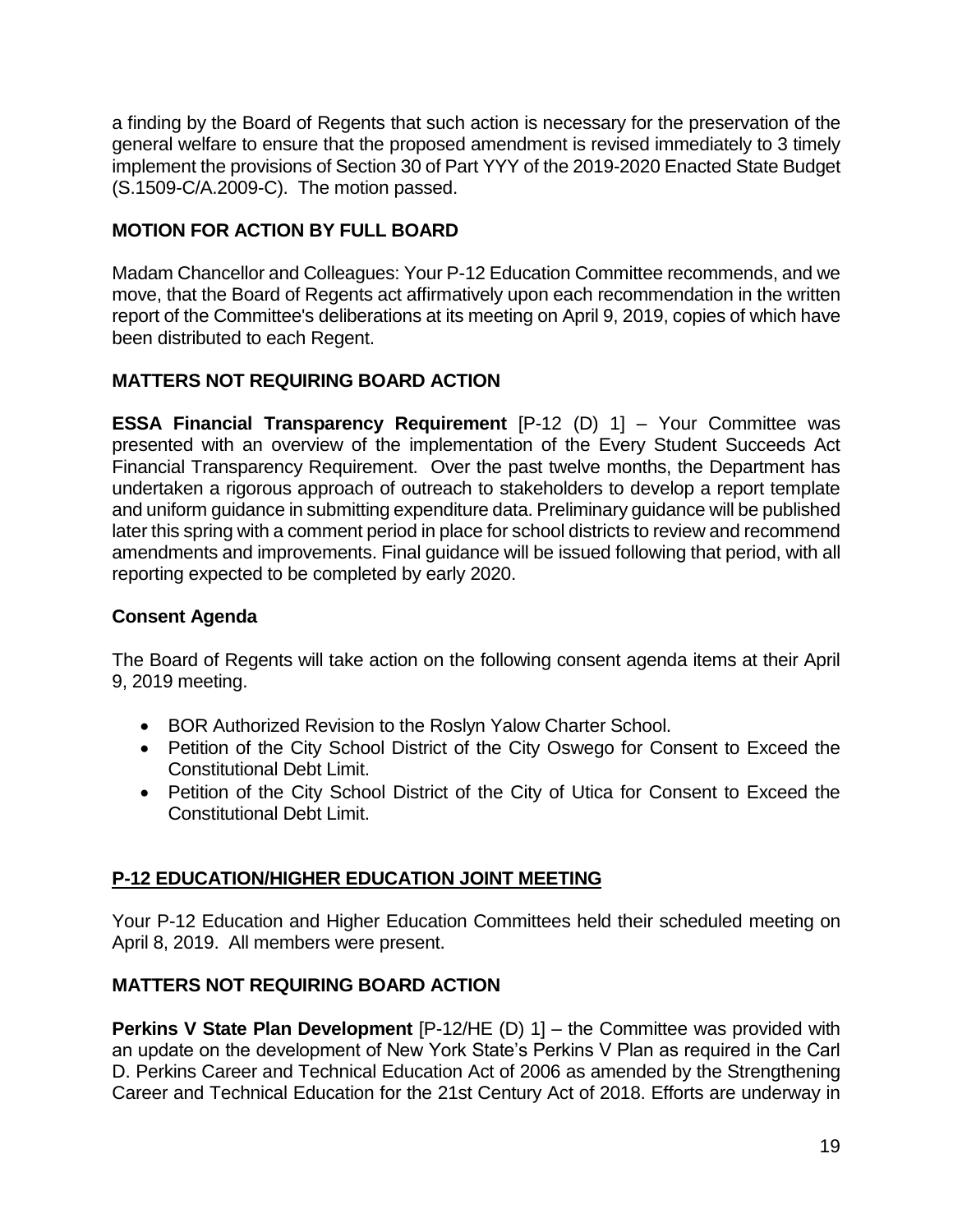the development of New York's one-year transition plan, due to the U.S. Department of Education (USDE) on May 24, 2019. The transition plan will outline priority areas to be developed in consultation with general and career and technical educators, child welfare, workforce development, business and industry groups, and other community stakeholders. After consultation with these groups, the New York Perkins V Four-Year Plan will be developed for submission to USDE in the Spring 2020. Staff will provide data to the Regents as requested.

**Regulations of the Commissioner of Education Related to Requiring Study in Language Acquisition and Literacy Development of English Language Learners in Certain Teacher Preparation Programs and in the Individual Evaluation Pathway to Certification for Certain Certificate Titles** [P-12/HE (D) 2] – the Commissioner discussed regulations related to requiring study in language acquisition and literacy development of English language learners in certain teacher preparation programs and in the individual evaluation pathway to certification for certain certificate titles. The proposed regulations require teacher preparation programs in certain subject areas to provide at least three semester hours of study in language acquisition and literacy development of ELLs and at least three semester hours of study in language acquisition and literacy development of all students. The total required semester hours on language acquisition and literacy development would remain the same at six semester hours in §52.21. However, this revision ensures that at least three of the currently required six semester hours in language acquisition and literacy development are dedicated to the language acquisition and literacy development of ELLs. It is anticipated that the proposed amendment will be presented to the Board of Regents for adoption at its September 2019 meeting.

#### **PROFESSIONAL PRACTICE**

Your Professional Practice Committee held its scheduled meeting on April 9, 2019. All members were present except Regent Josephine Victoria Finn. Chancellor Betty A. Rosa, Regent Nan Eileen Mead and Regent Kathleen M. Cashin were also present but did not vote on any case or action.

#### **ACTION ITEMS**

#### **Professional Discipline Cases**

Your Committee recommends that the reports of the Regents Review Committees, including rulings, findings of fact, determinations as to guilt, and recommendations, by unanimous or majority vote, contained in those reports which have been distributed to you, be accepted in 1 case. In addition, your Committee recommends, upon the recommendation of the Committee on the Professions, that 36 consent order applications and 6 surrender applications be granted.

These recommendations are made following the review of 43 cases involving nine licensed practical nurses, nine registered professional nurses, four licensed practical nurses who are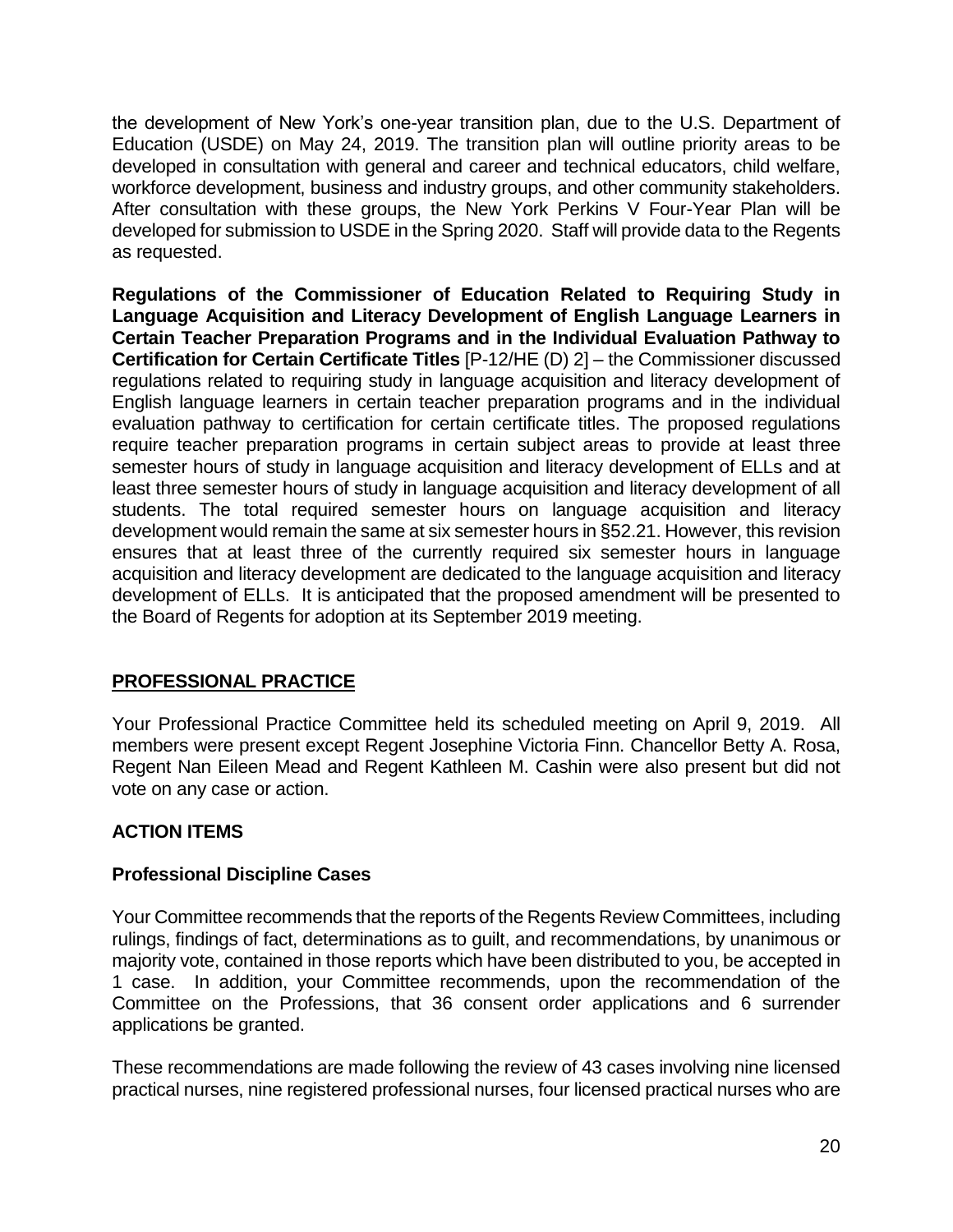also registered professional nurses, four pharmacists, two chiropractors, two licensed mental health counselors, two pharmacies, one architect, one certified public accountant, one dental hygienist, one massage therapist, one professional engineer, one public accountancy partnership, and one veterinarian.

#### **MOTION FOR ACTION BY FULL BOARD**

Madam Chancellor and Colleagues: Your Professional Practice Committee recommends, and we move, that the Board of Regents act affirmatively upon each recommendation in the written report of the Committee's deliberations at its meeting on April 9, 2019, copies of which have been distributed to each Regent.

#### **MATTERS NOT REQUIRING BOARD ACTION**

Your Committee discussed several topics of interest, including:

- Deputy Commissioner's Report/Update
- Full Board Consent Agenda Items
- Board (Re)Appointments
- Licensing Petitions
- Master Plan Amendment Lehman DNP in Nurse Practitioner and Pediatric Nurse **Practitioner**
- Degree Authorization SUNY Downstate Medical Center, DNP Degree
- Master Plan Amendment SUNY Downstate Medical Center, M.S. in Applied Behavior Analysis
- Proposed Amendment to §§63.4 and 63.9 of the Regulations of the Commissioner of Education Relating to Administration of Vaccinations by Pharmacy Interns (second emergency action)

**MOVED**, that the Committee Reports be approved.

| Motion by:     | Regent Kathleen M. Cashin   |
|----------------|-----------------------------|
| Seconded by:   | Regent Christine D. Cea     |
| <b>Action:</b> | Motion carried unanimously. |

#### **State Education Department March 2019 Fiscal Report BR (A) 3**

**MOVED**, that the Board accepts the March 2019 State Education Department Fiscal Report as presented.

| <b>Motion by:</b> | <b>Regent Roger Tilles</b>  |
|-------------------|-----------------------------|
| Seconded by:      | Regent Susan W. Mittler     |
| <b>Action:</b>    | Motion carried unanimously. |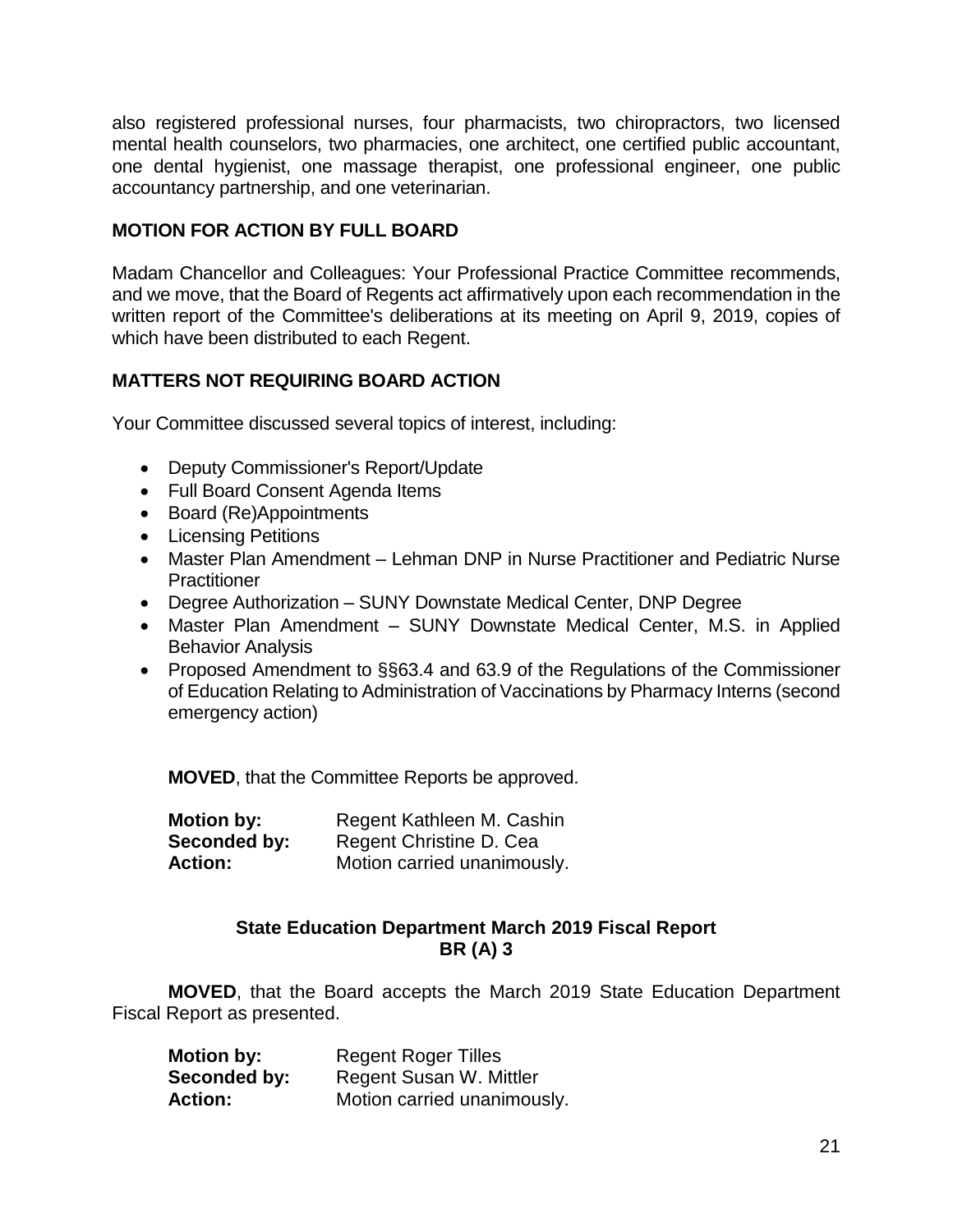#### **ACKNOWLEDGEMENTS**

#### **New York State Superintendent of the Year**

Regent Susan W. Mittler and Commissioner Elia acknowledged Dr. Jason Andrews for being named Superintendent of the Year. He serves as superintendent at the Windsor Central School District. Dr. Andrews briefly addressed the Board.

Chancellor Rosa adjourned the meeting.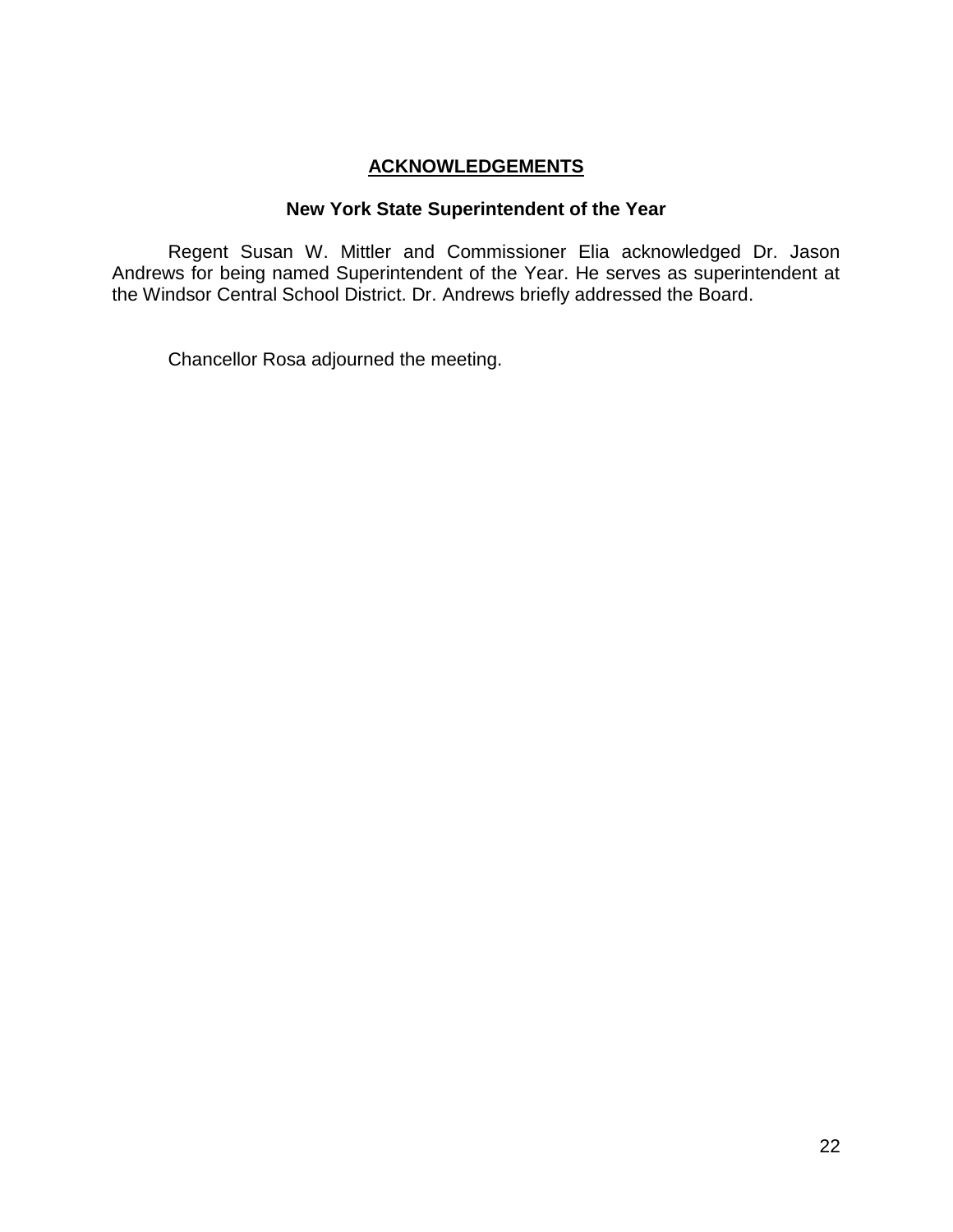#### **Appendix I NEW YORK STATE BOARD OF REGENTS CHARTER ACTIONS**

| <b>Name of Institution</b>                  | Program<br>Area | <b>County</b><br>(City/Town)<br>of Location | <b>Description of Charter Action(s)</b>                                                                                                                                                                                                                                                                                                                                                       |  |
|---------------------------------------------|-----------------|---------------------------------------------|-----------------------------------------------------------------------------------------------------------------------------------------------------------------------------------------------------------------------------------------------------------------------------------------------------------------------------------------------------------------------------------------------|--|
| <b>Black Rock Historical</b><br>Society     | <b>CE</b>       | Erie<br>(Buffalo)                           | Amend charter to change the corporate<br>address to 1902 Niagara Street,<br>Buffalo, NY 14207 and grant an<br>absolute charter.                                                                                                                                                                                                                                                               |  |
| <b>Fort Ann Historical Society</b>          | <b>CE</b>       | Washington<br>(Fort Ann)                    | Amend charter to change the corporate<br>address to PO Box 261, Fort Ann, NY<br>12827.                                                                                                                                                                                                                                                                                                        |  |
| <b>Hendrick Hudson Free</b><br>Library      | <b>CE</b>       | Westchester<br>(Montrose)                   | Amend charter to specify the trustee<br>term length to be three years and to<br>update the IRS dissolution language.                                                                                                                                                                                                                                                                          |  |
| Hip Hop Hall of Fame                        | <b>CE</b>       | New York<br>(New York)                      | Extend provisional charter for five<br>years.                                                                                                                                                                                                                                                                                                                                                 |  |
| Middleburgh Library                         | <b>CE</b>       | Schoharie<br>(Middleburgh)                  | Amend charter to:<br><b>specify the trustee term length to be</b><br>three years;<br>• authority to establish, conduct<br>maintain and operate a museum;<br><b>designate Commissioner as agent for</b><br>service; and<br>" update IRS dissolution language.                                                                                                                                  |  |
| The North Shore Historical<br>Museum        | <b>CE</b>       | Nassau<br>(Glen Cove)                       | Grant an absolute charter.                                                                                                                                                                                                                                                                                                                                                                    |  |
| Seaport Museum New York                     | <b>CE</b>       | New York<br>(New York)                      | Consent to filing of certificate of<br>assumed name "South Street Seaport<br>Museum".                                                                                                                                                                                                                                                                                                         |  |
| Your Home Public Library<br>of Johnson City | <b>CE</b>       | <b>Broome</b><br>(Johnson City)             | Amend charter to:<br>" specify the number of trustees to be<br>not less than seven nor more than<br>eleven;<br><b>-</b> designate the library's service area to<br>be coterminous with the Village of<br>Johnson City;<br>• change the corporate name to "Your<br>Home Public Library";<br><b>-</b> designate Commissioner as agent for<br>service; and<br>" update IRS dissolution language. |  |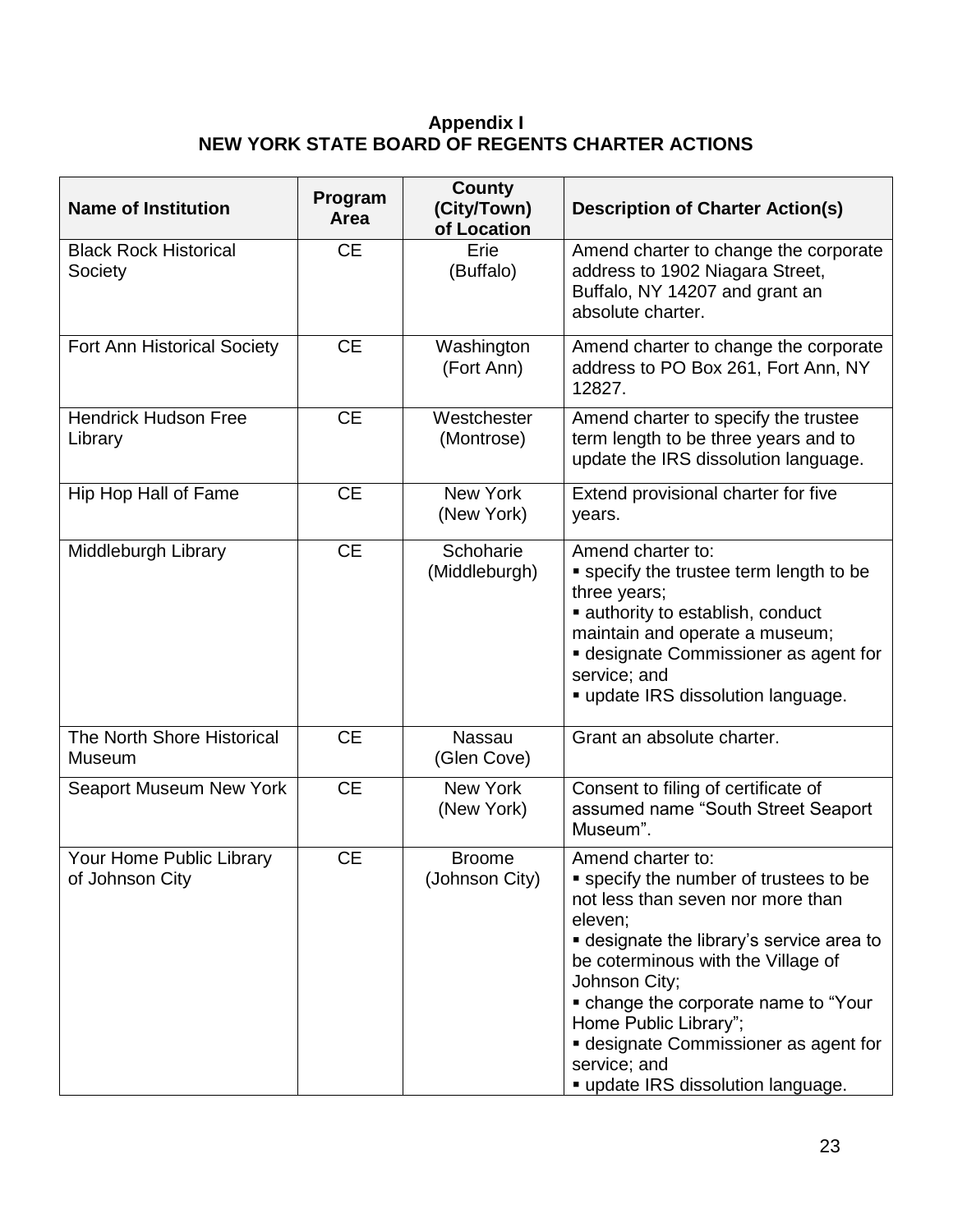| Ave Maria Catholic<br>Academy                              | P <sub>12</sub> | Queens<br>(Howard Beach)           | Amend charter to change the corporate<br>name to "Our Lady of Grace Catholic<br>Academy of Howard Beach" and<br>extend provisional charter for three<br>years.                                   |  |
|------------------------------------------------------------|-----------------|------------------------------------|--------------------------------------------------------------------------------------------------------------------------------------------------------------------------------------------------|--|
| <b>Big Apple Educational</b><br>Center                     | P <sub>12</sub> | Kings<br>(Brooklyn)                | Dissolve charter and approval to store<br>student records with Big Apple<br>Institute, Inc. at 503-507 Lake Street,<br>Brooklyn, NY 11223 and 2937 86th<br>Street, Brooklyn, NY 11223.           |  |
| The Martin De Porres<br>School for Exceptional<br>Children | P <sub>12</sub> | Queens<br>(Springfield<br>Gardens) | Amend charter to extend (five years)<br>the authority for the corporation to care<br>for and board out destitute, delinquent,<br>abandoned, abused, neglected,<br>runaway or dependent children. |  |
| Most Holy Redeemer<br>Catholic Academy                     | P <sub>12</sub> | Queens<br>(Flushing)               | Amend charter to change the corporate<br>name to "St. Michael Catholic<br>Academy" and extend provisional<br>charter for three years.                                                            |  |
| <b>Rochester Classical</b><br>Academy                      | P <sub>12</sub> | Monroe<br>(Rochester)              | Grant provisional charter for three<br>years.                                                                                                                                                    |  |
| <b>Elyon College</b>                                       | <b>HE</b>       | Kings<br>(Brooklyn)                | Grant an absolute charter.                                                                                                                                                                       |  |
| <b>Houghton College</b>                                    | <b>HE</b>       | Allegany<br>(Houghton)             | Amend charter to add authority to<br>confer the Master of Business<br>Administration (M.B.A.) degree.                                                                                            |  |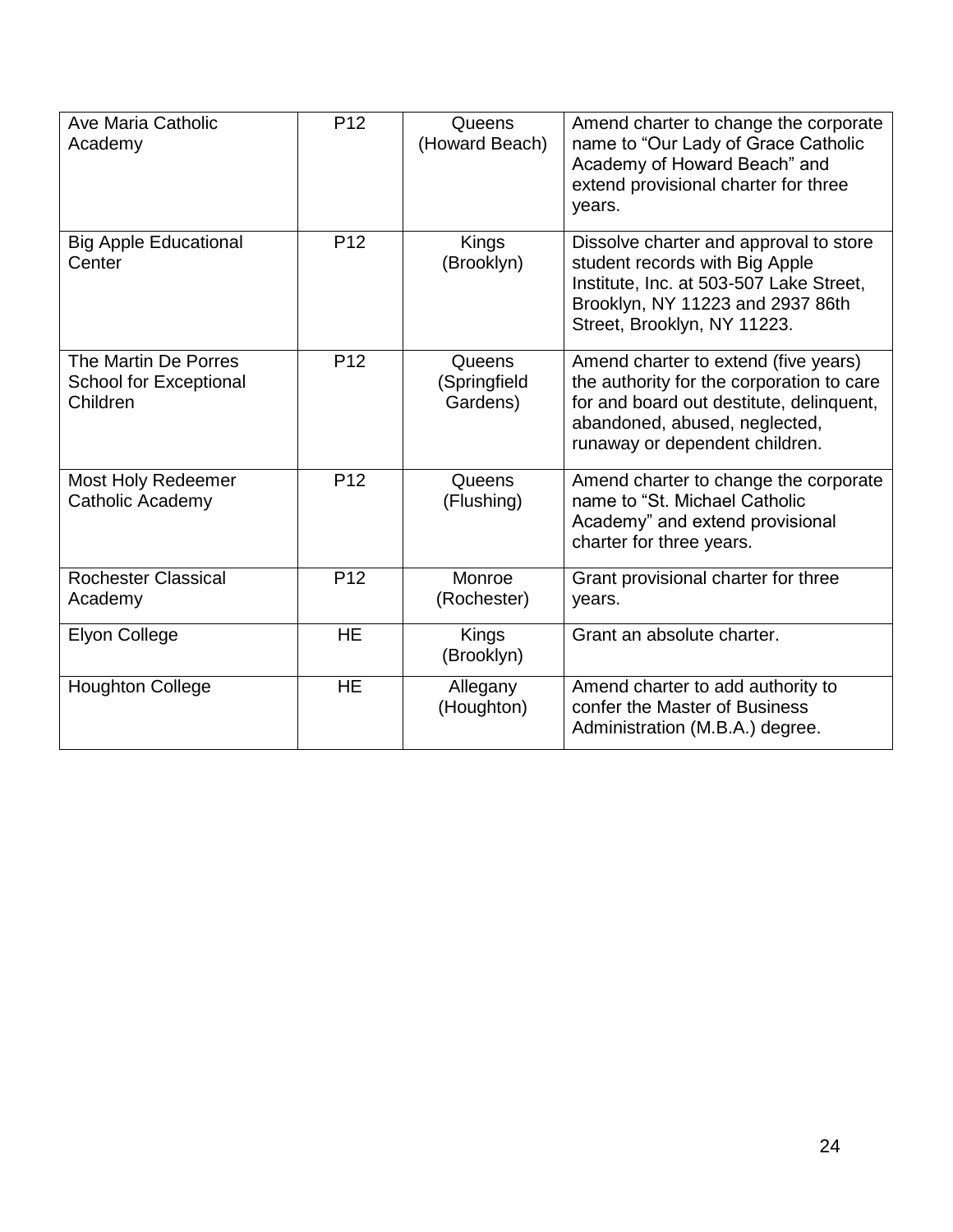#### **Appendix II**

#### **REGENTS ACTIONS IN 43 PROFESSIONAL DISCIPLINE CASES**

#### **April 8 - 9, 2019**

The Board of Regents announced disciplinary actions resulting in the revocation of 1 license, surrender of 6 licenses and 36 other disciplinary actions. The penalty indicated for each case relates solely to the misconduct set forth in that particular case.

#### **I. REVOCATION AND SURRENDERS**

#### **Chiropractic**

David J. Sewert; Chiropractor; Newark, NY 14513; Lic. No. 001962; Cal. No. 31062; Application to surrender license granted. Summary: Licensee did not contest charges of practicing with moral unfitness and utilizing a treatment technique which is not permitted in New York State.

#### **Mental Health Practitioner**

Charles R. Grefer; Licensed Mental Health Counselor; Spencerport, NY 14559-1323; Lic. No. 001258; Cal. No. 30391; Found guilty of professional misconduct; Penalty: Revocation.

#### **Nursing**

Christine Elizabeth Matanes; Licensed Practical Nurse; Little Falls, NY 13365; Lic. No. 306655; Cal. No. 30594; Application to surrender license granted. Summary: Licensee admitted to the charge of failing to complete continuing education.

Melody L. Williams-Destra; Licensed Practical Nurse; Bloomfield, CT 06002-3212; Lic. No. 270457; Cal. No. 31035; Application to surrender license granted. Summary: Licensee admitted to the charge of practicing the profession of nursing fraudulently in Connecticut.

Deborah Ann Bercier; Licensed Practical Nurse; North Babylon, NY 11703; Lic. No. 200976; Cal. No. 31065; Application to surrender license granted. Summary: Licensee admitted to the charge of having been convicted of Falsifying Business Records in the 1st Degree, a class E felony; Criminal Possession of a Controlled Substance in the 7th Degree, a class A misdemeanor; and Petit Larceny, a misdemeanor.

Asmeret Tesfagiorgis Yohannes; Licensed Practical Nurse; Rochester, NY 14615; Lic. No. 315304; Cal. No. 31104; Application to surrender license granted. Summary: Licensee did not contest the charge of having been convicted of Petit Larceny.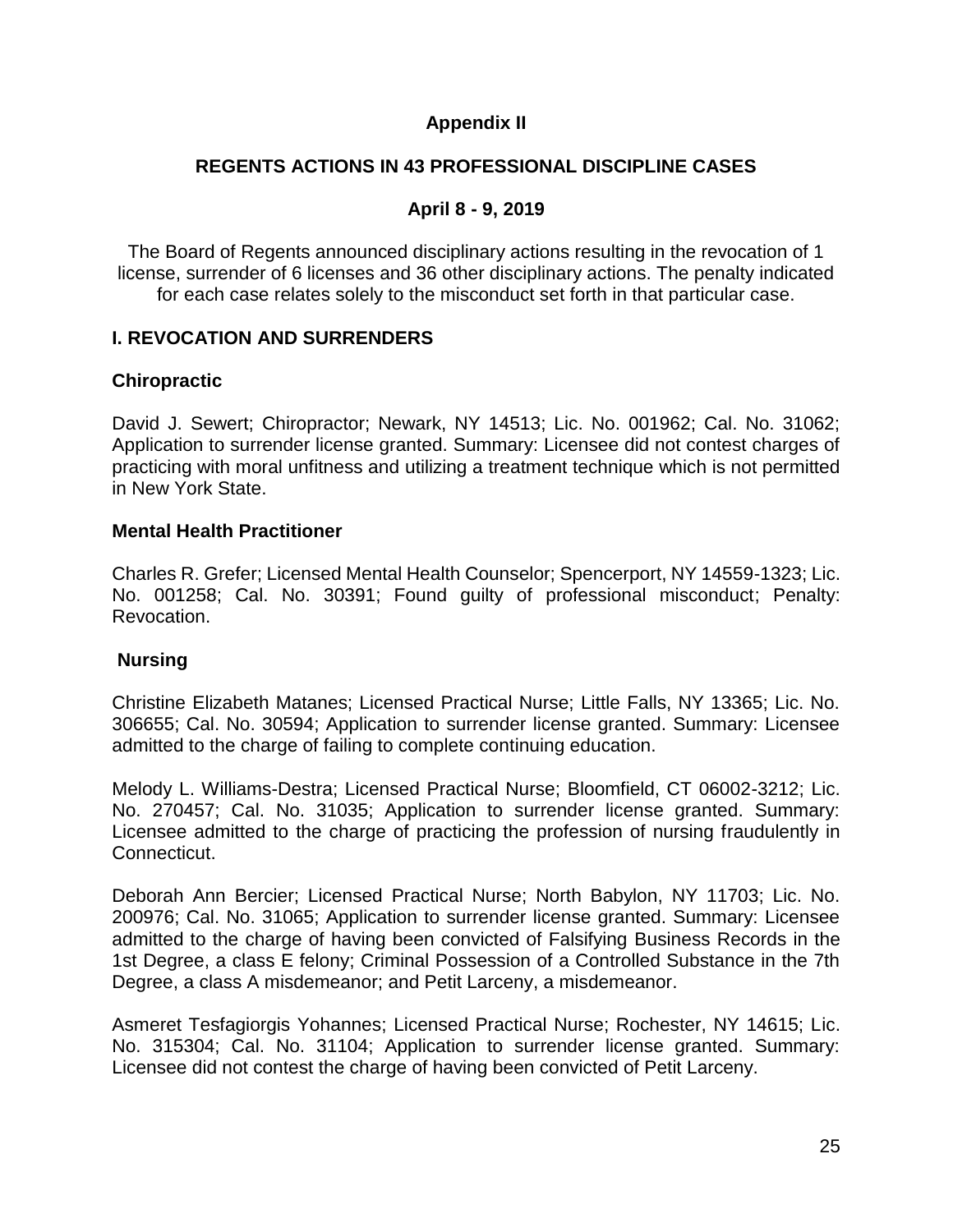Kristina Marie Calamusa; Licensed Practical Nurse; Dunedin, FL 34698-5420; Lic. No. 303170; Cal. No. 31136; Application to surrender license granted. Summary: Licensee admitted to the charge of revealing personally identifiable facts, data or information obtained in a professional capacity without the prior consent of the patient or client, except as authorized or required by law, in the State of Florida.

#### **II. OTHER REGENTS DISCIPLINARY ACTIONS**

#### **Architecture**

Karl Frizlen; Architect; Buffalo, NY 14213; Lic. No. 019958; Cal. No. 30801; Application for consent order granted; Penalty agreed upon: 2 years stayed suspension, 2 years probation, \$7,500 fine.

#### **Chiropractic**

Mary Elizabeth Love; Chiropractor; Ballston Lake, NY 12065; Lic. No. 006419; Cal. No. 30845; Application for consent order granted; Penalty agreed upon: 1 year stayed suspension, 1 year probation, \$500 fine.

#### **Dentistry**

Barbara L. Pfeffer-Westbrook; Dental Hygienist; Clifton Springs, NY 14432-1158; Lic. No. 019899; Cal. No. 30864; Application for consent order granted; Penalty agreed upon: 1 month actual suspension, 23 months stayed suspension, 2 years probation to commence upon return to practice, \$500 fine.

#### **Engineering, Land Surveying and Geology**

Jianxiong Wang; Professional Engineer; Livingston, NJ 07039-1407; Lic. No. 087378; Cal. No. 30833; Application for consent order granted; Penalty agreed upon: 3 months actual suspension, 21 months stayed suspension, 2 years probation, \$7,500 fine.

#### **Massage Therapy**

Kim Mai Tran; Massage Therapist; Tarrytown, NY 10591; Lic. No. 026417; Cal. No. 30871; Application for consent order granted; Penalty agreed upon: 1 month actual suspension, 23 months stayed suspension, 2 years probation, \$500 fine.

#### **Mental Health Practitioner**

Kara Marie Muchard; Licensed Mental Health Counselor; Farmington, NY 14425-9111; Lic. No. 006021; Cal. No. 30721; Application for consent order granted; Penalty agreed upon: 2 years stayed suspension, 2 years probation, \$500 fine.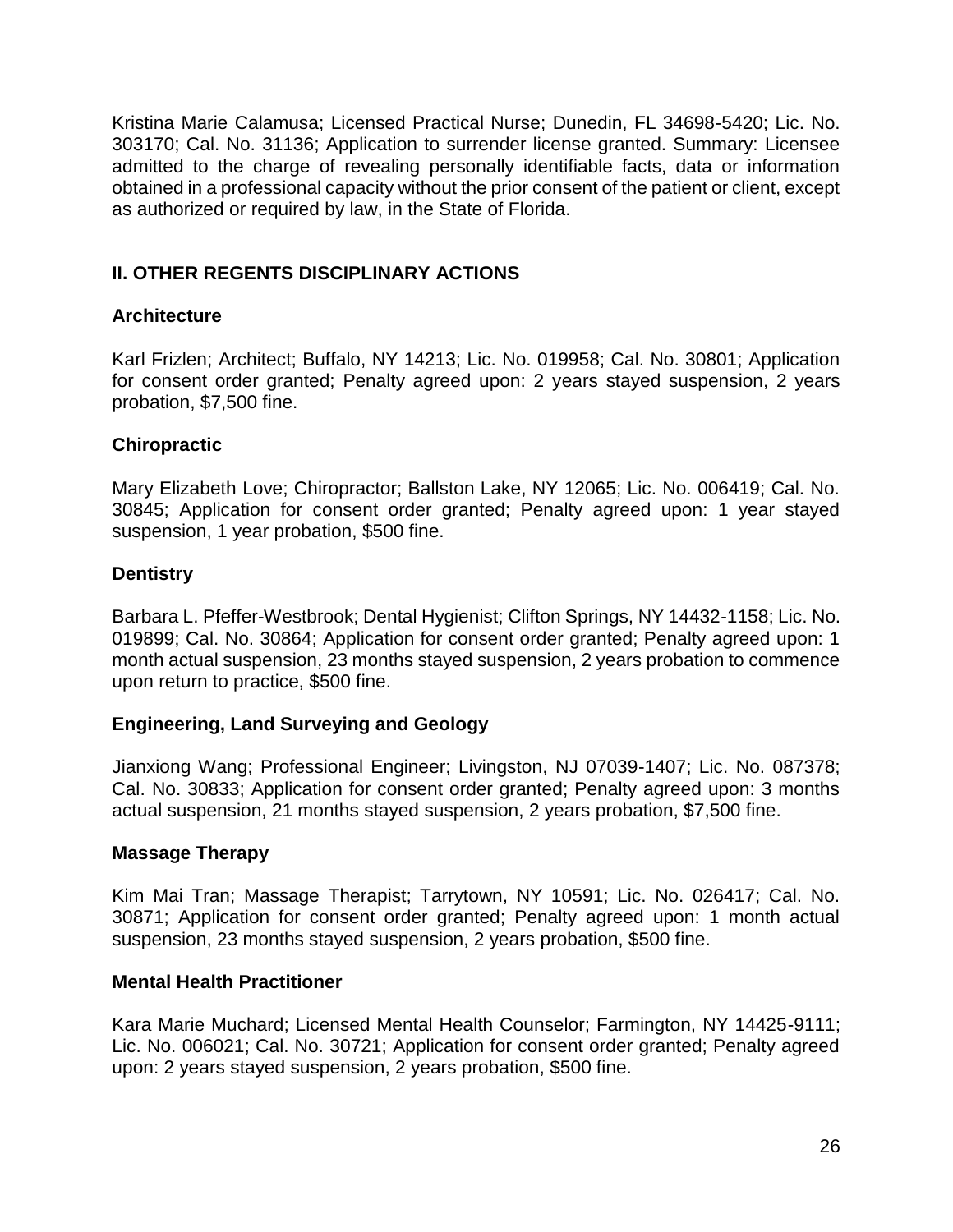#### **Nursing**

Sandra Marie Conklin; Licensed Practical Nurse, Registered Professional Nurse; Dryden, NY 13503; Lic. Nos. 214509, 581282; Cal. Nos. 29666, 29667; Application for consent order granted; Penalty agreed upon: Indefinite actual suspension until fit to practice, upon return to practice, 2 years probation, \$500 fine.

Sherry Lynn Osborne; Registered Professional Nurse; Rochester, NY 14624; Lic. No. 693808; Cal. No. 30459; Application for consent order granted; Penalty agreed upon: 2 years stayed suspension, 2 years probation, \$500 fine.

Sean Thomas Roney; Licensed Practical Nurse; Utica, NY 13501; Lic. No. 310965; Cal. No. 30567; Application for consent order granted; Penalty agreed upon: 2 years stayed suspension, 2 years probation, \$500 fine.

Rose Marie Schenkel; Licensed Practical Nurse; Downsville, NY 13755; Lic. No. 305671; Cal. No. 30582; Application for consent order granted; Penalty agreed upon: Indefinite actual suspension until fit to practice, upon return to practice, 2 years probation, \$250 fine.

Latesha Anntanett Winters; Licensed Practical Nurse, Registered Professional Nurse; Newburgh, NY 12550; Lic. Nos. 275571, 567824; Cal. Nos. 30675, 30676; Application for consent order granted; Penalty agreed upon: 1 month actual suspension, 23 months stayed suspension, 2 years probation, \$500 fine.

Bonnie June Doyle; Registered Professional Nurse; Long Beach, NY 11561; Lic. No. 692003; Cal. No. 30794; Application for consent order granted; Penalty agreed upon: 1 year stayed suspension, 1 year probation, \$250 fine.

Jamie Lynn Thomson; Registered Professional Nurse; Cowlesville, NY 14037; Lic. No. 659667; Cal. No. 30806; Application for consent order granted; Penalty agreed upon: Indefinite actual suspension until fit to practice, upon return to practice, 2 years probation, \$500 fine.

Micheline Napoleon; Licensed Practical Nurse, Registered Professional Nurse; Baldwin, NY 11510; Lic. Nos. 208565, 430799; Cal. Nos. 30819, 30820; Application for consent order granted; Penalty agreed upon: 2 years stayed suspension, 2 years probation, \$500 fine.

Julianah Bamidele Olowokere a/k/a Julianah Bamidele Davies; Registered Professional Nurse; Hamilton, NJ 08610-5602; Lic. No. 451109; Cal. No. 30835; Application for consent order granted; Penalty agreed upon: Indefinite actual suspension of at least 3 months and until fit to practice, upon return to practice, 2 years probation, \$500 fine.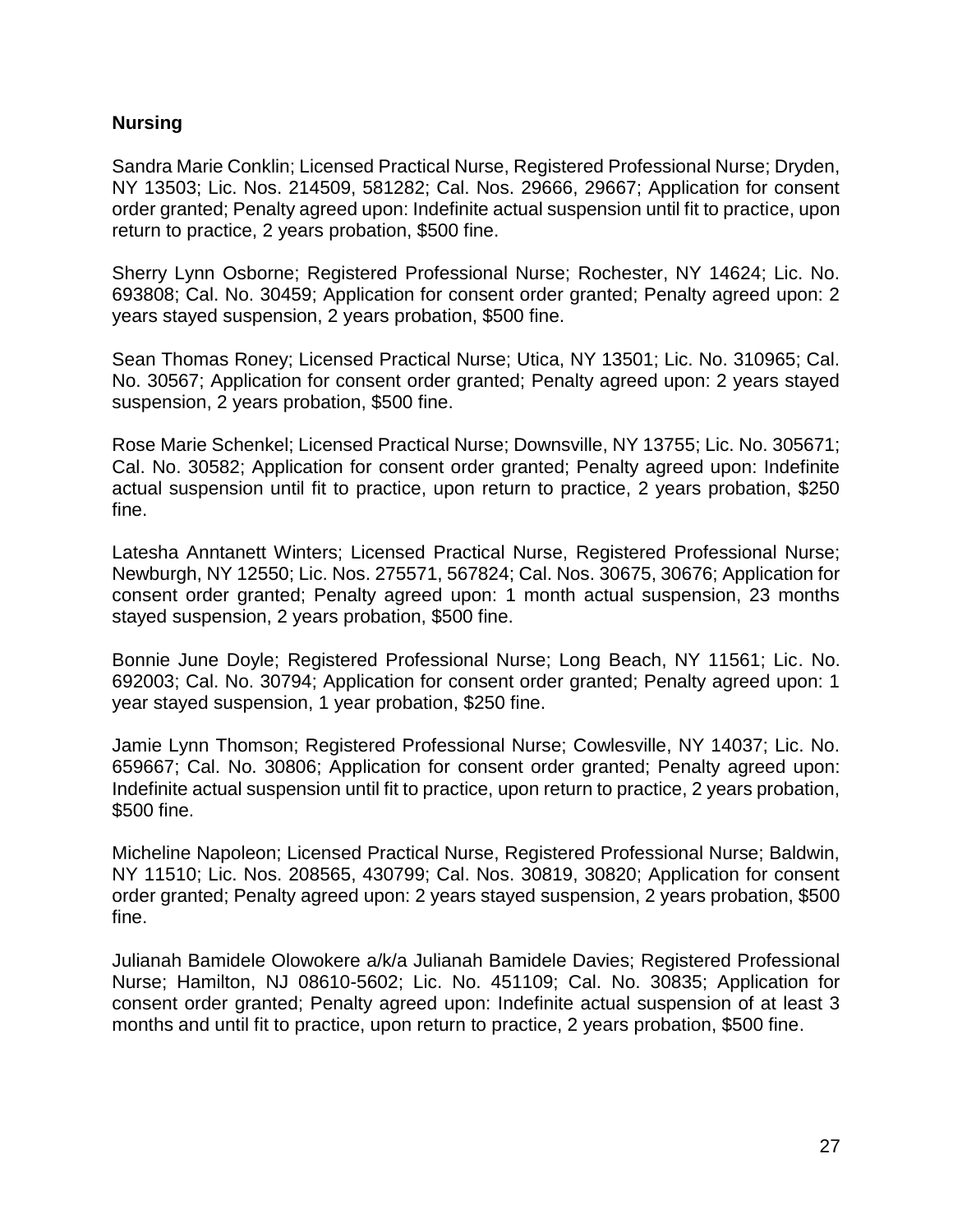Corazon Francisco Soriano; Registered Professional Nurse; New Hyde Park, NY 11040; Lic. No. 432324; Cal. No. 30842; Application for consent order granted; Penalty agreed upon: 2 years stayed suspension, 2 years probation, \$500 fine.

Kenneth Charles Hadad a/k/a Kenneth Hahad; Licensed Practical Nurse, Registered Professional Nurse; Greenville, NY 12083; Lic. Nos. 238790, 478313; Cal. Nos. 30854, 30855; Application for consent order granted; Penalty agreed upon: Indefinite actual suspension of at least 1 month and until successful participation in course of therapy and treatment and until fit to practice, upon return to practice, 2 years probation, \$500 fine.

Alisha Ann Norwood; Licensed Practical Nurse; South New Berlin, NY 13843; Lic. No. 308318; Cal. No. 30856; Application for consent order granted; Penalty agreed upon: 2 years stayed suspension, 2 years probation, \$250 fine.

Tiffany M. Gustafson; Registered Professional Nurse; Livingston Manor, NY 12758; Lic. No. 619548; Cal. No. 30880; Application for consent order granted; Penalty agreed upon: Indefinite actual suspension until fit to practice, upon return to practice, 2 years probation, \$500 fine.

Corrine Anne LeBlanc; Registered Professional Nurse; Groton, NY 13073; Lic. No. 577681; Cal. No. 30881; Application for consent order granted; Penalty agreed upon: 2 years stayed suspension, 2 years probation, \$500 fine.

Duane Joel Powers; Registered Professional Nurse; Broadalbin, NY 12025; Lic. No. 464218; Cal. No. 30885; Application for consent order granted; Penalty agreed upon: 2 years stayed suspension, 2 years probation, \$500 fine.

Chekesha J. Porter; Registered Professional Nurse; Pearland, TX 77584; Lic. No. 564466; Cal. No. 30915; Application for consent order granted; Penalty agreed upon: Indefinite actual suspension of at least 1 month and until successfully participation in course of therapy and treatment and until fit to practice, upon return to practice in the State of New York, 2 years probation, \$500 fine.

Peter S. Novellino; Licensed Practical Nurse; Farmingdale, NY 11735-4417; Lic. No. 293492; Cal. No. 30925; Application for consent order granted; Penalty agreed upon: 2 years stayed suspension, 2 years probation, \$250 fine.

#### **Pharmacy**

John Joseph Lotito, Jr.; Pharmacist; Staten Island, NY 10306-2134; Lic. No. 037295; Cal. No. 30649; Application for consent order granted; Penalty agreed upon: 1 month actual suspension, 11 months stayed suspension, 1 year probation, \$5,000 fine.

Christina Lauren Loeffler; Pharmacist; Farmingdale, NY 11735; Lic. No. 058584; Cal. No. 30734; Application for consent order granted; Penalty agreed upon: 1 year stayed suspension, 1 year probation, \$2,500 fine.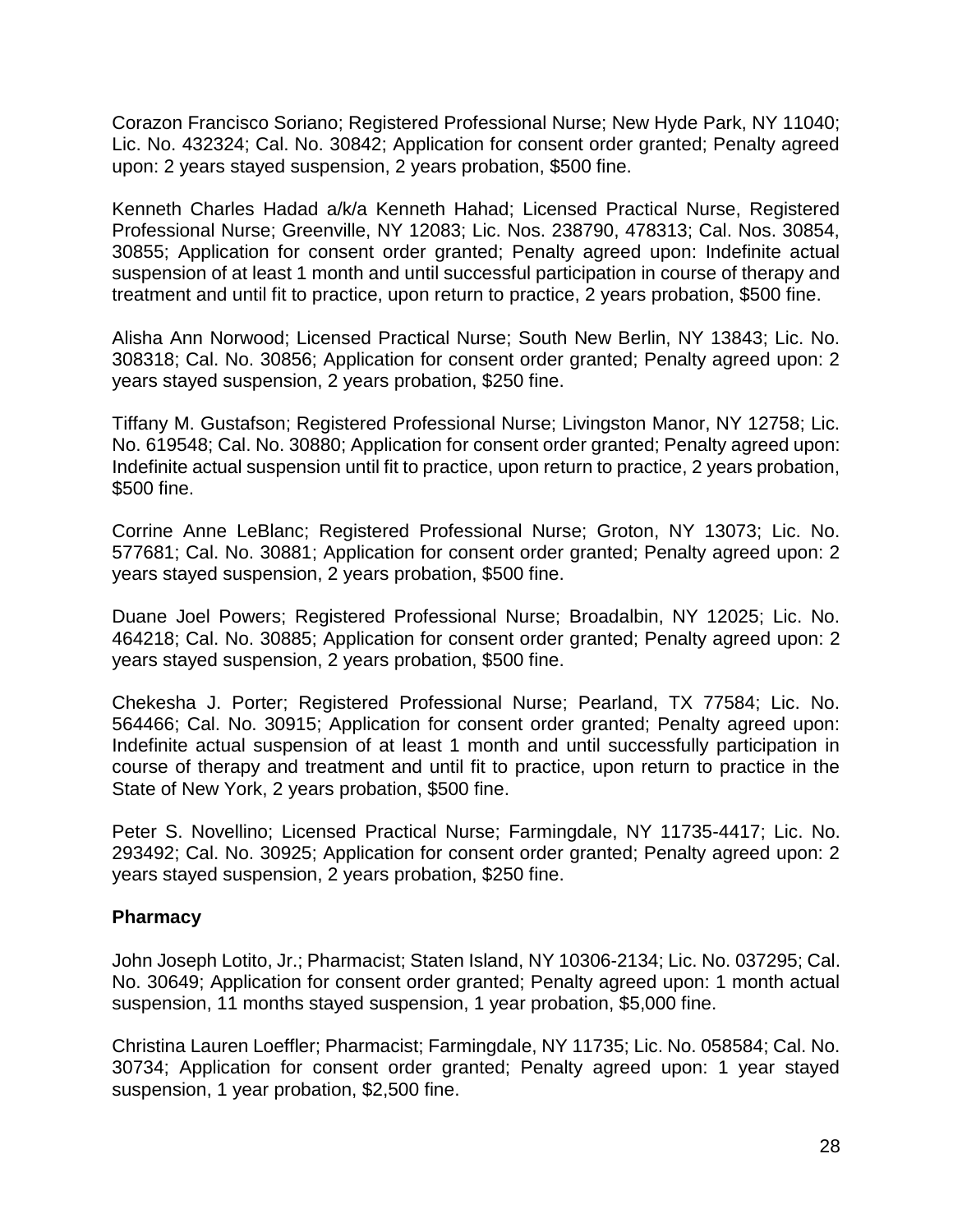Rely Rx, Inc.; Pharmacy; St. James, NY 11780; Reg. No. 033358; Cal. No. 30735; Application for consent order granted; Penalty agreed upon: 1 year stayed suspension, 1 year probation, \$2,500 fine.

Wanas Aniss Hana Khalil; Pharmacist; Whitestone, NY 11357; Lic. No. 048122; Cal. No. 30775; Application for consent order granted; Penalty agreed upon: 1 year probation, \$20,000 fine.

Dimitrios Dakis; Pharmacist; Bayside, NY 11361; Lic. No. 034028; Cal. No. 30776; Application for consent order granted; Penalty agreed upon: 1 year probation, \$5,000 fine.

Queens Express Pharmacy Corp.; Pharmacy; Jackson Heights, NY 11372; Reg. No. 028747; Cal. No. 30777; Application for consent order granted; Penalty agreed upon: 1 year probation, \$20,000 fine.

#### **Public Accountancy**

Tamas Bela Revai; Certified Public Accountant; New York, NY 10036; Lic. No. 027854; Cal. No. 30817; Application for consent order granted; Penalty agreed upon: Partial actual suspension in certain areas until succesfully complete course of retraining in said certain areas, following termination of partial actual suspension, 2 years probation.

PricewaterhouseCoopers, LLP; Public Accountancy Partnership; New York, NY 10017; Reg. No. 036148; Cal. No. 30866; Application for consent order granted; Penalty agreed upon: \$10,000 fine.

#### **Veterinary Medicine**

John Henry Cooley; Veterinarian; Marcy, NY 13403; Lic. No. 011993; Cal. No. 30823; Application for consent order granted; Penalty agreed upon: 2 years stayed suspension, 2 years probation, \$500 fine.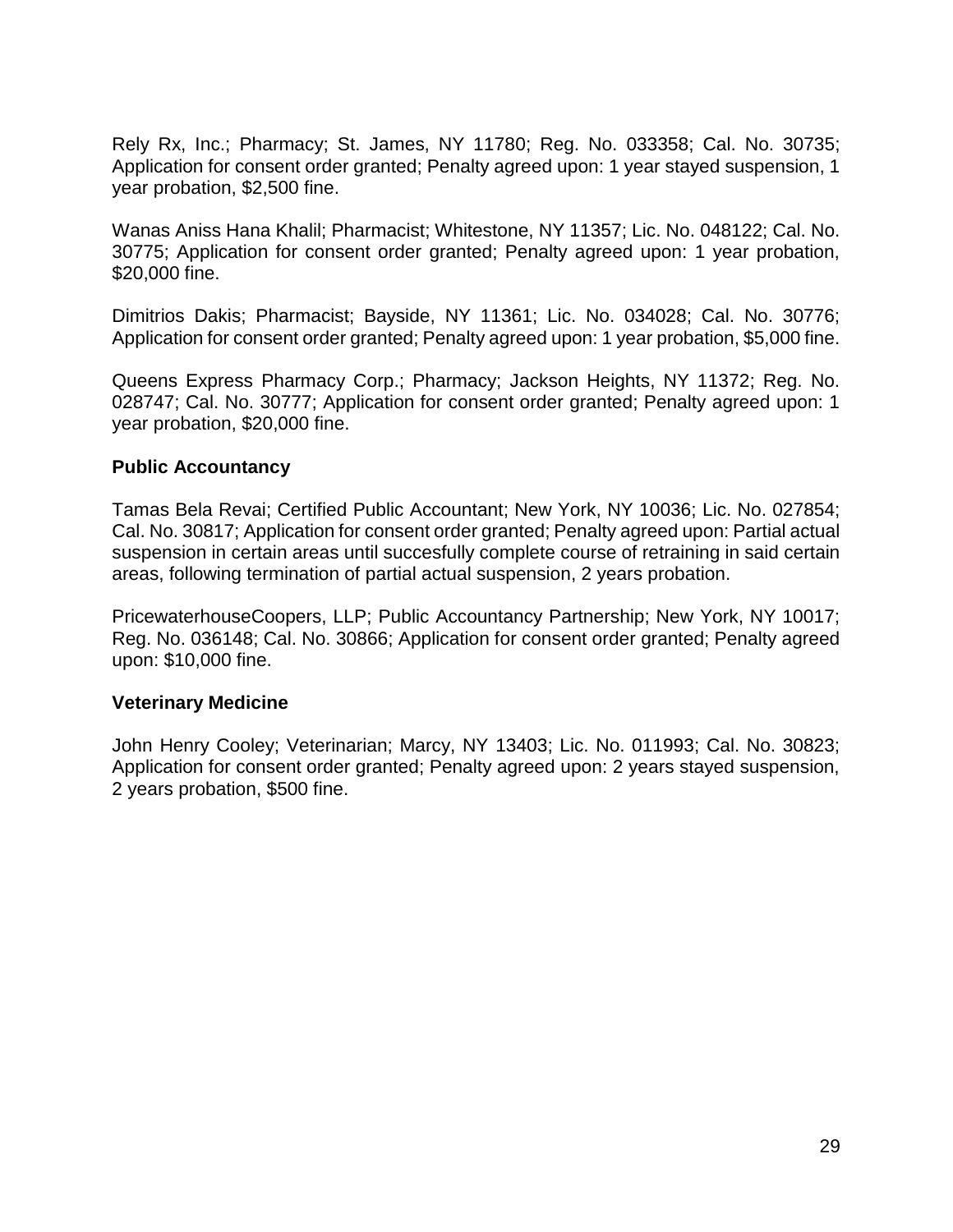

## **New York State EDUCATION DEPARTMENT**

Knowledge > Skill > Opportunity

## **Update on ESSA Implementation**

## **Presented to the Board of Regents April 2019**

# **ATTACHMENT I**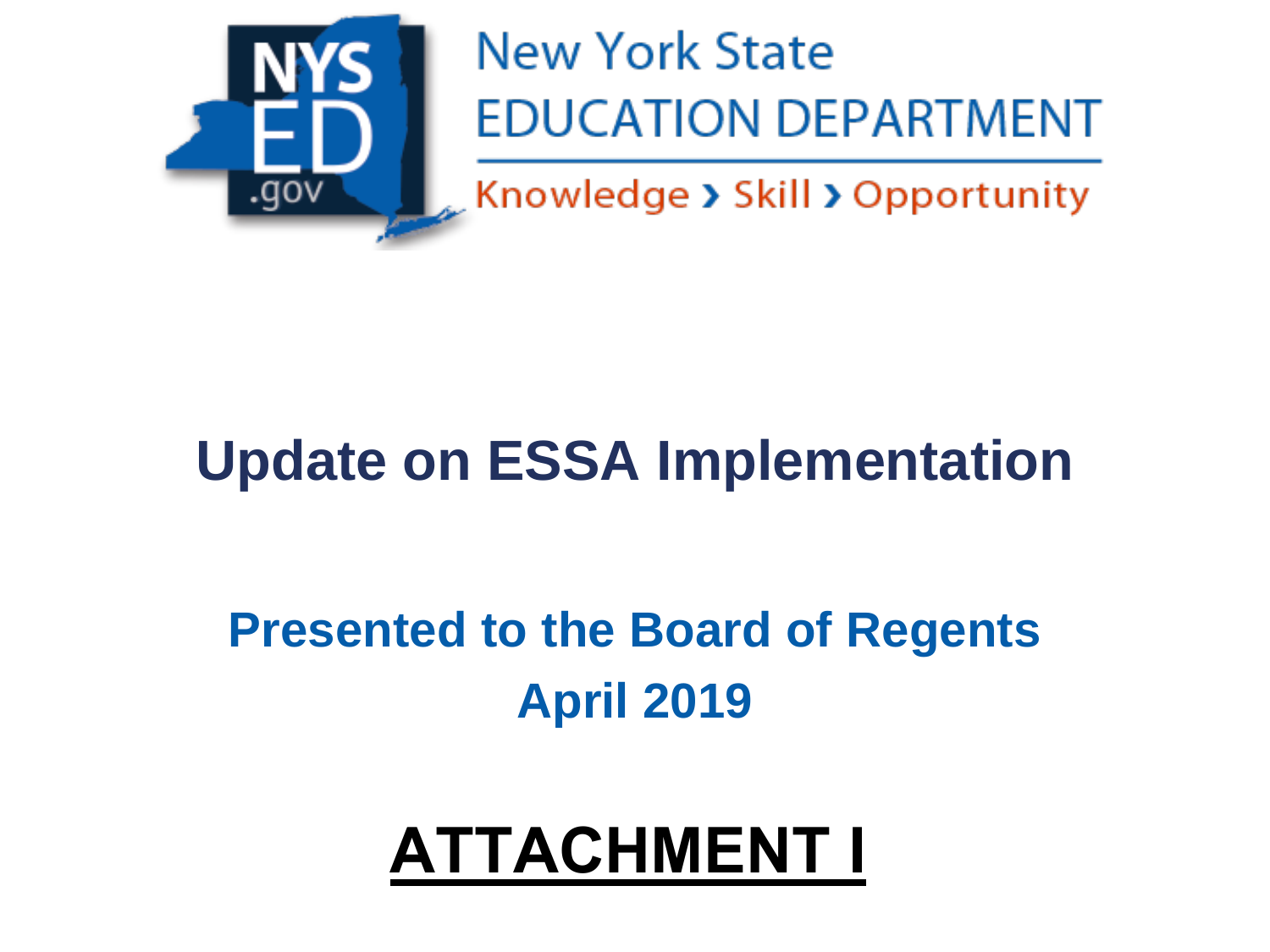## **ESSA is Equity**



Emphasizes fostering equity in education for New York's students

Expands measures for school support and accountability and student success

Provides differentiated support and oversight to schools that need it the most

Highlights inequities in subgroup performance and provides support to promote success for all students



New York State is committed to ensuring that all students succeed in school no matter who they are, where they live, where they go to school, or where they come from.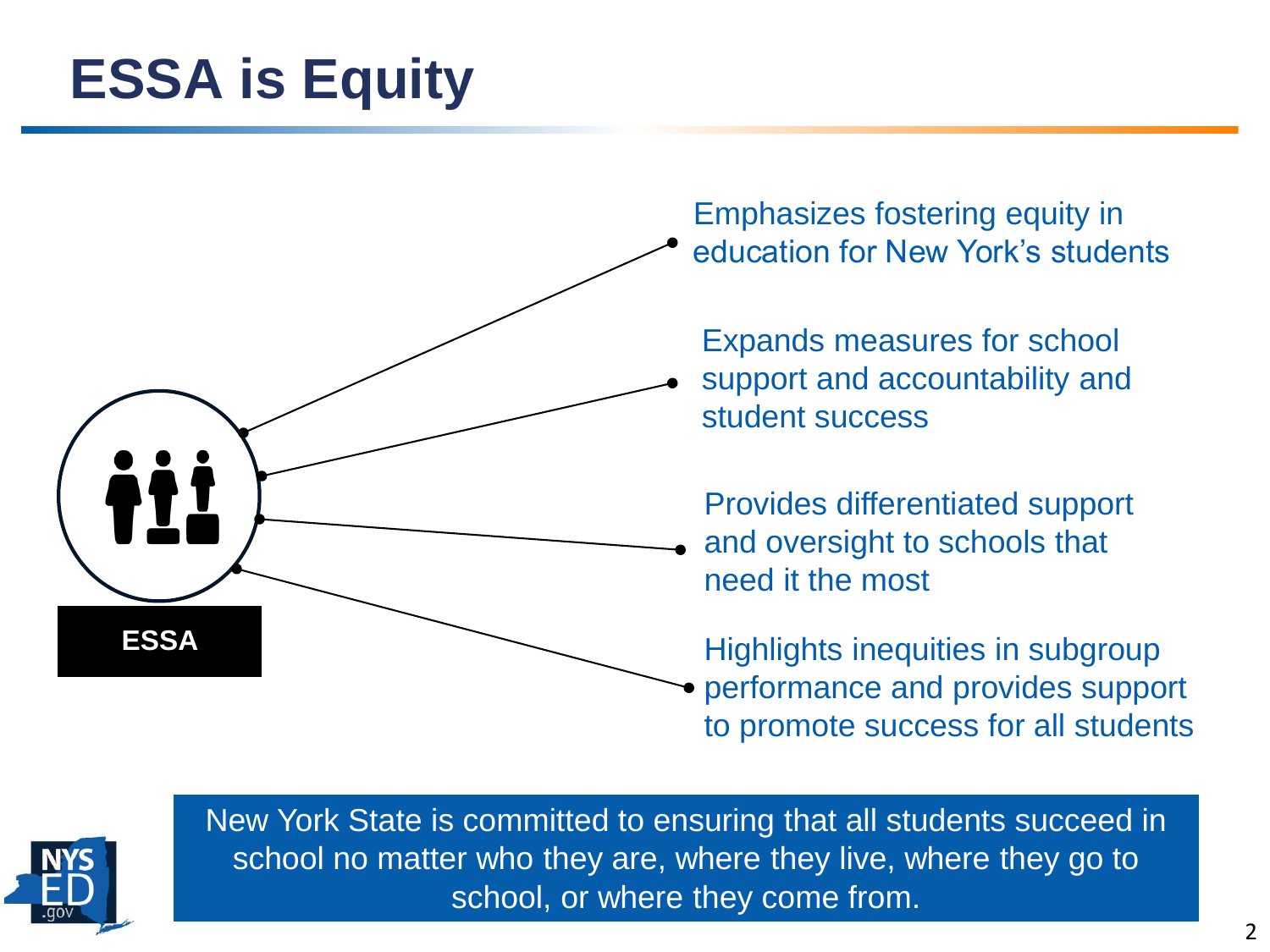## **ESSA is Equity**

### **MORE THAN AN ACCOUNTABILITY SYSTEM**



- Implement strategies to support the professional growth of teachers and school leaders
- Address disparities in training to increase classroom effectiveness



• Increase fiscal transparency in school building spending





- Provide access to a well-rounded, culturally responsive and sustaining education that supports students' academic and socialemotional development
- Provide more access to rigorous high school coursework

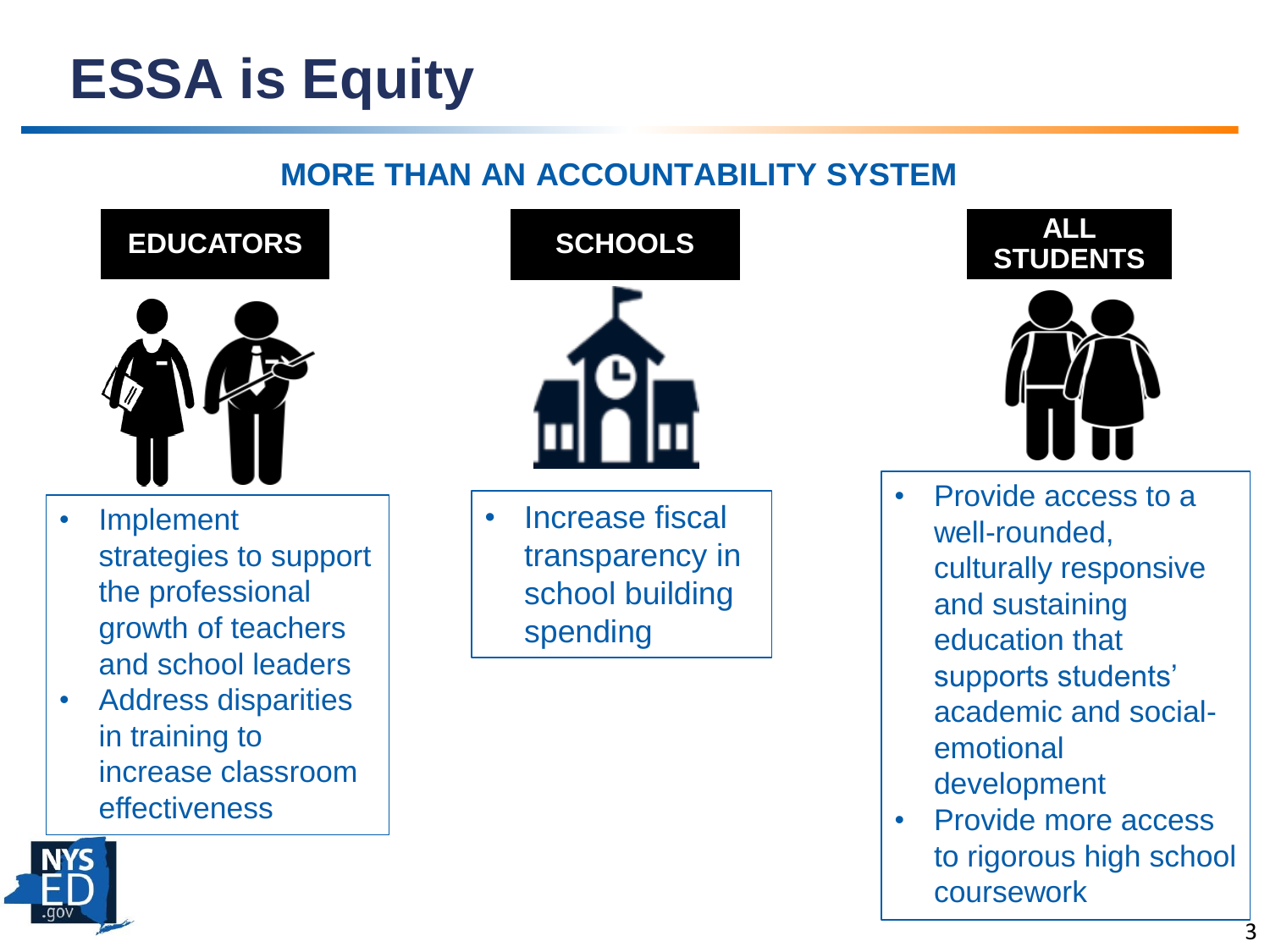## **NY's ESSA Plan Focus**

The plan, developed over two years, and with extensive consultation with stakeholders across the state, seeks to support schools to ensure that:

- Positive school environments are culturally responsive and sustaining.
- Instruction is emphasized in the core subjects, not just in language arts and mathematics.
- All students have opportunities for rigorous coursework.
- Students who need 5 and 6 years to graduate are given continued support.
- Students graduate high school ready for college, careers, and participation in civic life.

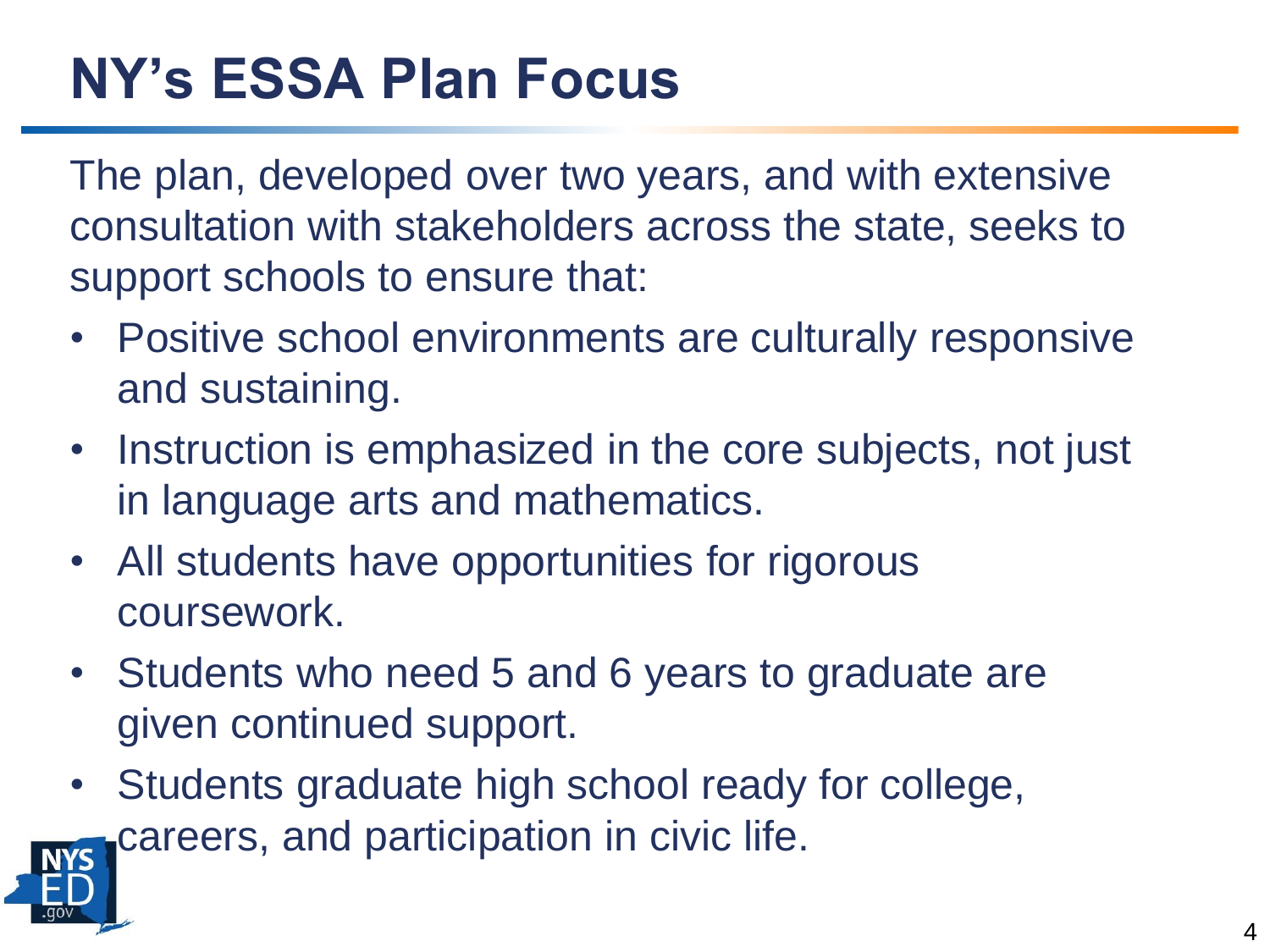# ESSA is Support for Student Social, Emotional, and Developmental **Health**

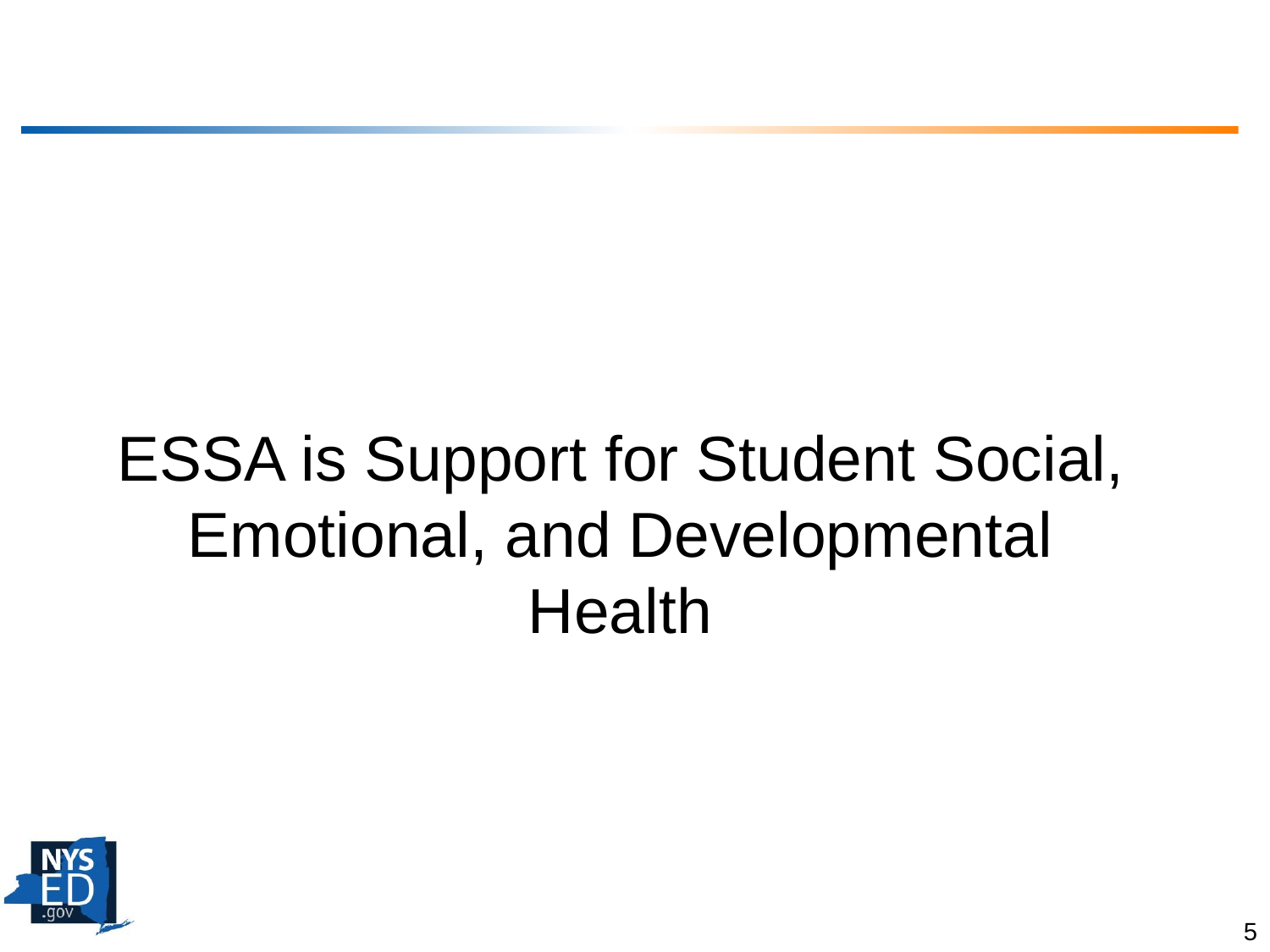## **Positive School Climate Framework**

- Promoting a Safe & Supportive School Climate
	- Continue school climate surveys in the 2018-19 school year with more than 100 districts and charter schools participating in the pilot.
- Embedding Social Emotional Learning (SEL) into Academics
	- Issued Social Emotional Learning Framework that explains SEL concepts and the need for and benefit of SEL in NY.
- Supporting Social Emotional Health in the Early Years
	- In partnership with the NYS Office of Mental Health and the Mental Health Association of NYS, developed curricula and professional learning opportunities for school staff.
- Implementing Restorative Practices, including Alternatives to Suspension
	- Provided multi-day professional learning opportunities in Restorative Practices.
- Creating Trauma-Sensitive Schools
	- 1 out of 4 children has been exposed to a traumatic event that can affect learning and/or behavior.
- Emphasis on Whole School, Whole Community, Whole Child Model



New York is the 1<sup>st</sup> state in the nation to require mental health instruction in elementary, middle, and high school.

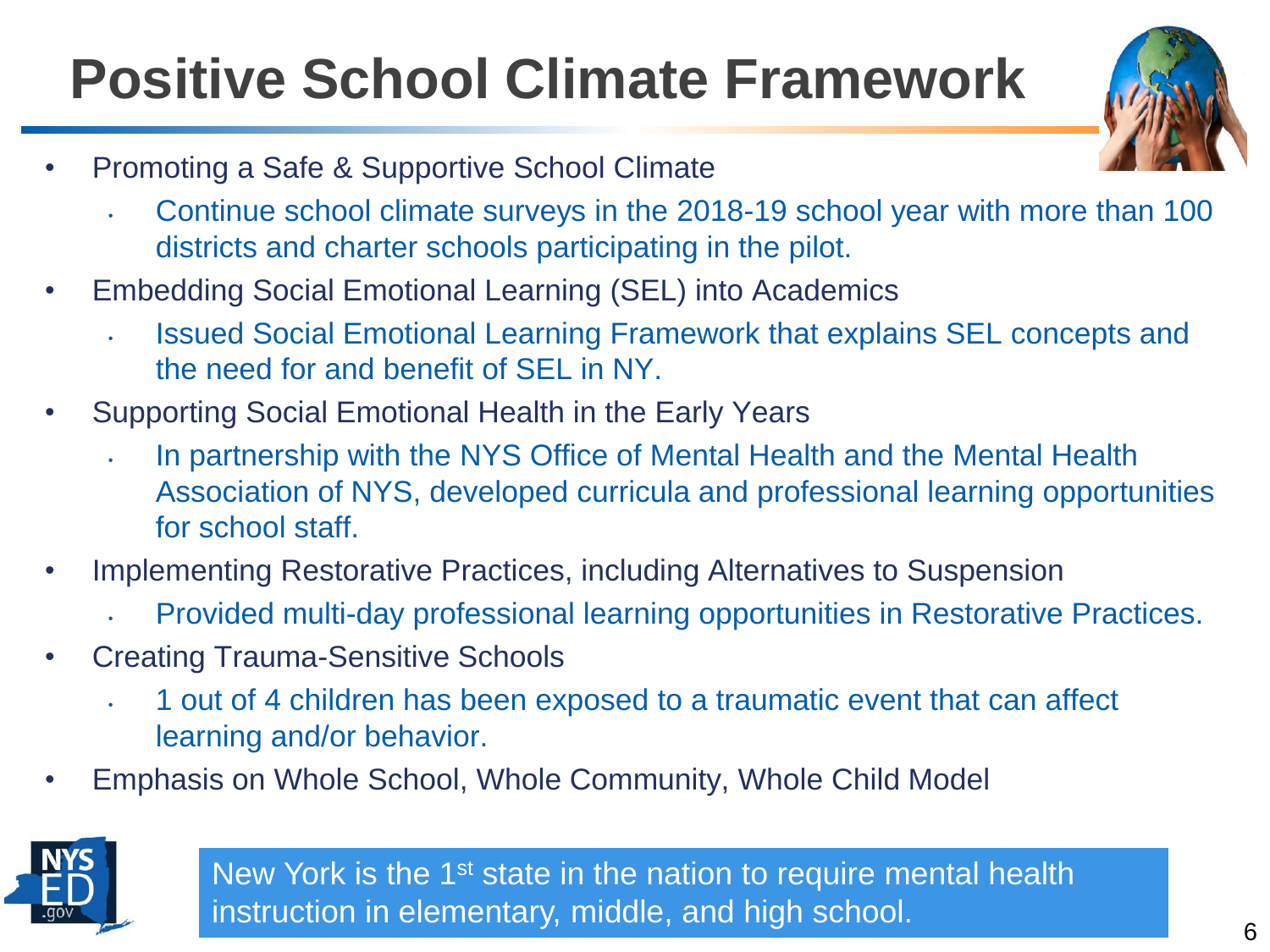## **Culturally Responsive-Sustaining Education**

- **Provide continual professional** development in the areas of equity, anti-bias, multicultural, and **culturally responsive** pedagogies.
- Support districts and their communities in engaging in critical conversations about **culturally responsive**  educational systems.
- Promote a relationship of trust, **cultural responsiveness**, and respect between schools and families, recognizing that student achievement and school improvement are shared responsibilities.
- Recognize the effect of school environment on student academic performance and support efforts to improve the climate of all schools.



- $\checkmark$  Creating resources that complement the CR-S framework and support educators in implementing tangible, culturally responsive-sustaining practices in their respective school communities.
- $\checkmark$  The resources offer tools and examples for practice at the classroom, school, and community level.

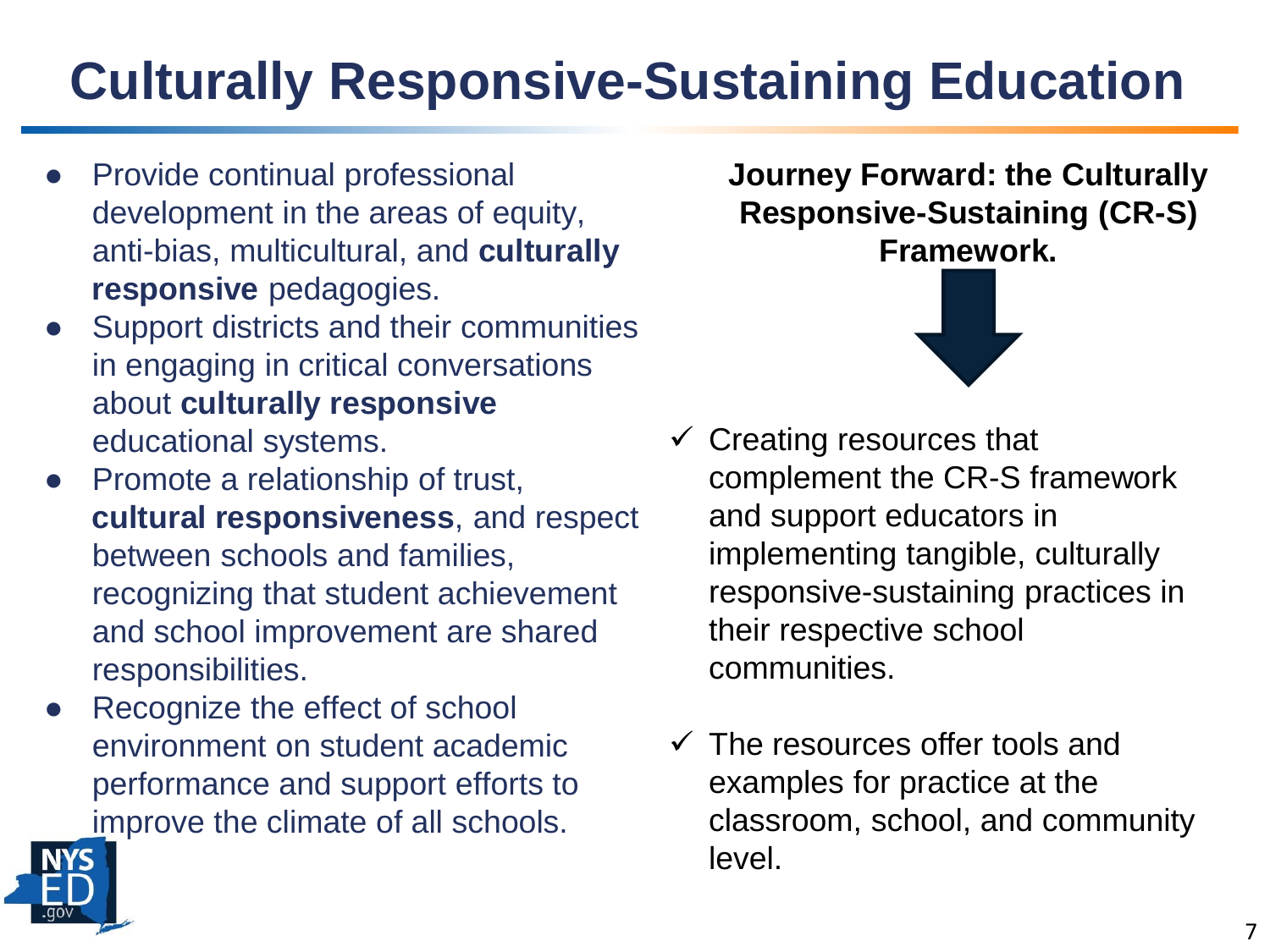# ESSA is Support for a Well-Rounded **Education**

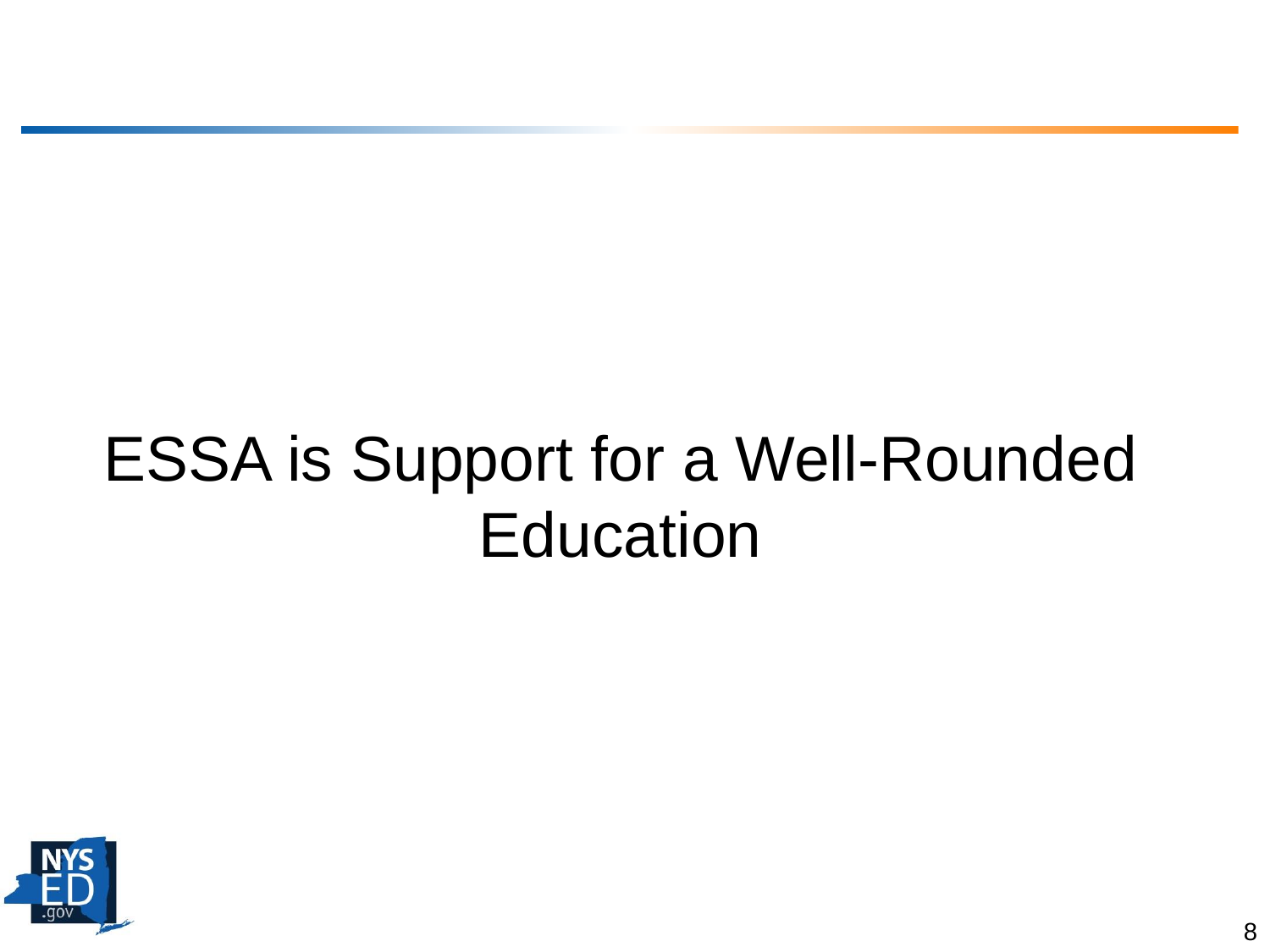## **Civic Readiness Task Force**

The Civic Readiness Task Force is:

- Researching best practices already happening in schools across NYS
- Developing an effective practices rubric that can be used as a tool to help schools become more democratic
- $\checkmark$  Working on a methodology to recognize "Schools of Civic Readiness"

The Task Force will be making recommendations to the Board of Regents regarding:

- 1. Definition of Civic Readiness.
- 2. Criteria for the Seal of Civic Readiness.
- 3. Creation of Capstone/Portfolio Based Assessments.
- 4. Recognizing districts that demonstrate excellence in civic readiness through democratization of policies and practices.

|  | <b>School Year</b> |                                                                            |
|--|--------------------|----------------------------------------------------------------------------|
|  | September 2019     | Presentation to Board of<br><b>Regents on Social Studies</b><br><b>CAP</b> |
|  | 2020-2021          | Pilot of the Seal of Civic<br>Readiness initiative                         |
|  | 2021-2022          | Full implementation of the<br>Seal of Civic Readiness                      |

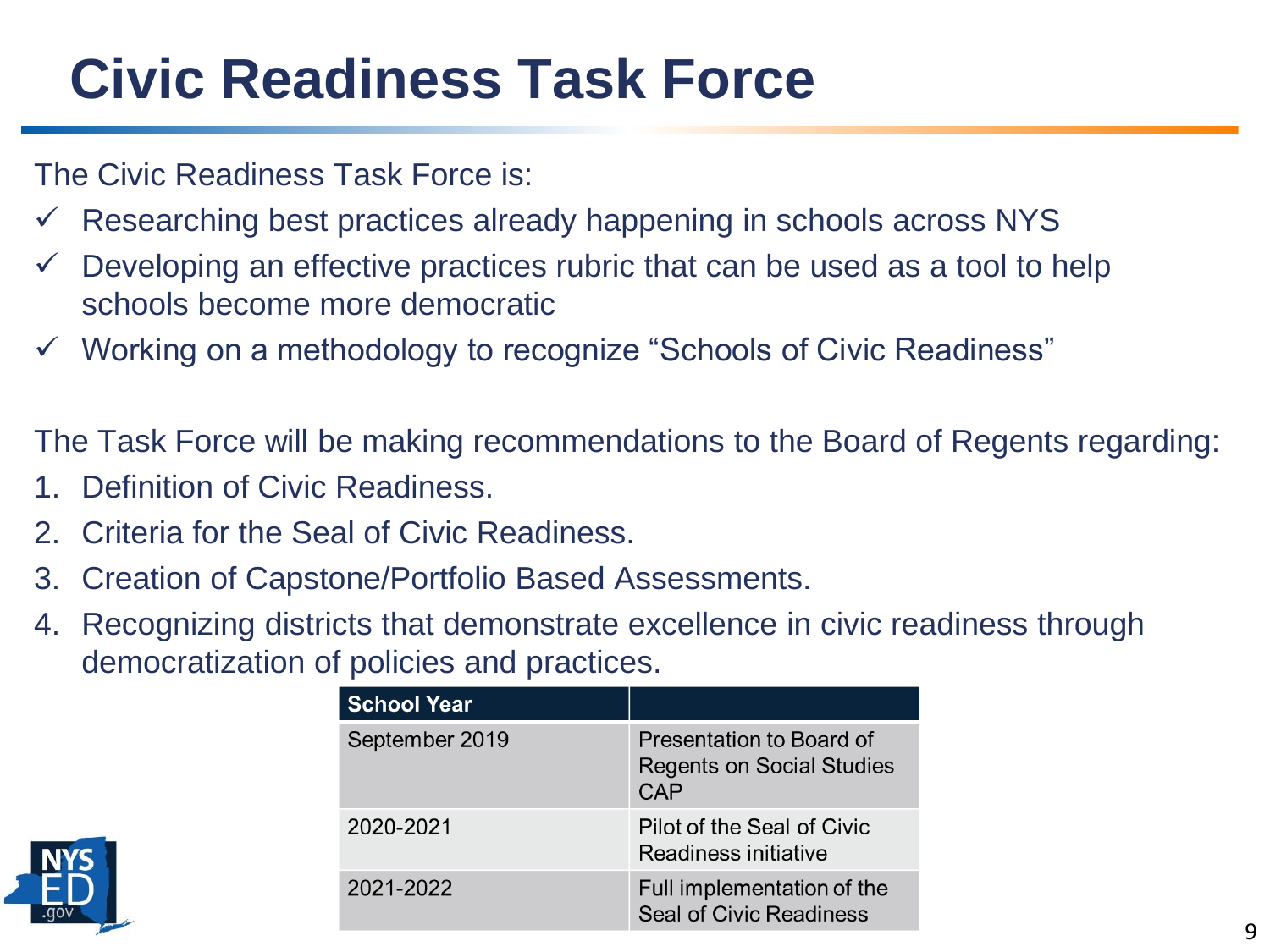### **Pathways to Graduation**

- ❖ **This year, school districts reported that more than 11,200 students earned a diploma through one of the new pathways. This is a 13-percent increase over last year.** 
	- ❖ Note: some students may have met the requirements to earn a diploma in more than one pathway. Each student is only reported as completing one pathway so they are not counted as graduating more than once.



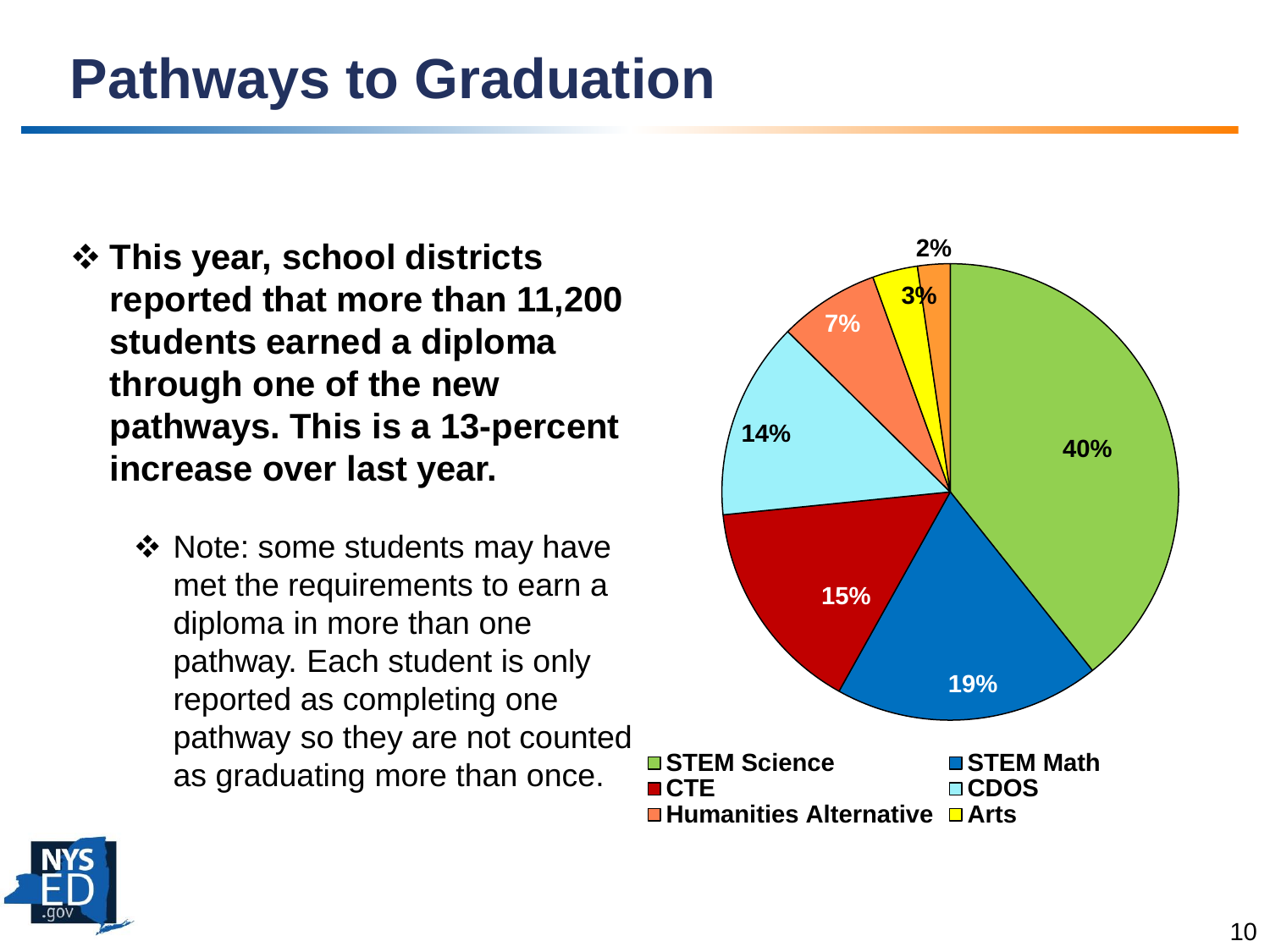## **Identifying Opportunity Gaps**

**To ensure equity across the state, we need to increase opportunities to support success for students.** 

**Part of this effort will be to explore which schools offer opportunities for:**

- **Multiple graduation pathways**
- **Participation in My Brother's Keeper programs**
- **Access to high level coursework**
- **Early College High School programs**
- **PTECH programs**

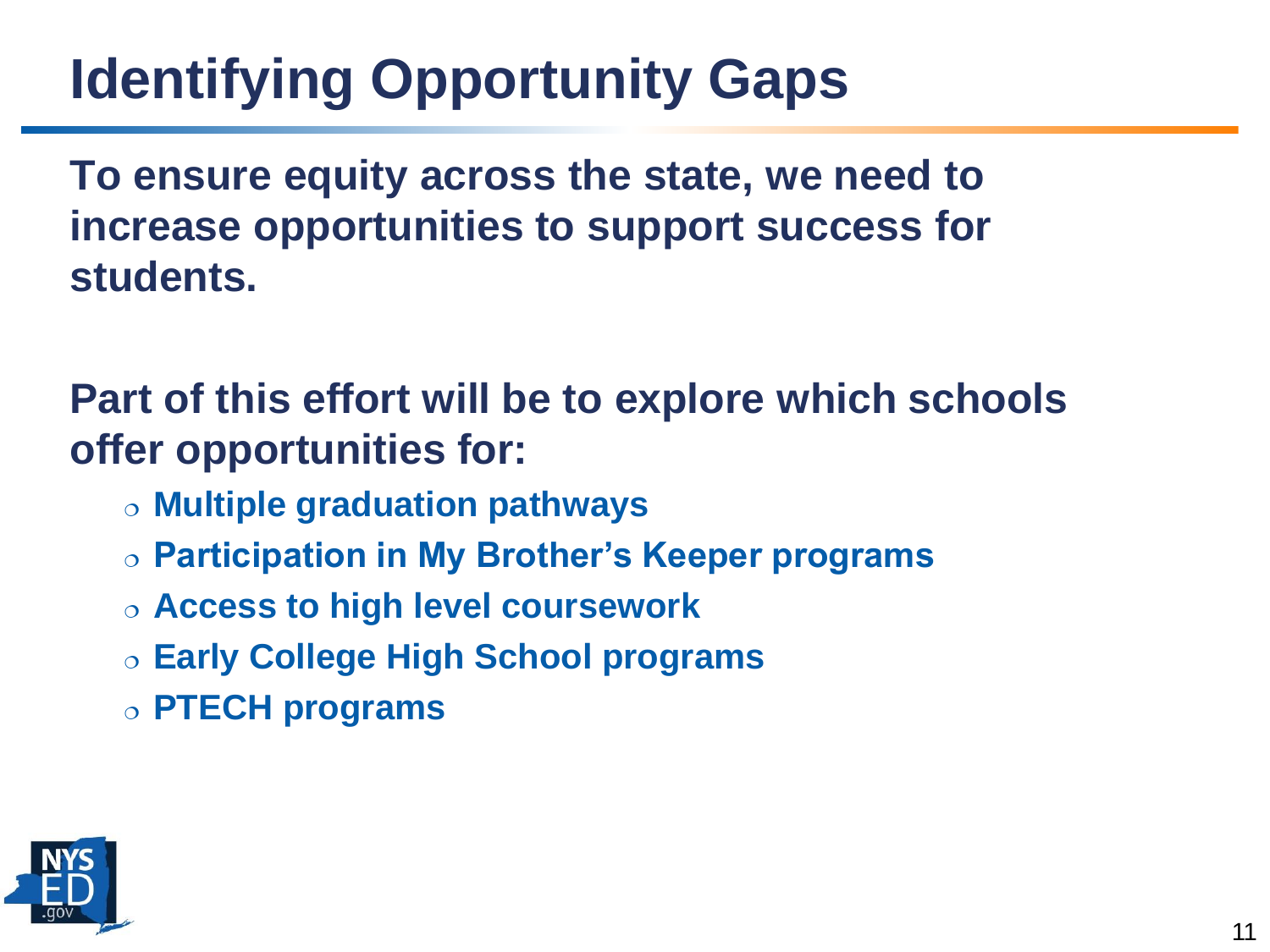## **Title IV Grants**

The State Education Department awarded \$28.5 million in Student Support and Academic Enrichment (SSAE) grants to 38 school districts.

The SSAE program is intended to help districts, schools, and communities:

- 1. Provide students with access to a well-rounded education.
- 2. Improve school conditions for student learning.
- 3. Improve the use of technology to lift the academic achievement and digital literacy of all students.

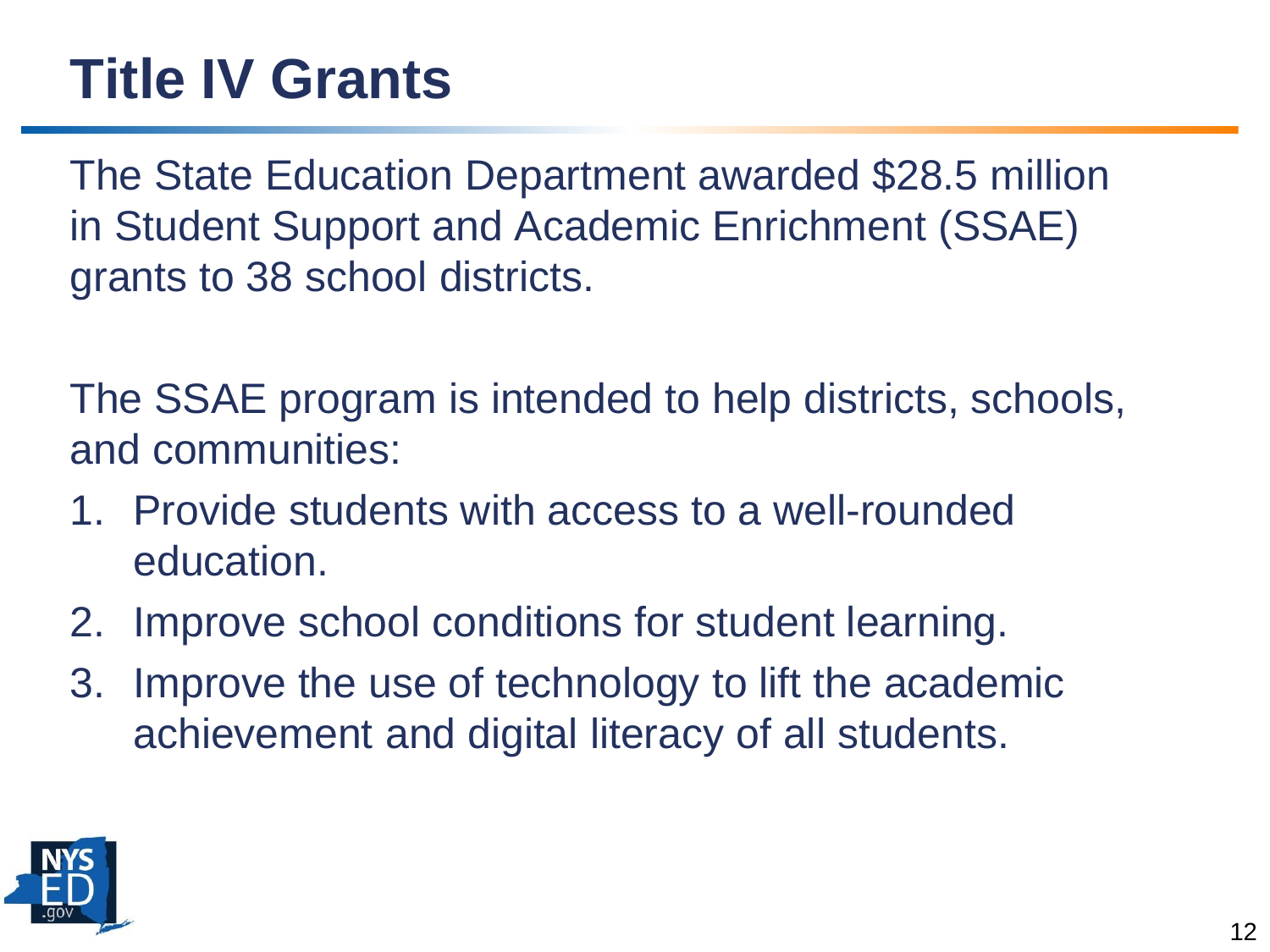## ESSA is Support for Excellent **Educators**

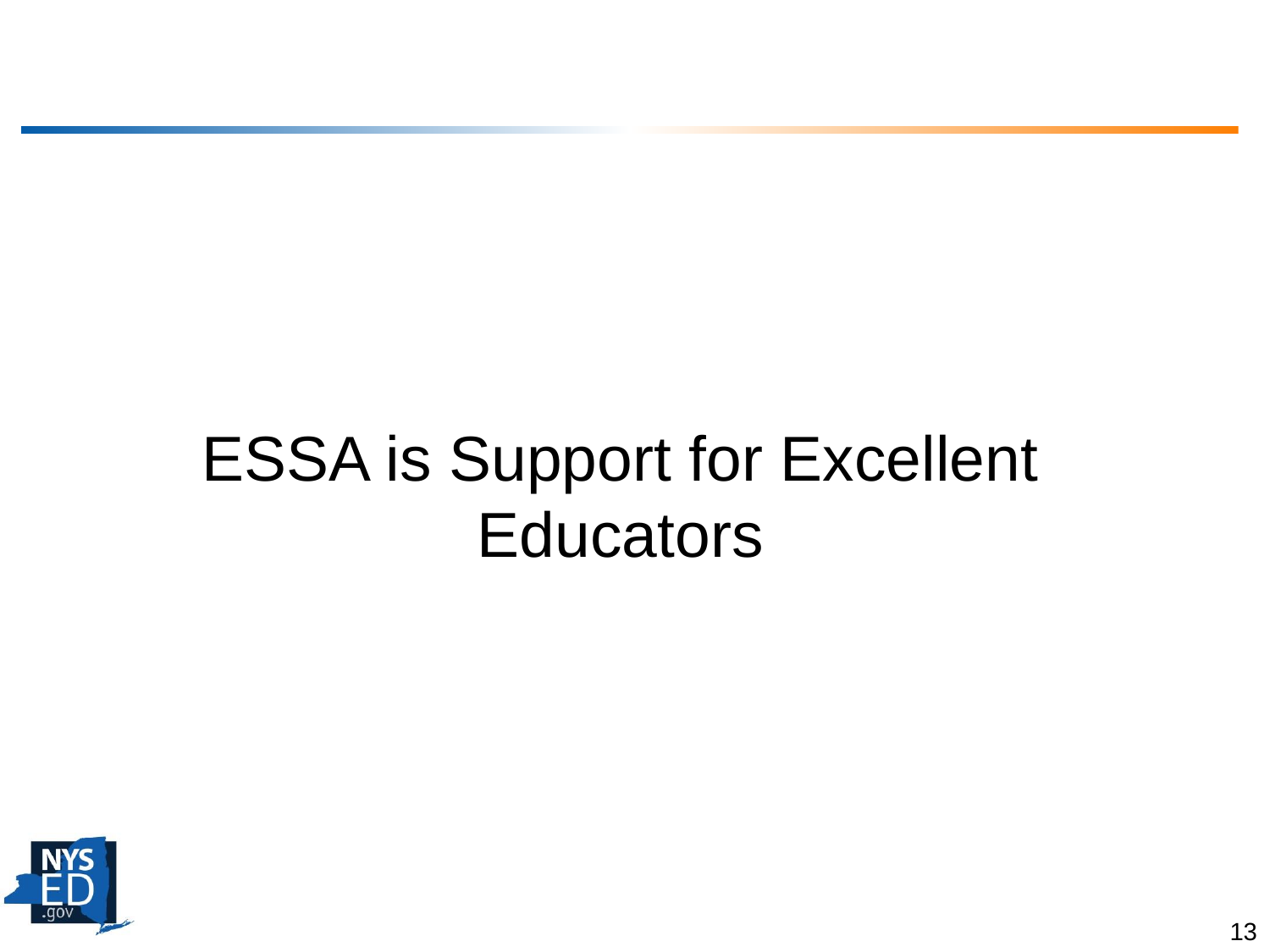### **Supporting Evidence-based Instructional Practices**

Evidence shows that clinical preparation is

- A key factor in teacher retention.
- Related to positive effects on student outcomes.

To support implementation of ESSA, the Department is in the process of recommending to the Board of Regents the following amendments to Commissioner's Regulations:

- ➢ Extend Student Teaching from current minimum of 40 days to at least 14 weeks.
- ➢ Require Institutions of Higher Education (IHE's) to develop MOUs or similar collaborative agreements with their P-12 partners.
- $\triangleright$  Have programs provide candidates with opportunities to practice teaching skills identified in the New York State Teaching Standards.
- ➢ Expect school-based and university-based teacher educators to have 3 years of teaching experience and engage in professional learning focused on providing effective clinical supervision.

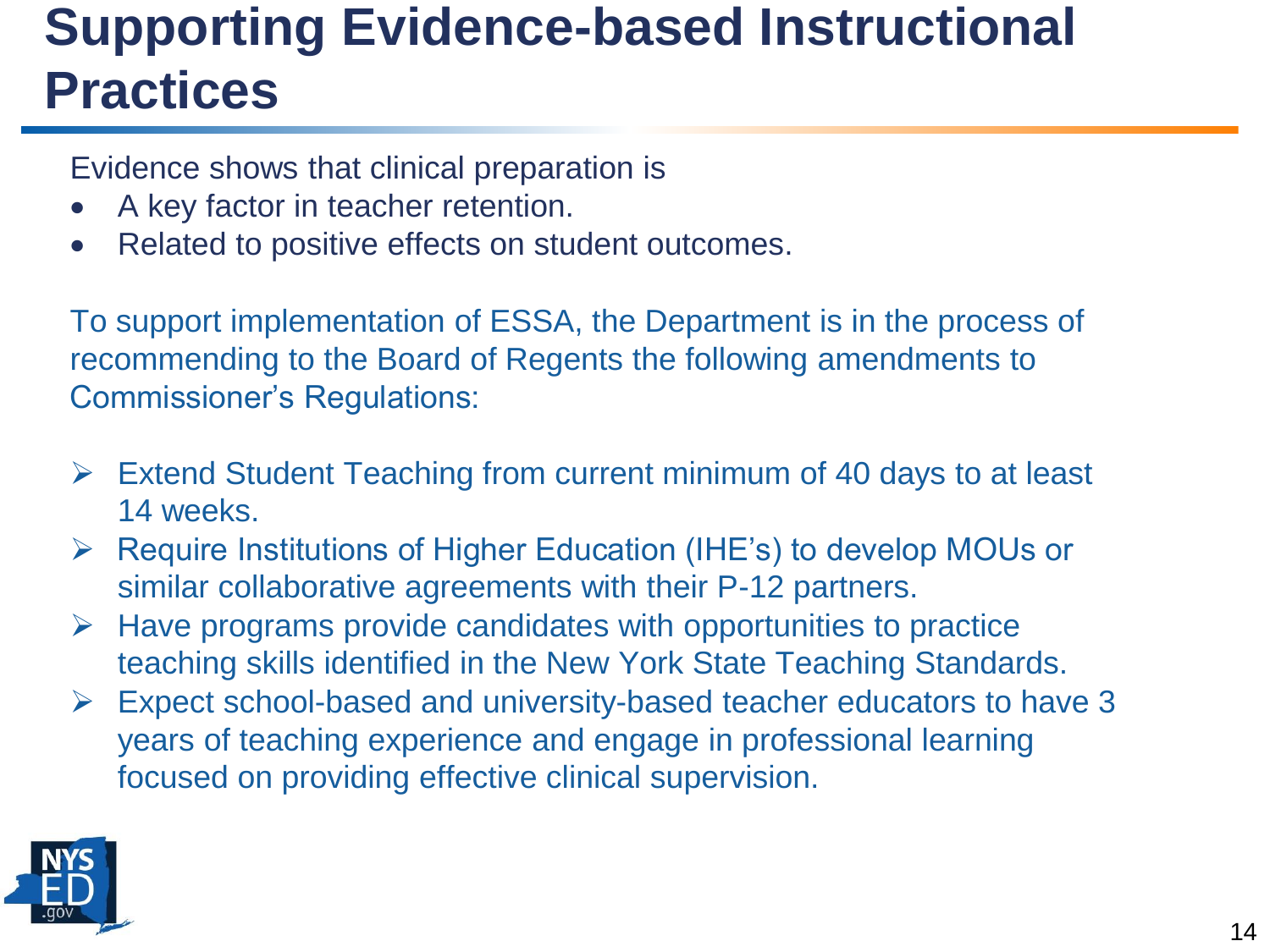## **Supporting Aspiring School Building Leaders**

- ❖ P-20 Principal Preparation Pilot Partnerships:
	- ❖ Six (6) districts received funding: Buffalo, Mt. Vernon, NYC, Rochester, Syracuse, and Yonkers.
	- ❖ Each district has partnered with an Institution of Higher Education and an organization experienced in leadership development.
	- ❖ Partners collaboratively develop and implement a competencybased program leading to School Building Leader (SBL) certification.
	- All three (3) partners must sign off on candidate readiness before candidate can receive SBL.
- ❖ Turnaround School Leader Pilots:
	- ❖ Two (2) pilots: CUNY/Hunter College and University at Buffalo, in partnership with local school districts and organizations experienced in leadership development.
	- ❖ Partners collaboratively develop & implement a competencybased program to train current principals and assistant principals to lead struggling schools ("turnaround" leaders).

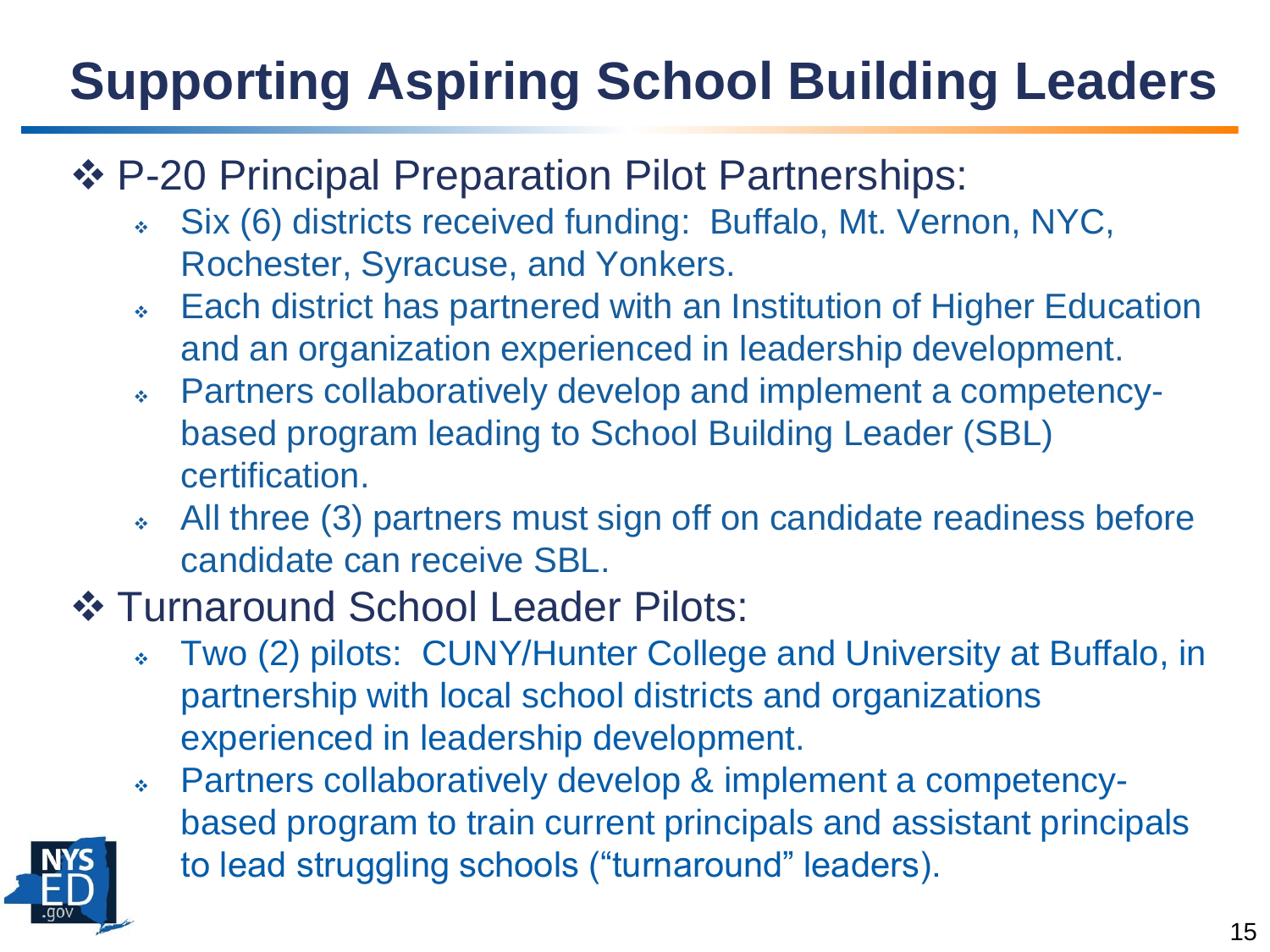## ESSA is Support for Students Placed At-Risk

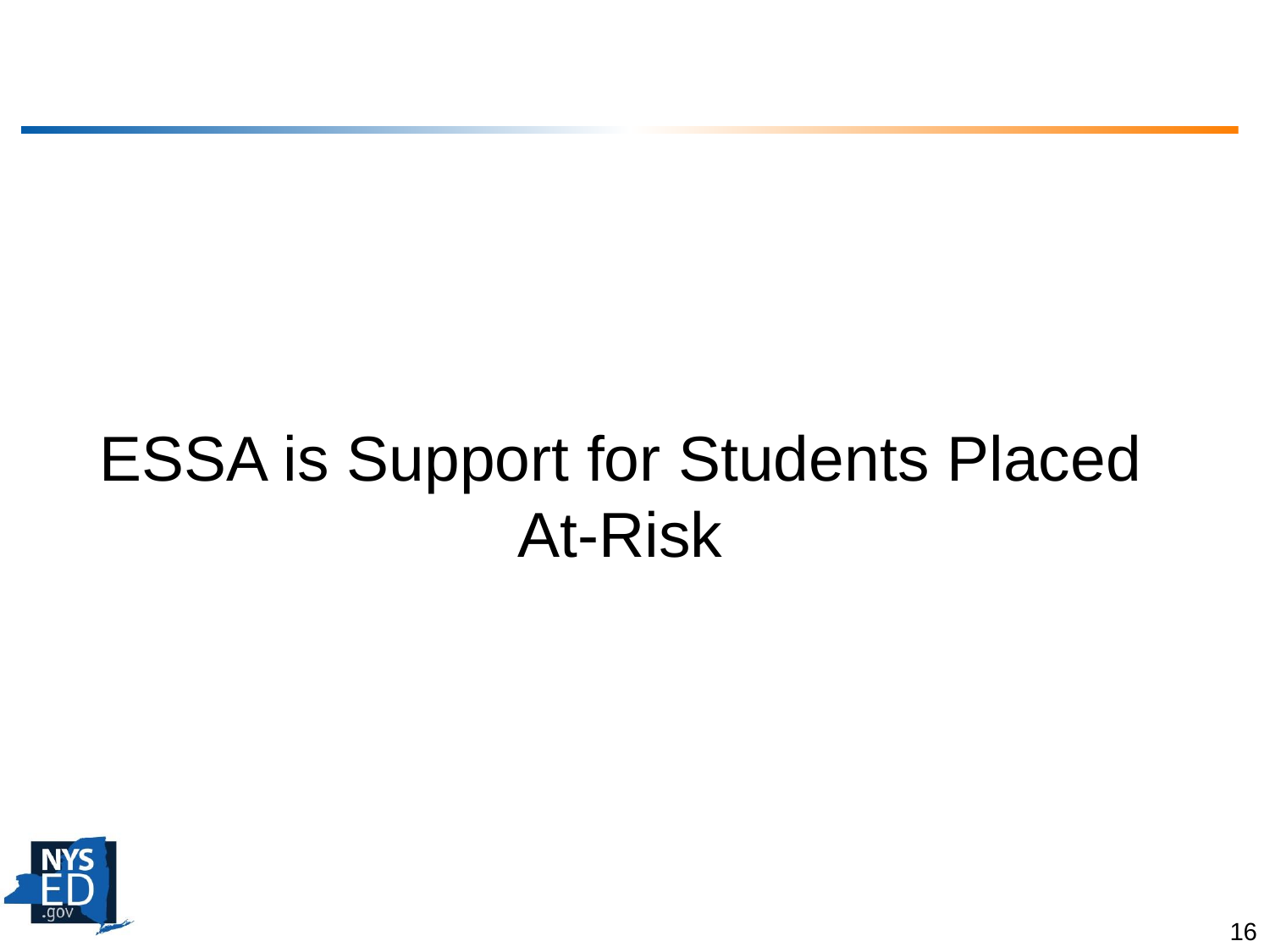## **Supports for Students Placed At Risk**

**Homeless Students: Amended Education Law § 3209 and Commissioner's Regulation 100.2(x) (2017)**

- ➢ **School stability protections**
- ➢ **Best interest decision-making**
- ➢ **Updated requirements regarding coordination between school districts and local departments of social services regarding transportation**
- ➢ **Transportation requirements for remainder of the school year, terminal grade, summer school, and extracurricular activities**
- ➢ **Updated dispute resolution process**
- ➢ **Enhanced privacy**
- ➢ **Expanded responsibilities of the McKinney-Vento liaison**

**Students in Foster Care: New Education Law §3244 (2018)**

- ➢ **Presumption to stay in school of origin**
- ➢ **Best interest determinations**
- ➢ **Immediate enrollment, even without documentation**
- ➢ **Transportation must be arranged, provided, and funded**
- ➢ **School District Foster Care Points of Contact**
	- ✓ *Points of Contact List Posted 2018*
	- ✓ *Foster Care Transportation Toolkit August 2018*
	- ✓ *Statewide Training October 2018*

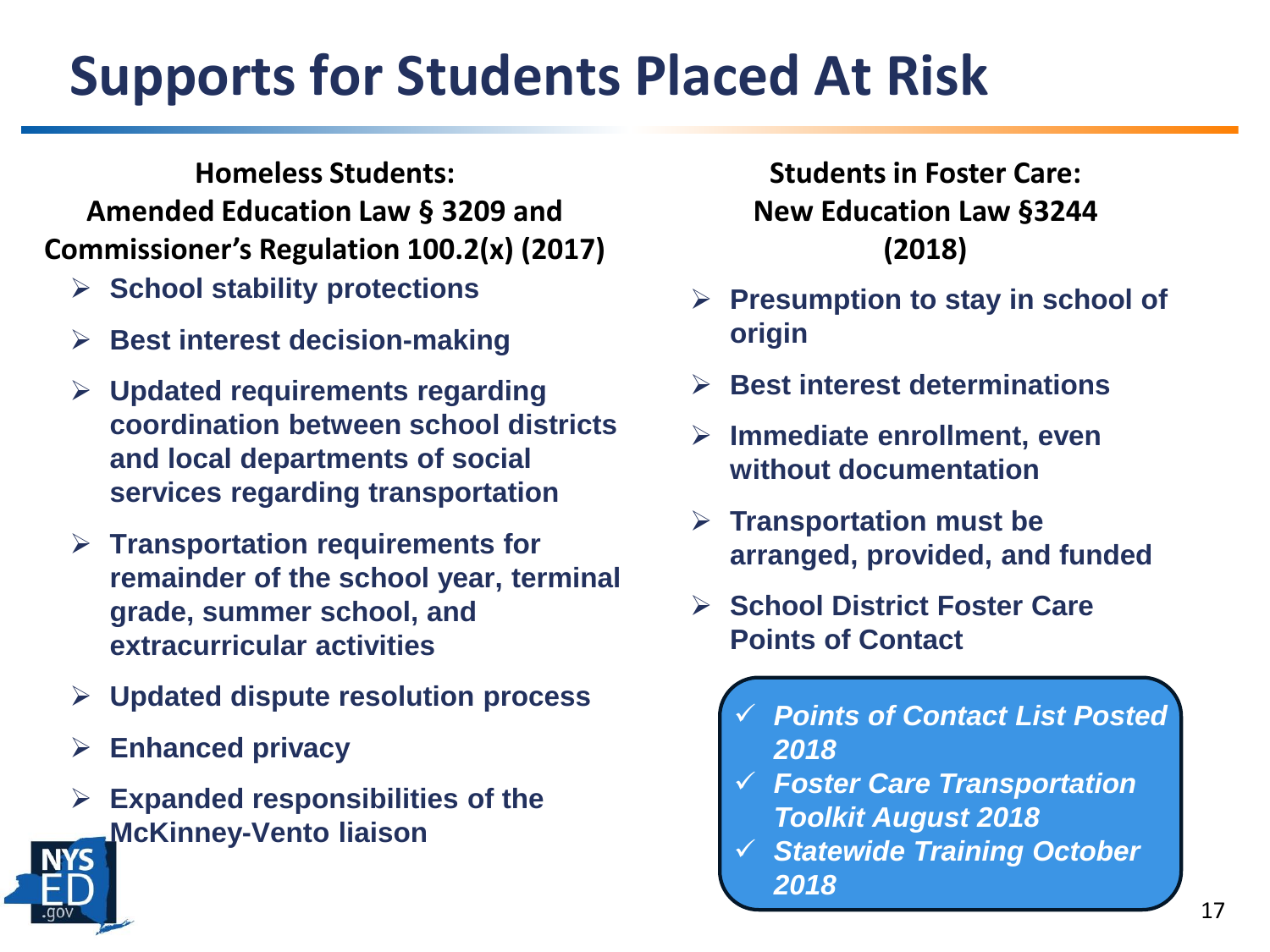# ESSA is Support for English Language/Multilingual Learners

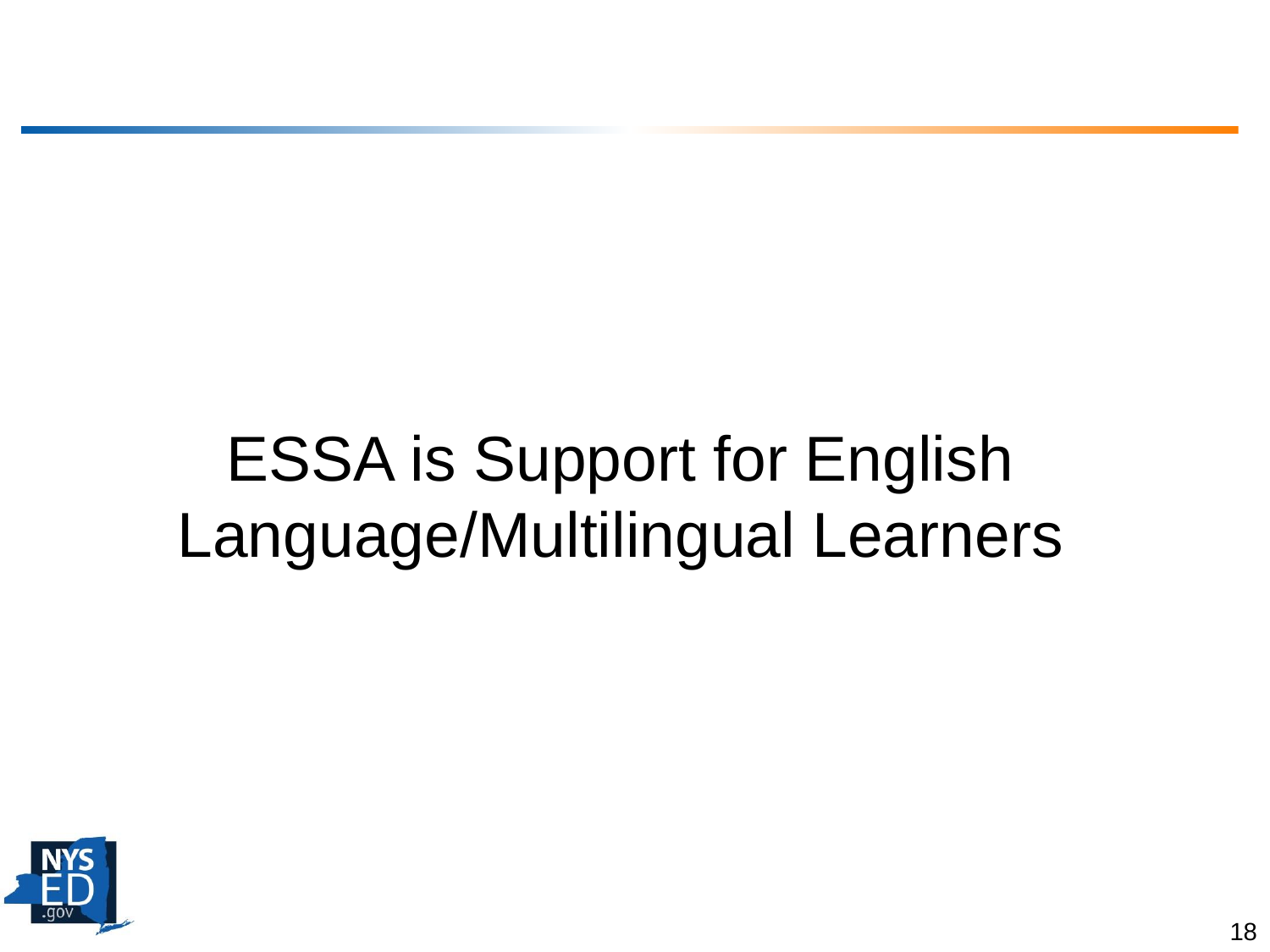## **Improvements in Services to Multilingual and English Language Learners**

- I. Multilingual Learner (MLL)/English Language Learner (ELL) Program Quality Review and Reflective Protocol Toolkit
	- Designed for Targeted Support and Improvement Schools identified for the performance of MLLs/ELLs to assess the program quality of a school and determine a school's current level of implementation of school-wide practices that support MLLs/ELLs.
- II. MLL/ELL Data Interface
	- Collects data from the English Language Proficiency (ELP) Accountability Indicator, Title III reporting, state assessment outcomes, and student demographic files
	- Assists districts in evaluating and monitoring the progress of their MLLs/ELLs as well as making instructional decisions to meet the academic needs of MLLs/ELLs.
- III. Alternate English Language Proficiency Assessment Project (Alt-ELPA)
	- Development of an alternate ELP assessment for MLLs/ELLs with severe cognitive disabilities.

iv. Eighteen IHE's participate in Clinically-Rich Intensive Teacher Institute (CR-ITI) programs that certifies candidates in English to Speakers of Other Languages (ESOL) and/or Bilingual Education (BE) Extension.

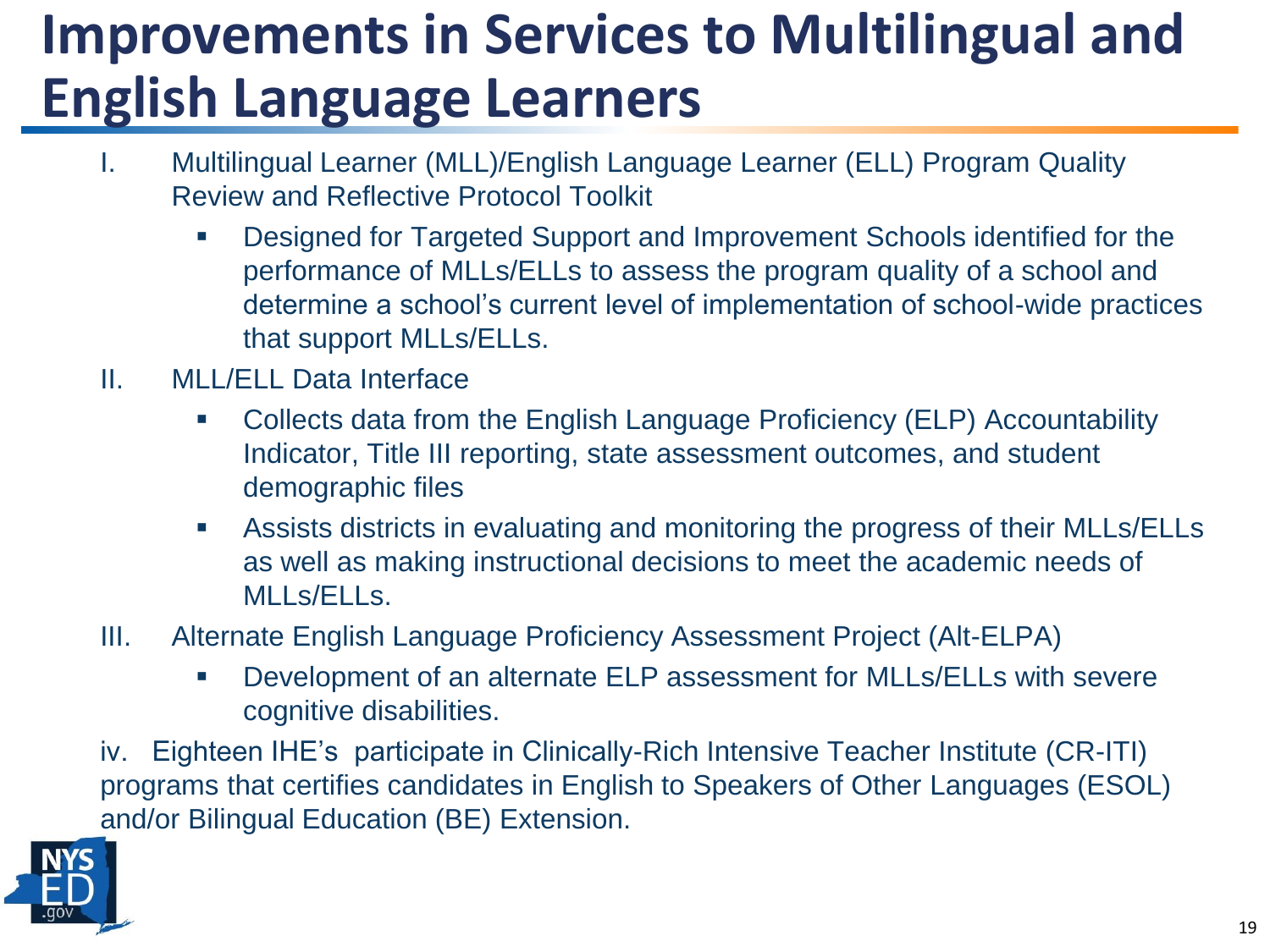## ESSA is Support for Differently Abled **Students**

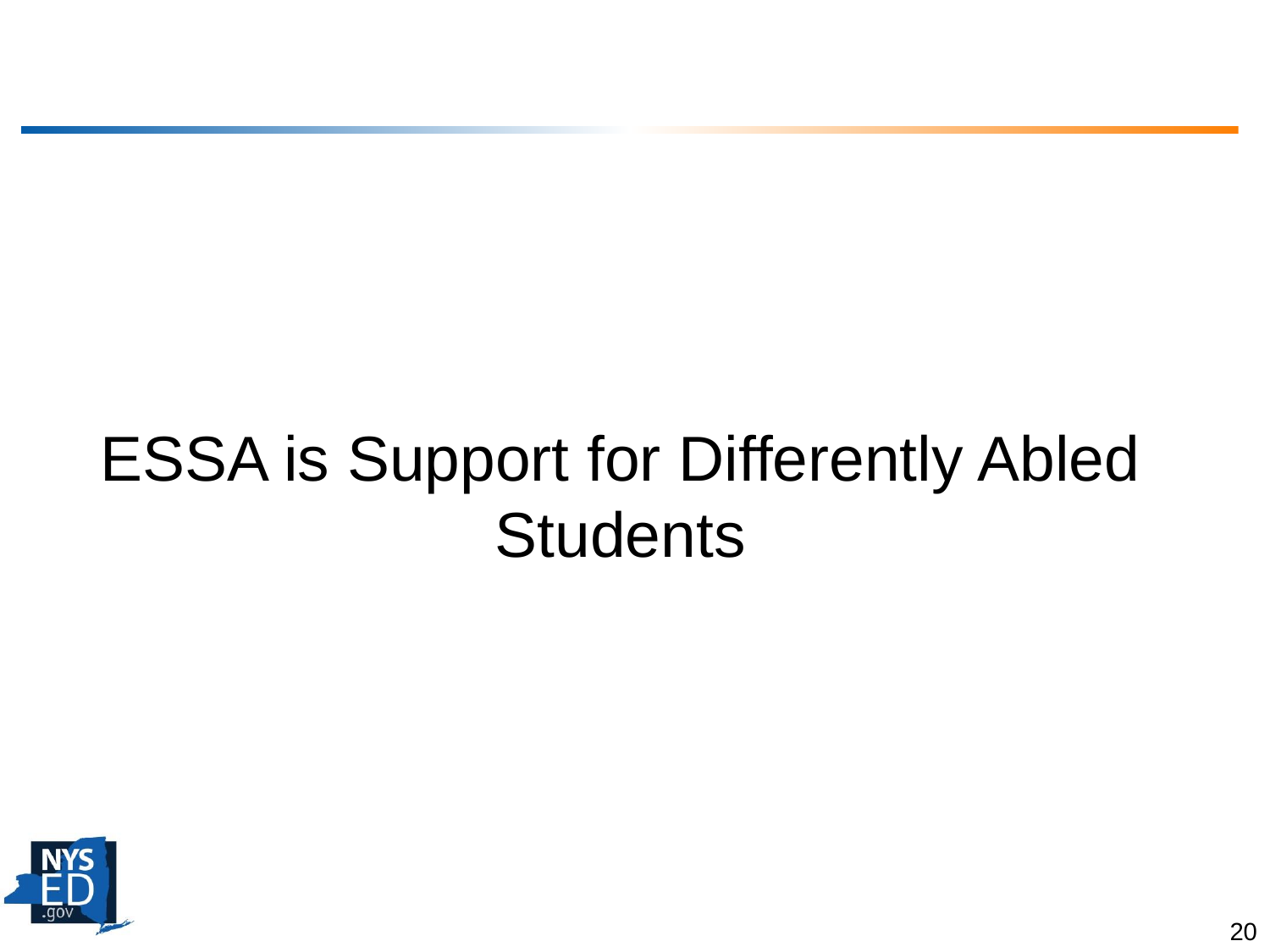### **Supporting Districts to Systemically Improve Special Education Outcomes**

**Special education target areas align to the multiple measures of success to advance equity through ESSA**



#### **Performance Early Childhood Indicators:**

- Positive social-emotional skills
- Acquisition and use of knowledge and skills
- Use of appropriate behaviors

#### **School-age Indicators:**

- Graduation and Drop-Out Rates
- **Participation and Proficiency in** State Assessments
- Post-school employment or enrollment in postsecondary school

#### **Least Restrictive Environment**

**Access and participation in high quality inclusive classrooms and activities:**

- high expectations for achievement for all students
- research/evidence-based services and supports are used to foster cognitive, physical, and socialemotional development

**Disproportionality Address equity and access through systemic action to:**

- Identify the root cause(s) of the problem
- Implement school-wide approaches and pre-referral interventions
- Evaluate and monitor policies, procedures and practices in the identification, classification, placement and suspension of students by race and ethnicity

#### **Transition Planning and Services**

**Fostering college and careerreadiness:**

- Work-based learning experiences
- Job exploration counseling
- Counseling on postsecondary options
- Workplace readiness training
- Instruction in self-advocacy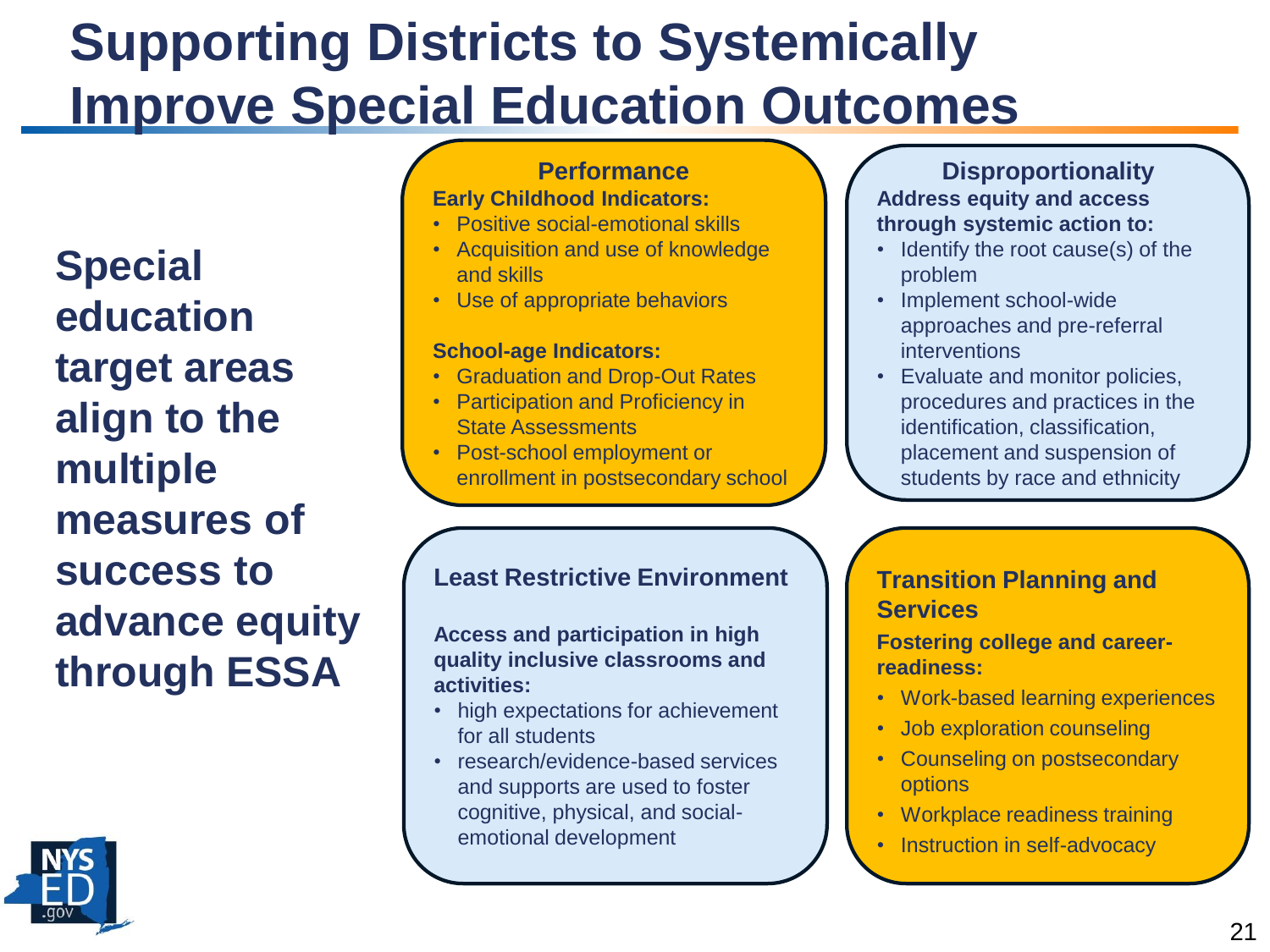### **Superintendent Determinations for Local Diplomas**

• Allows a superintendent (or the principal/head of school of a registered nonpublic school or charter school) to make a local determination that a student with a disability has otherwise met the standards for graduation with a local high school diploma when such student has not been successful because of his/her disability at demonstrating his/her proficiency on one or more of the Regents examinations required for graduation.

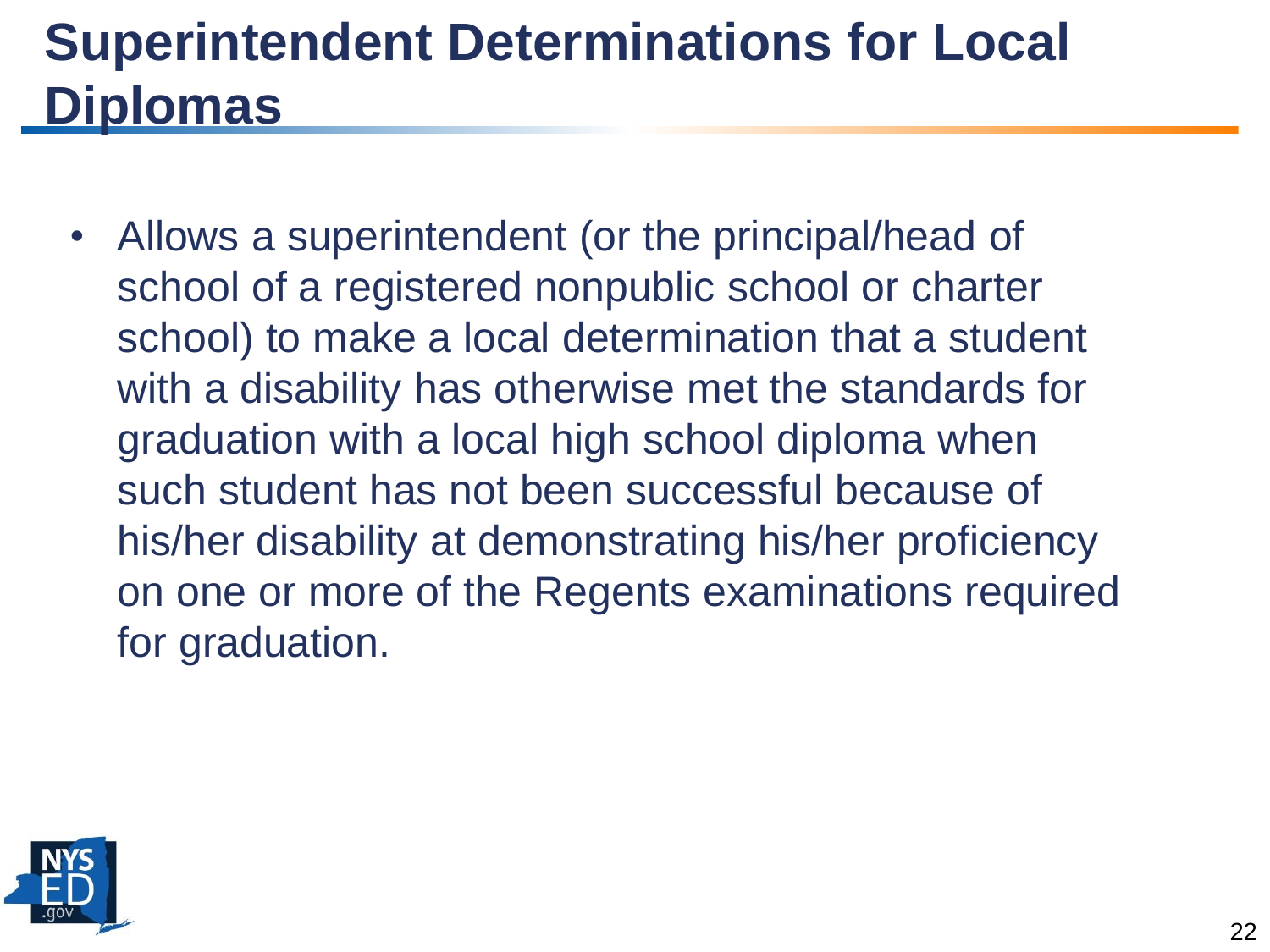# ESSA is Fiscal Transparency and Support for Data Access

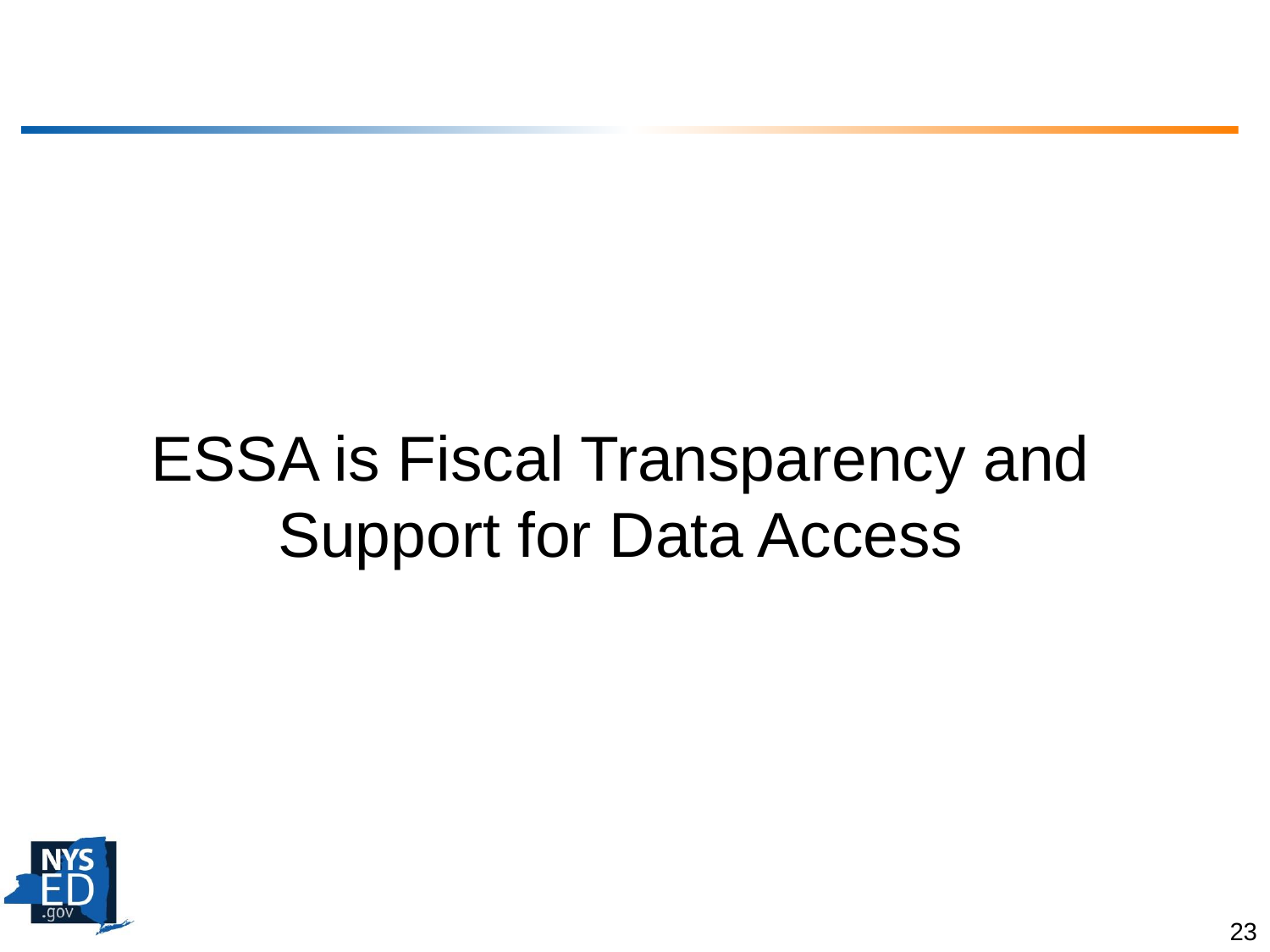## **New York State Report Card**

- ❖ Supports Board of Regents' effort to raise learning standards for all students.
- ❖ Provides aggregated information to the public on school/district staff, students, and measures of school and district performance as required by ESSA.
- ❖ Knowledge gained from the report card on a school's or district's strengths and weaknesses can be used to improve instruction and services to students.

### New information will be included on:

- ✓ Assessment results for homeless students, students in foster care, and military connected youth
- $\checkmark$  Measures of school quality, climate, and safety
- $\checkmark$  Enrollment in pre-K programs
- $\checkmark$  Enrollment in AP, IB, and dual enrollment courses
- $\checkmark$  Teacher and principal experience
- $\checkmark$  Teacher certification
- ✓ National NAEP results
- $\checkmark$  Expenditures per pupil

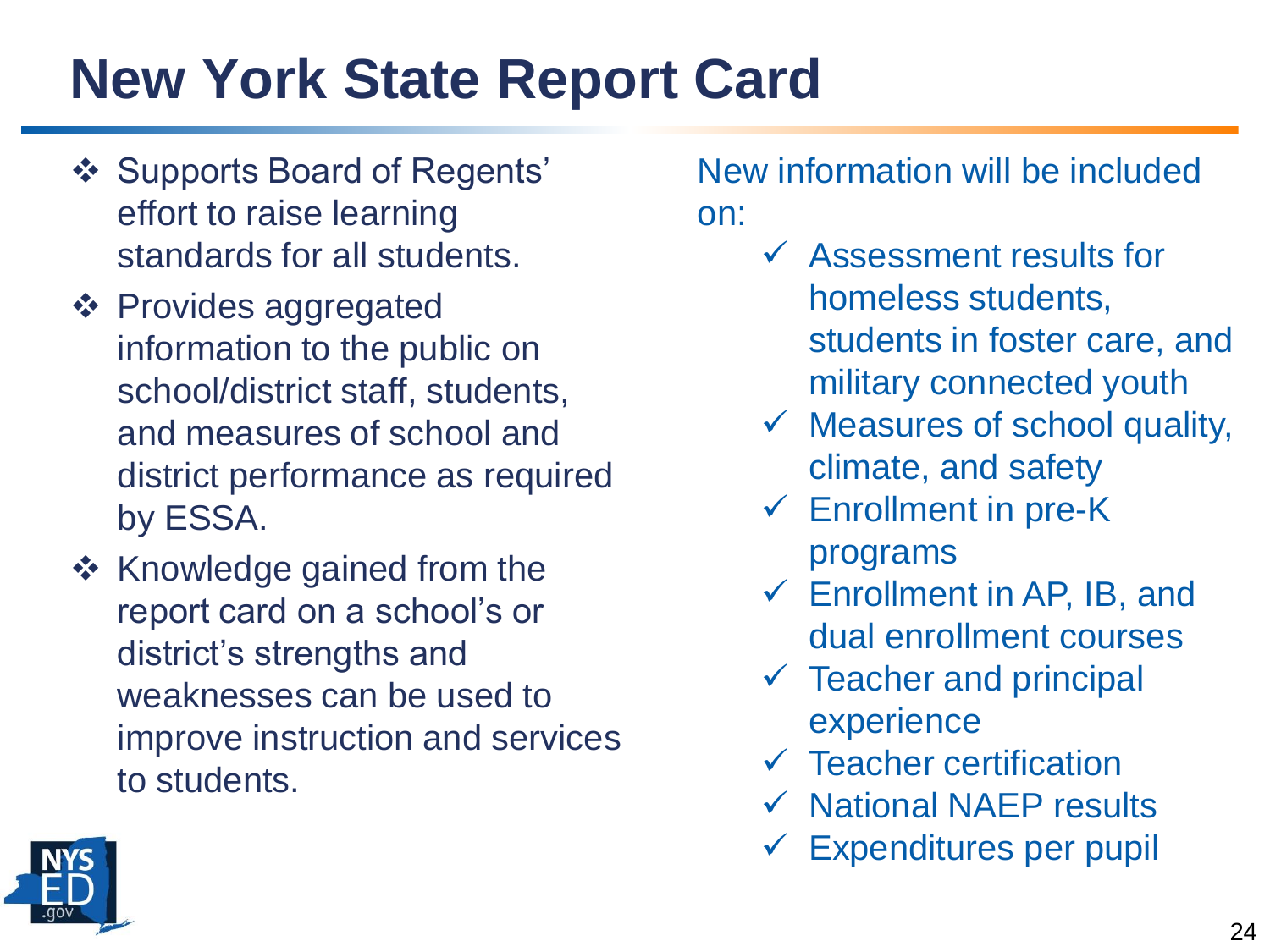## **Parent Dashboard Initiative**

As part of New York's ESSA plan, the New York State Education Department (NYSED) is developing a Parent Dashboard to:

- Increase transparency of school-level information;
- Make school-level information easier for parents and the public to understand;
- Provide the opportunity to increase involvement through increased understanding; and,
- Allow parents to advocate for their children, schools, and education.

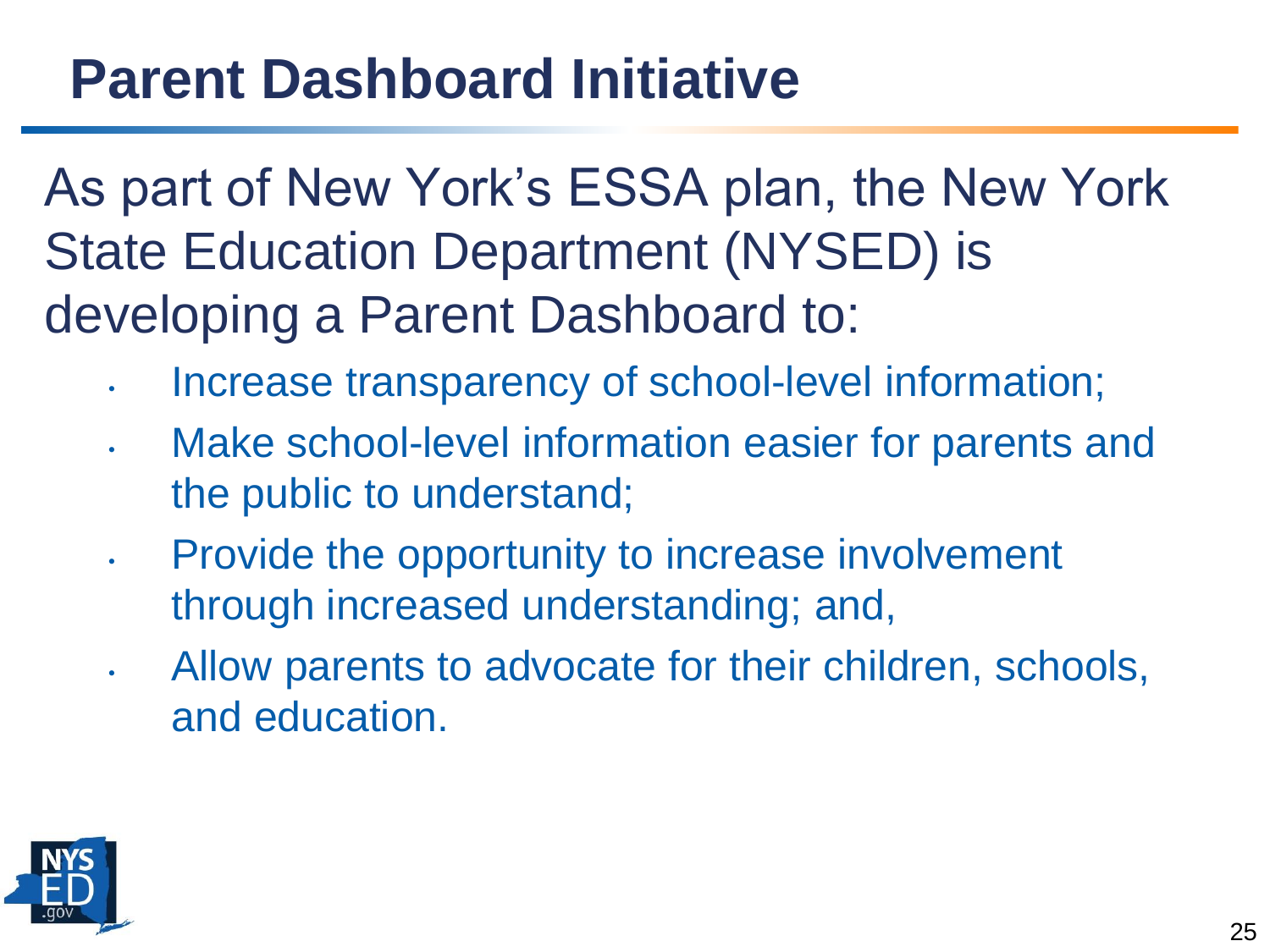## **What is the Financial Transparency Requirement?**

ESSA requires that beginning with data from the 2018-19 School Year, State Report Cards must include:

*"The per-pupil expenditures of Federal, State, and local funds, including actual personnel expenditures and actual non-personnel expenditures of Federal, State, and local funds, disaggregated by source of funds, for each local educational agency and each school in the State for the preceding fiscal year."*

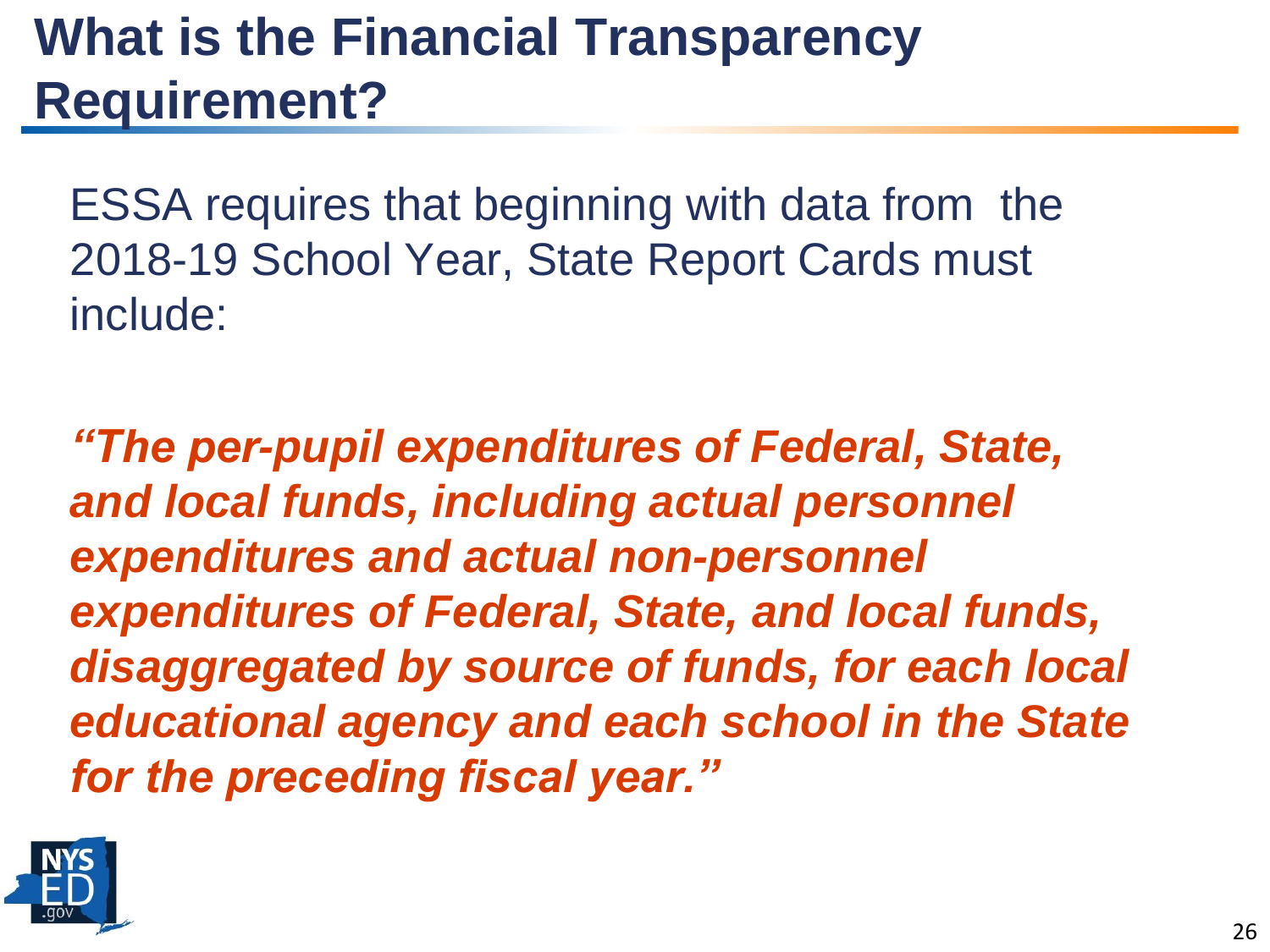## ESSA is Support for Identified Schools and Districts

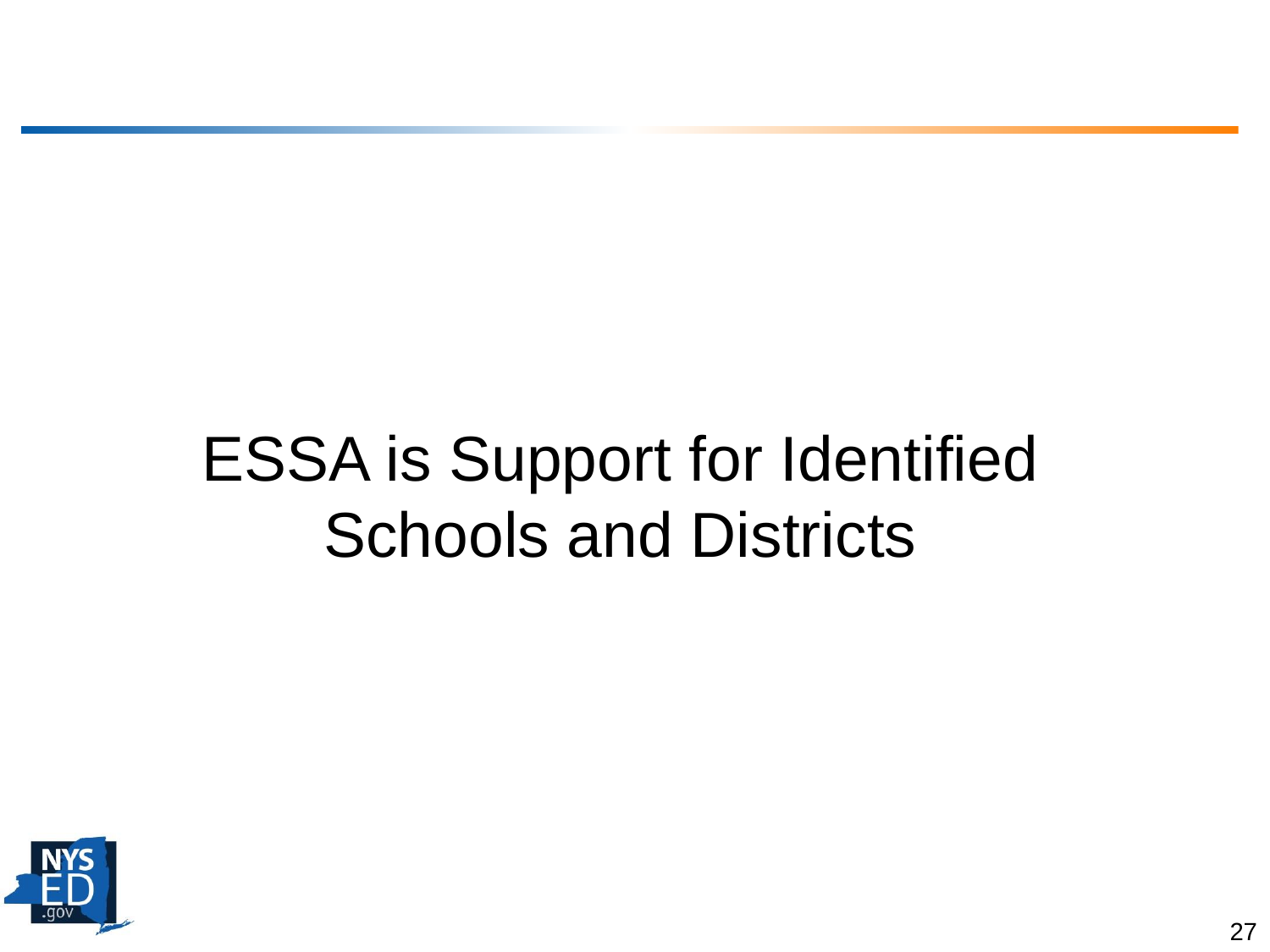# **Vision for School Improvement**

*"The State's role in School Improvement will be rooted in helping schools identify and implement the specific solutions that schools need to address their specific challenges."*  - New York State's ESSA PLAN, page 79

School Improvement is a Partnership

### **State's Role in Supporting School Improvement**

- **Help schools identify and implement the specific solutions that address their specific challenges.**
- **Support schools differently based on their improvement strategies and the extent of gains over time.**
- **Provide more support to schools' improvement efforts.**

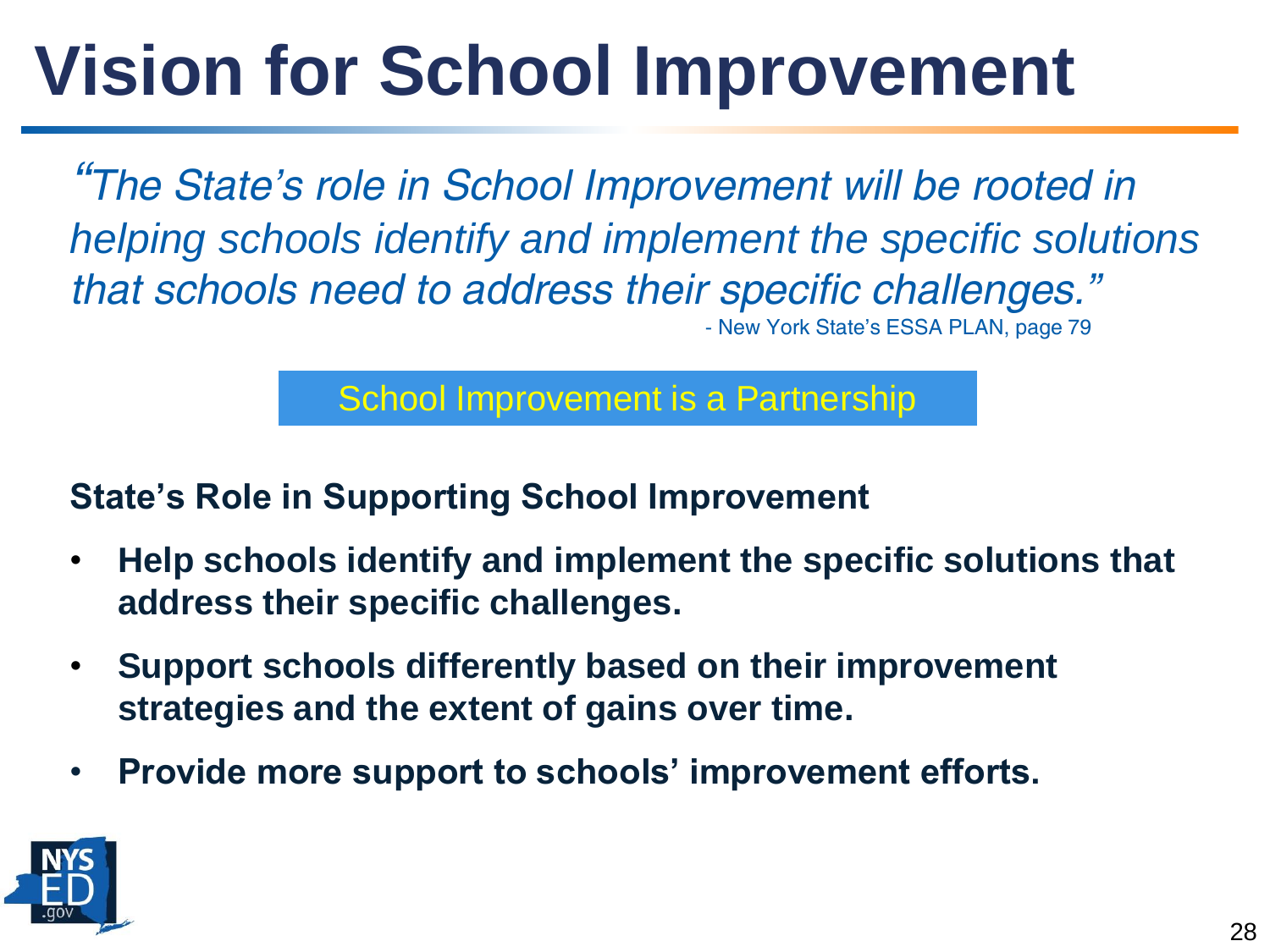## **Overview: Needs Assessment Process**

**To move towards school-specific solutions, the State Education Department works with schools to understand how they currently operate and provide schools with feedback and guidance to support their improvement efforts.** 

**The Diagnostic Tool for School and District Effectiveness (DTSDE) process involves a team visiting the school, speaking to stakeholders, and working closely with the principal to provide technical assistance.** 

**Team Members Include:** 

- NYSED Representative
- Outside Educational Expert
- District Representative
- Special Education specialist
- **Bilingual Education specialist**

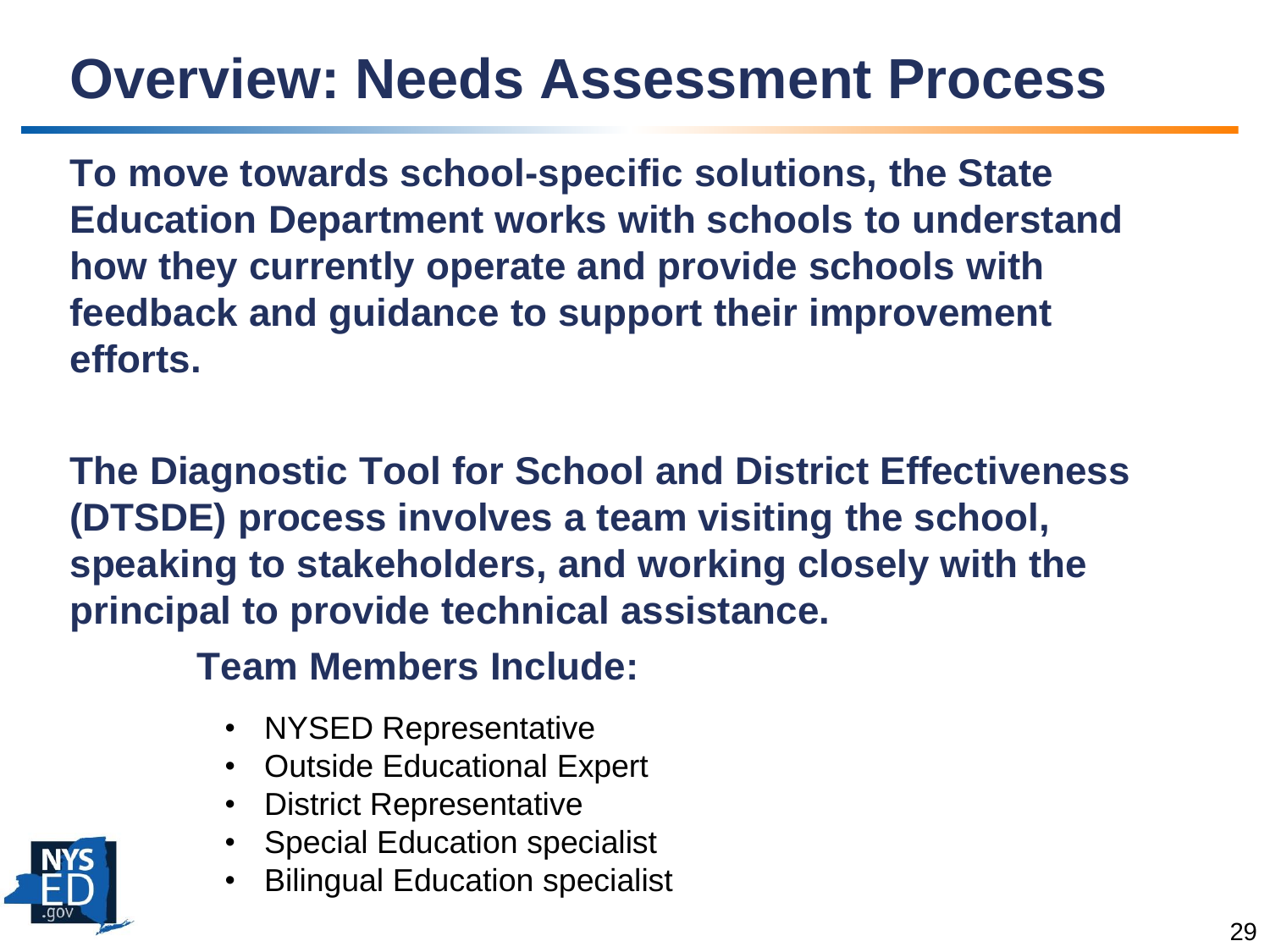## **DTSDE: A Collaborative Process**

### Feedback consists of three components:

- 1. Guidance provided at the end of the visit.
- 2. Technical Assistance offered where appropriate throughout the visit.
- 3. Full report identifying areas that can be improved and could be considered for the school's annual improvement plan. The report also includes a section that captures stakeholders' perspectives of areas of need.

The Department is working in partnership with schools.

- Joint classroom visits with principal.
- Technical assistance offered where appropriate while on-site.
- Next steps provided at the end of the visit include ideas informed by discussions with students, staff, and parents.



These are developed with the principal and agreed to by the principal.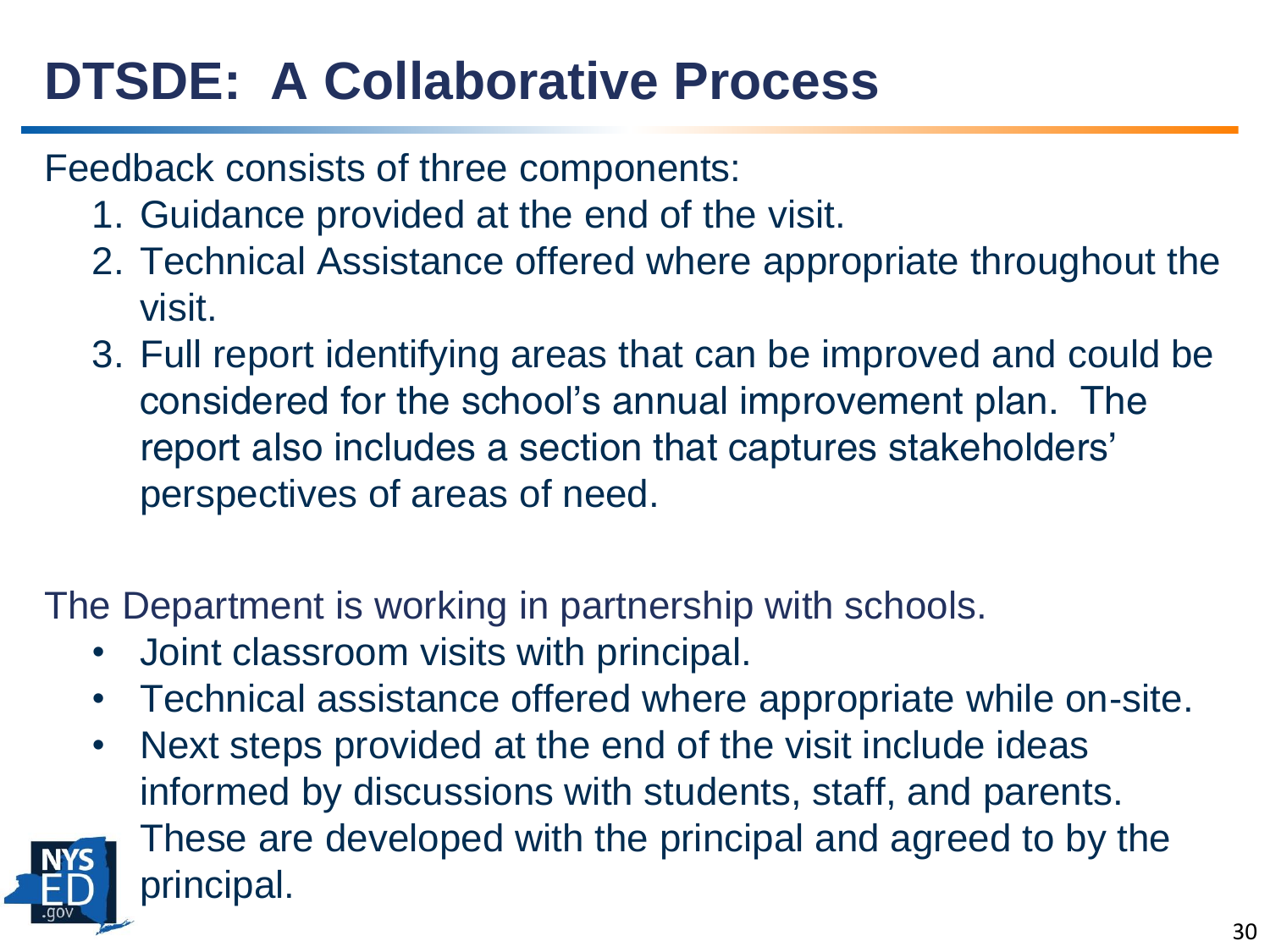## **What the Field Says About DTSDE**

Since 2016, NYSED has surveyed principals following their DTSDE visit to monitor implementation and ensure that the field is finding the process to be beneficial. Below are the results of the principal surveys completed by 176 principals following their DTSDE visit:

- ➢ **91%** of principals gave the highest or second highest score when asked if they could use these recommendations to move the school forward.
- ➢ **88%** of principals indicated they had a clear understanding about the team's rationale behind the recommendations, and how this rationale is based on the evidence generated during the visit.
- ➢ **82%** of principals indicated that they felt their input with the final recommendations had been taken into consideration "to a great extent."
- ➢ **80%** of principals gave the highest or second highest score when asked if the process was successful in providing technical assistance and deepening their understanding of their school.

The process has been modified slightly this year to ensure that it is more responsive to the needs of schools and ensure that schools find the guidance to be suitable and achievable. As a result, some additional survey questions have been added to the principal survey. Of the 42 principals who have completed a survey following their 2018-19 visit:

- ➢ **88%** of principals indicated that they felt the process was responsive to their needs.
- 88% of principals indicated that the feedback left will be things the school will be successful at completing.

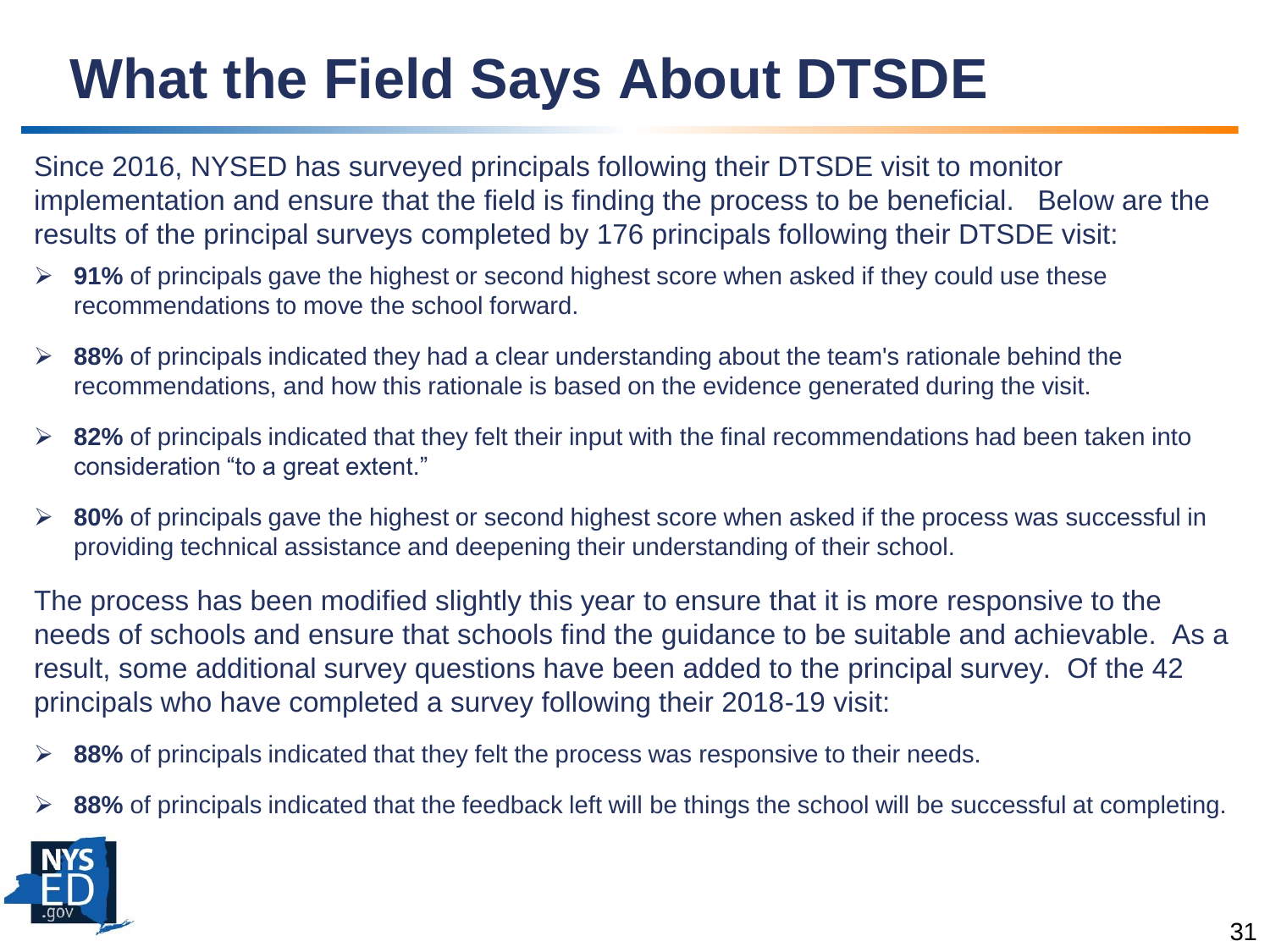## **Connection to Annual Improvement Plan**

**The DTSDE on-site Needs Assessment is one part of a larger reflection of school needs that is done when developing the annual School Comprehensive Education Plan (SCEP).**



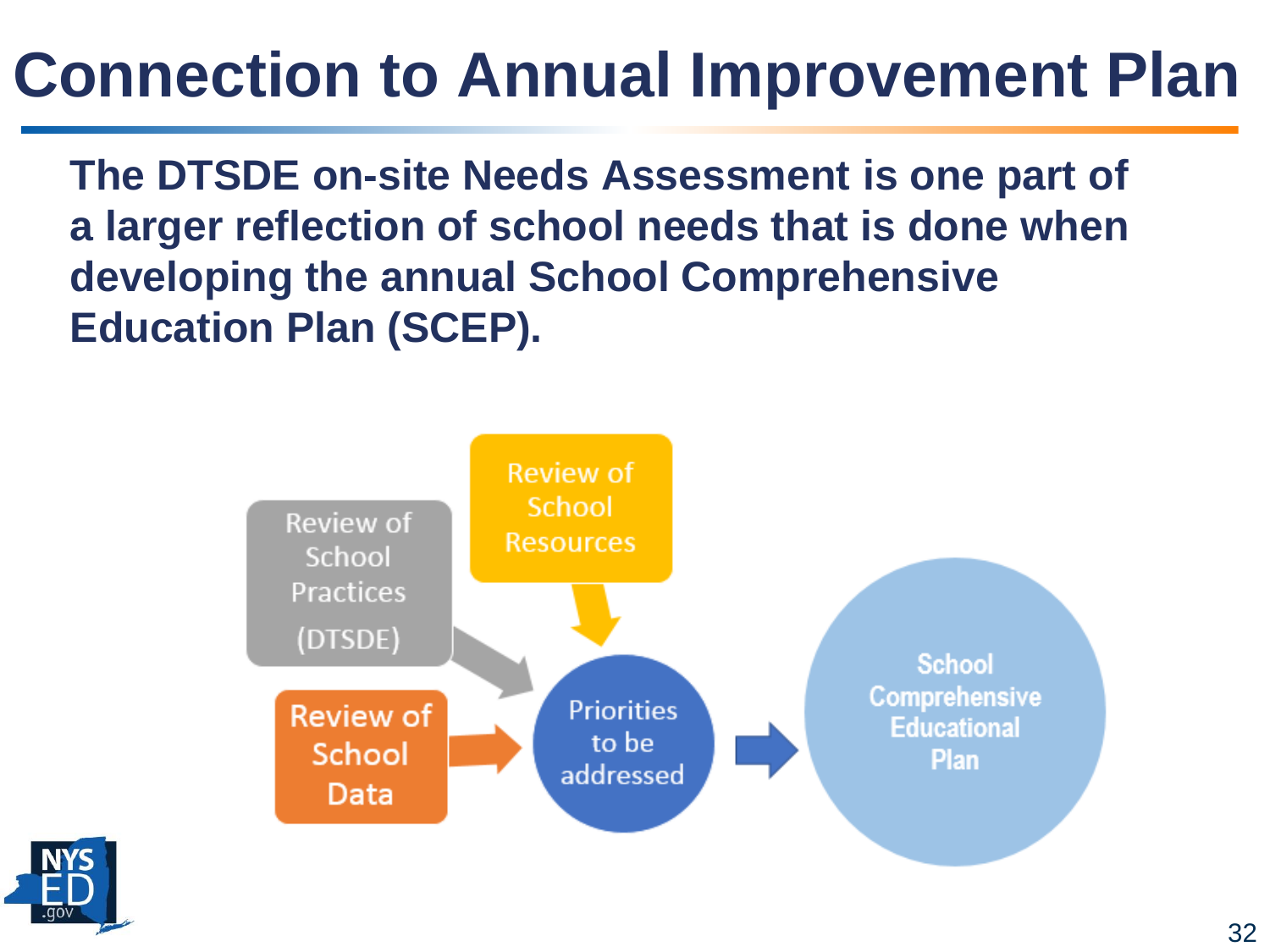### **Collaborative Problem-Solving Leads to School Improvement**

Parents, Students, and Staff of identified schools surveyed annually

Parents, Student, and Staff focus groups through the DTSDE process

Increased Stakeholder Involvement in Development of School and District Improvement Plans:

- CSI plans will not be approved without documentation that stakeholders, including students, have been involved.
- TSI schools must involve representatives from identified subgroups.

Increased Flexibility in Strategies for School and District Improvement:

- $\circ$  Schools and districts have flexibility to align their priorities toward specific goals.
- Schools are now expected to schedule their activities sequentially and identify what success will look like midyear.

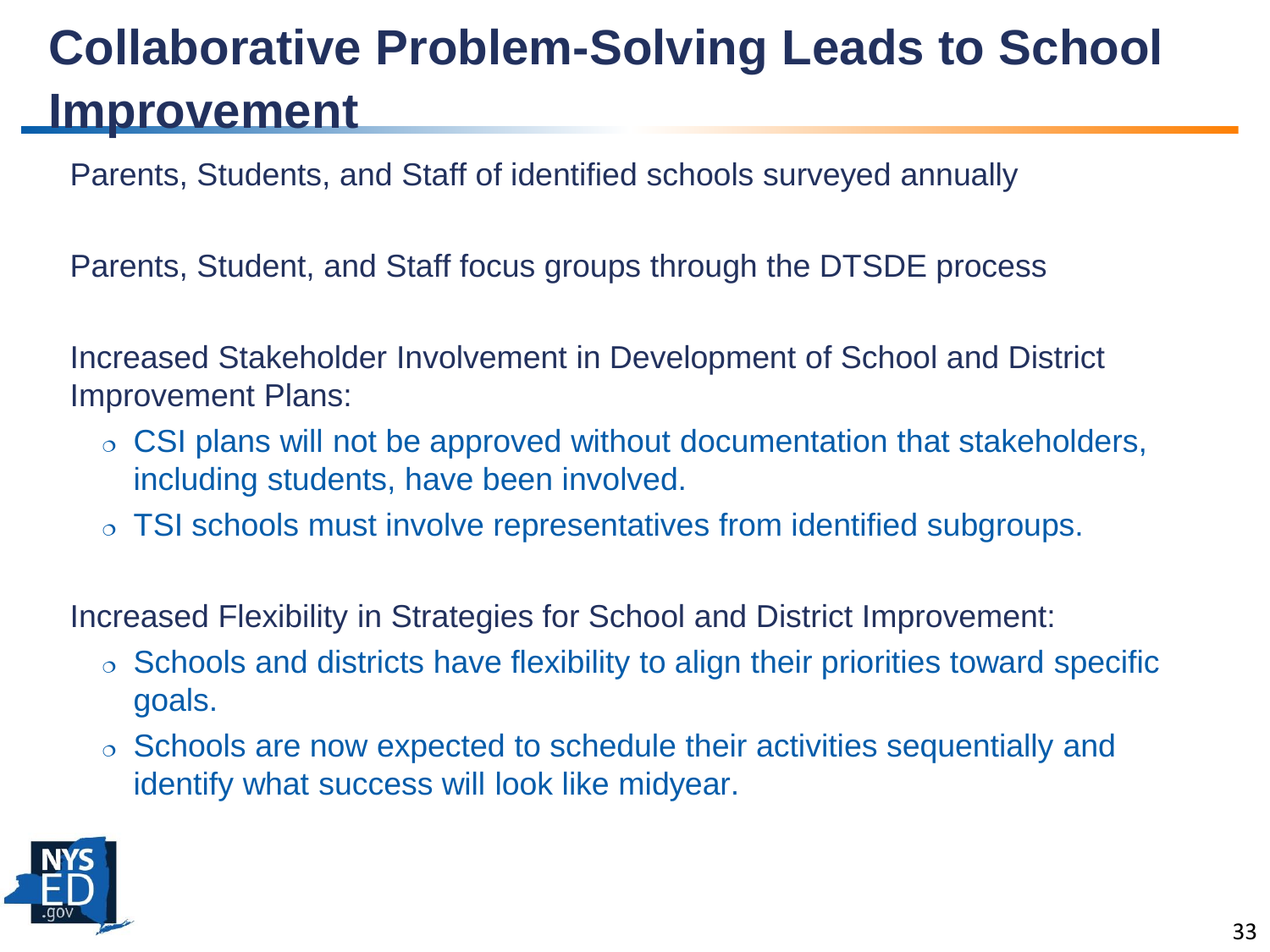## **Funding to Support Required Interventions**

**Each newly identified Target District, Comprehensive Support and Improvement (CSI) school, and Targeted Support and Improvement (TSI) school will receive Title I School Improvement funds in 2018-19.**

**2018-19 Funds are intended to support required activities including, but not limited to:**

- Surveying teachers, parents, and students;
- Providing increased opportunities for collaboration, with allowable expenses including 1) stipends for staff to collaborate on the development of the school improvement plan; 2) child care costs to promote parent participation in the development of the plan; and 3) translation costs to promote parent participation in the development of the plan;
- Participation in Target District Institutes;
- Participation in Regional Training for Schools Receiving NYSED-led DTSDE support visits;
- Participation in the DTSDE review process and/or needs assessment; and
- Accelerated implementation of improvement plan activities in current year.

NYSED plans to award additional improvement funds in 2019-20 to support the implementation of identified school improvement activities.

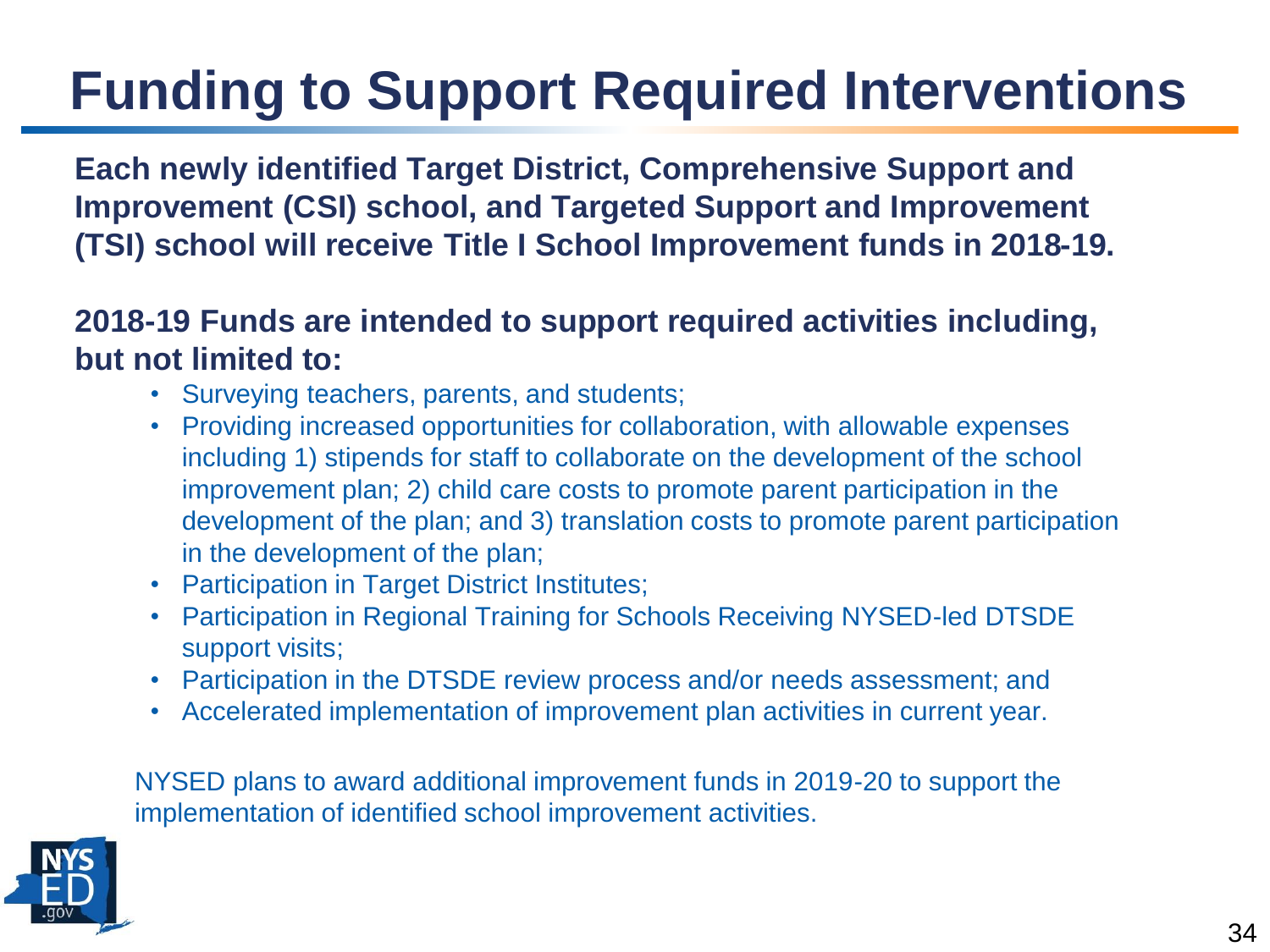# ESSA is Support for All Students

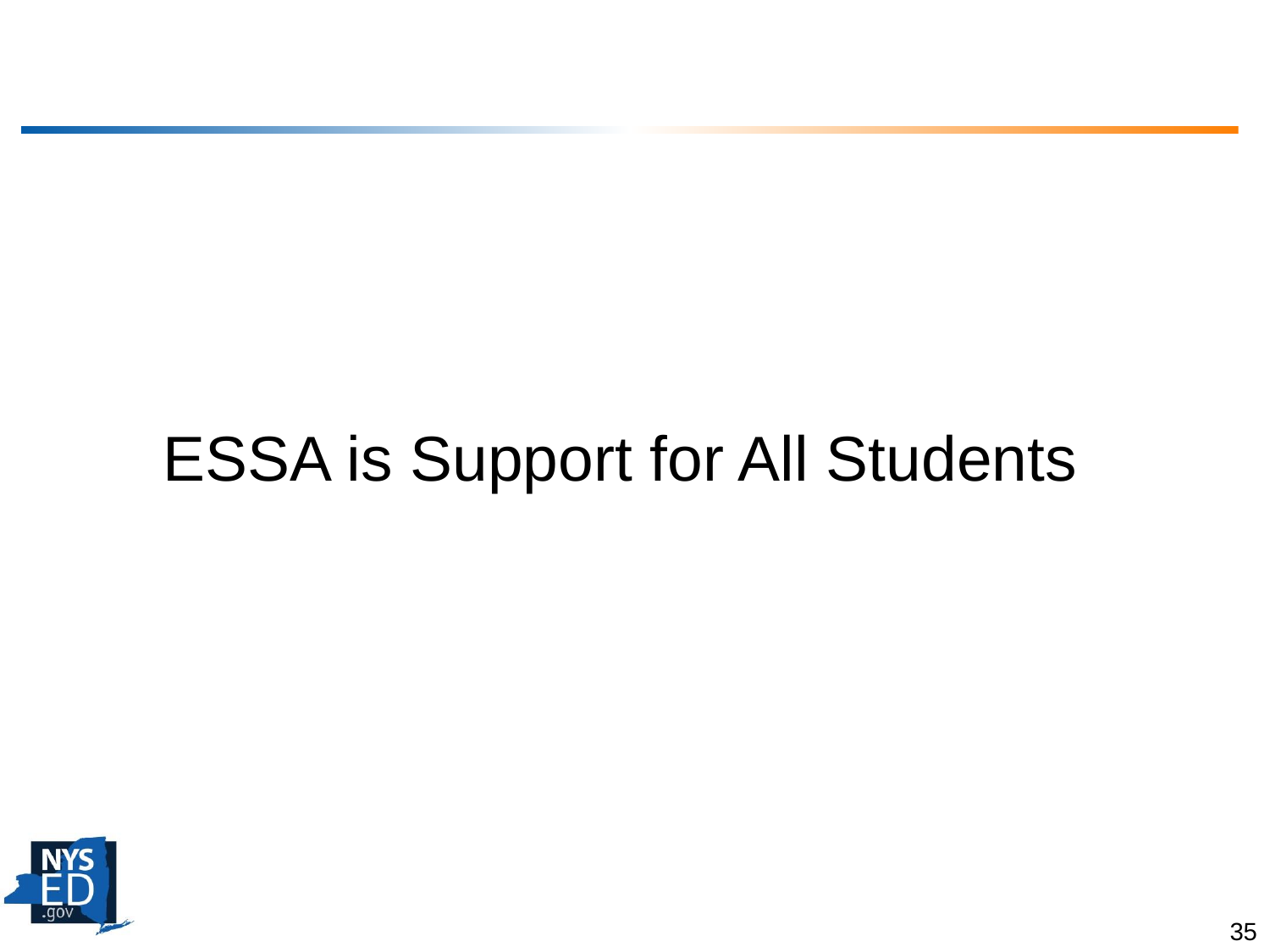## **Broad Reach of Title Funds Under ESSA**

| <b>Fund Source</b>                          | <b>Fund Description</b>                                                                                                                             | 2018-2019 Allocation |
|---------------------------------------------|-----------------------------------------------------------------------------------------------------------------------------------------------------|----------------------|
| <b>Title I, Part A</b>                      | <b>Improving Basic Programs Operated by LEAs</b>                                                                                                    | \$1,213,916,824      |
| <b>Title I School</b><br><b>Improvement</b> | Supports for Comprehensive Support and<br>Improvement Schools (CSI), Targeted Support and<br><b>Improvement Schools (TSI), and Target Districts</b> |                      |
| <b>Title I, Part B</b>                      | <b>State Assessment</b>                                                                                                                             | \$14,547,220         |
| Title I, Part C                             | <b>Migrant Education</b>                                                                                                                            | \$7,943,109          |
| Title I, Part D                             | <b>Neglected and Delinquent Education</b>                                                                                                           | \$2,442,622          |
| <b>Title II, Part A</b>                     | <b>Supporting Effective Instruction</b>                                                                                                             | \$157,360,601        |
| <b>Title III, Part A</b>                    | Language Instruction for English Language Learners<br>and Immigrant Students                                                                        | \$56,816,372         |
| <b>Title IV, Part A</b>                     | <b>Student Support and Academic Enrichment</b>                                                                                                      | \$84,067,644         |
| Title IV, Part B                            | 21 <sup>st</sup> Century Community Learning Centers                                                                                                 | \$91,940,576         |
| Title V, Part B                             | <b>Rural Education Achievement Program</b>                                                                                                          | \$2,253,651          |
| <b>McKinney-Vento</b>                       | <b>Education for Homeless Children and Youth</b>                                                                                                    | \$6,461,653          |



### **\$1.64 BILLION Total**